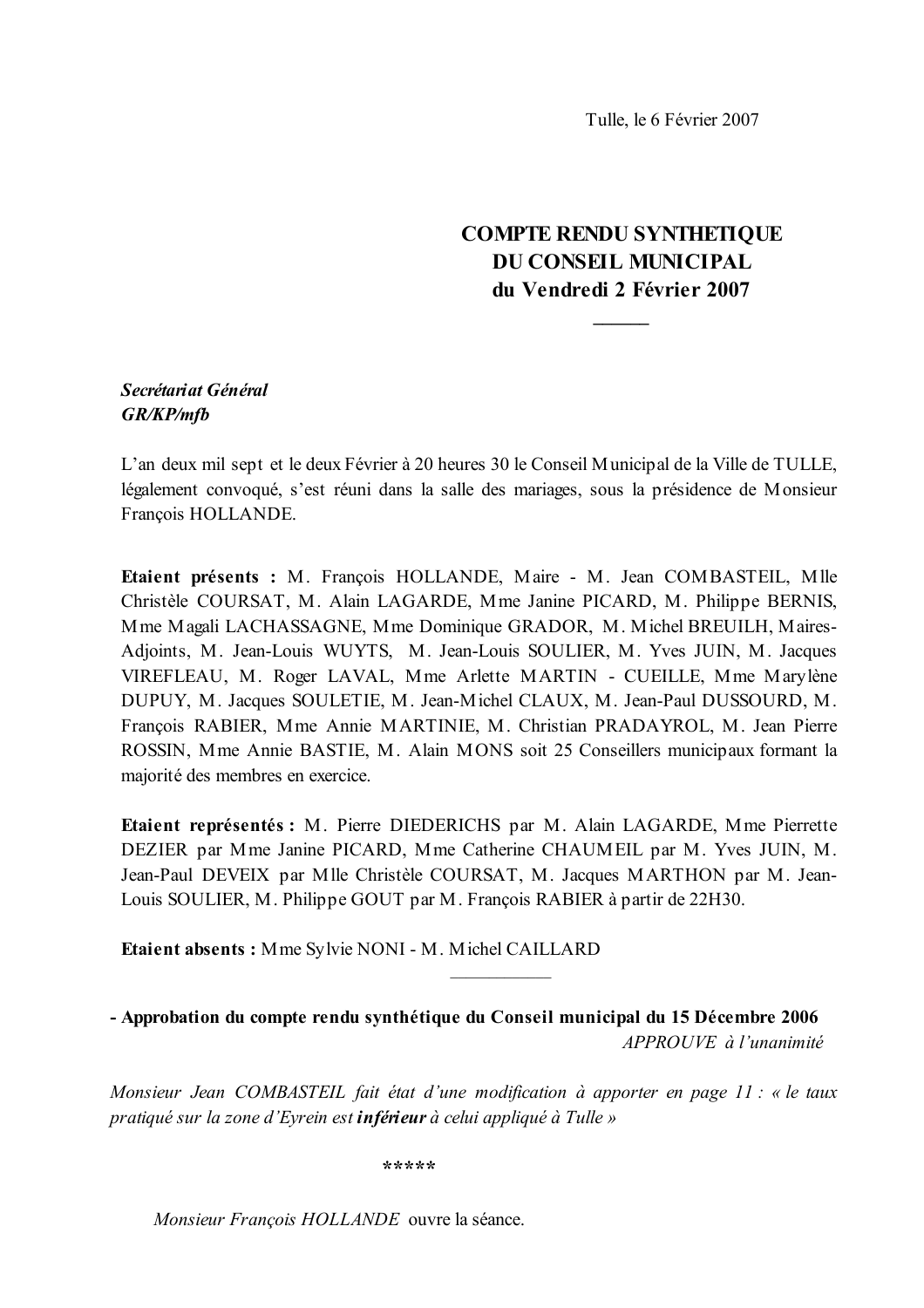Il excuse Monsieur Diederichs, Madame Dézier, Madame Chaumeil, Monsieur Deveix, Monsieur Marthon

Il y a plusieurs sujets à l'ordre du jour qui couvrent les domaines de l'urbanisme des finances, des travaux, des affaires scolaires.

Une question se singularise : il s'agit de celle du marché.

Il y aura ensuite le Débat d'Orientations Budgétaires.

### Rapporteur : Monsieur le Maire 1 - Décision afférente au positionnement du marché

Monsieur François HOLLANDE indique que ce sujet est évoqué depuis plusieurs mois.

Dès lors qu'ont été réalisés les travaux sur la Place Berteaud et la Place Gambetta, il a fallu déménager le marché sur la Promenade.

La question posée, et dont les différentes options avaient été débattues, était simple :

- le marché doit-il revenir sur la place de la Cathédrale ?

- le marché doit-il rester tel qu'il est ?

- faut-il trouver une solution prenant une part de la Place Gambetta tout en laissant la Promenade comme localisation principale du marché ?

Mademoiselle Christèle COURSAT va donner les résultats de cette consultation qui n'est pas un referendum, qui n'a aucune force légale.

Le questionnaire était dans le Tul'Mag. Il pouvait être envoyé ou déposé à la Mairie. Des Conseillers municipaux présents sur le marché la semaine dernière l'ont aussi soumis aux intéressés.

Un certain nombre de réponses ont été formulées. Elles constituent des aides à la décision.

Il y a, au-delà des consultations faites au niveau des usagers du marché, des commerçants du Trech, des commerçants non sédentaires, nécessité de prendre une décision qui vaudra pour quelques années car il faudra aussi trouver de la stabilité, de la régularité et de la sécurité à la fois pour les commerçants et pour les clients.

Quelle que soit la décision, elle aura forcément des avantages mais aussi quelques inconvénients.

Au-delà, de cette décision, il y a l'animation du Trech. Cette question a souvent été abordée

Des solutions ont été proposées, des études sont en cours, des indemnisations ont été faites pour les commerçants qui ont souffert des travaux.

Des surfaces commerciales ne parviennent pas à se libérer.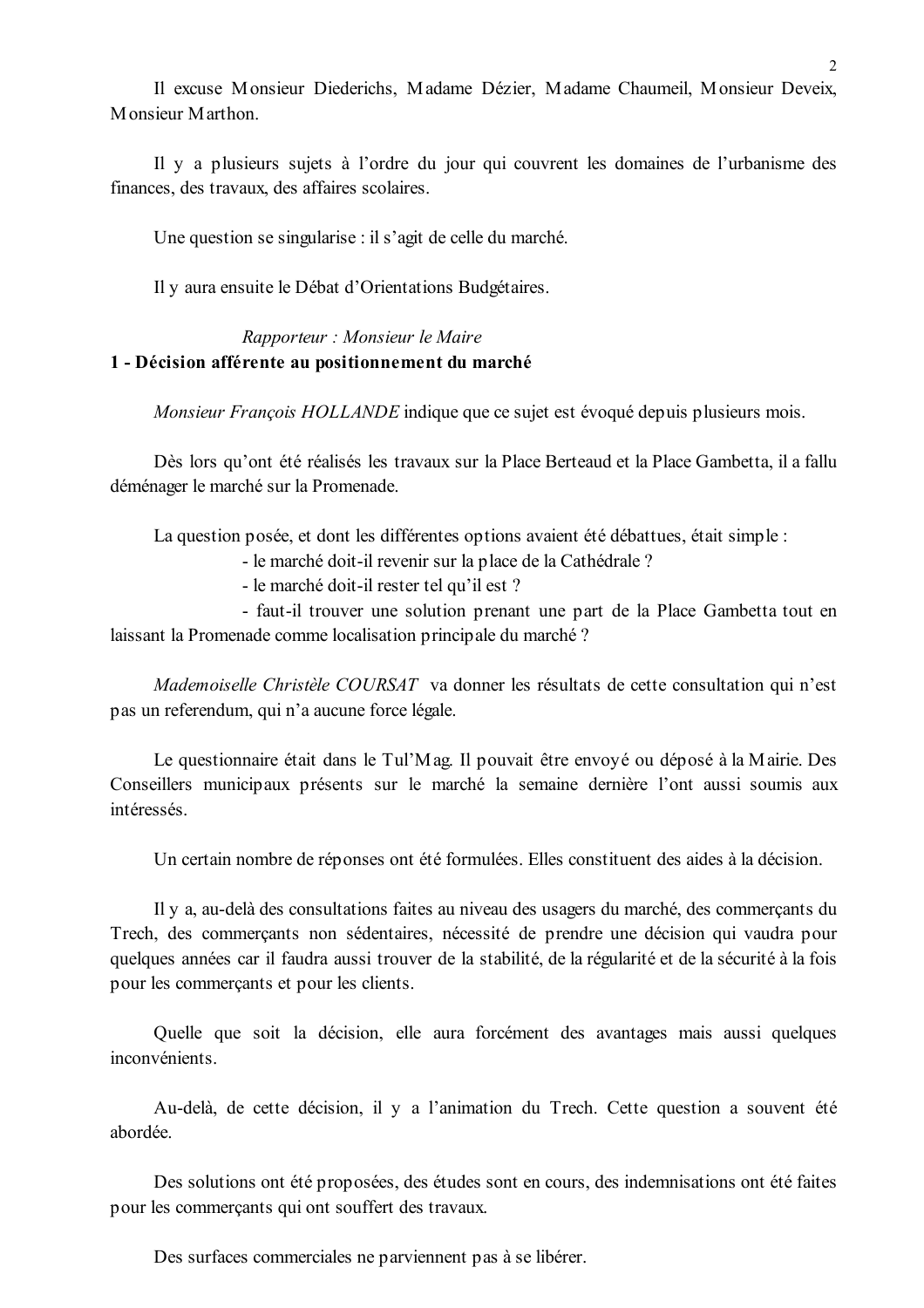Il faudra pouvoir revenir autant de fois que nécessaire à l'animation du Trech et à l'occupation de l'espace sur les places réhabilitées, rénovées. Il entend des compliments sur ces travaux et rarement des reproches.

Il y a aussi la partie du Trech qui se situe en face de la Préfecture.

Dès lors que Monsieur le Préfet a confirmé qu'il allait faire procéder à des travaux d'embellissement du jardin de la Préfecture, il lui semble logique d'inscrire la perspective de rénovation de la place de la Préfecture dans les prochains choix budgétaires de la Ville.

Il est important de donner une cohérence. Il y a eu des travaux sur la place Berteaud, la place Gambetta, l'avenue Charles de Gaulle.

Il faut trouver à ces opérations un aboutissement devant la Préfecture.

Mademoiselle Christèle COURSAT va rendre compte des résultats de la consultation, dire un mot de la rencontre organisée avec les commerçants forains et des contacts pris avec les commercants du Trech (cf document annexe).

Mademoiselle Christèle COURSAT dit que 917 personnes se sont exprimées à travers le questionnaire sur les 4 propositions présentées :

- laisser le marché où il se trouve actuellement
- laisser une partie du marché sur le Quai Baluze et glisser celui se trouvant sur le Quai Edmond Perrier sur la Place Gambetta
- réinstaller le marché au pied de la Cathédrale
- différence d'emplacement du marché l'été et l'hiver

Sur les 917 personnes qui se sont exprimées :

- 59,65 % sont favorables à la proposition 1
- 30,53 % sont favorables à la proposition 2
- $\bullet$  9.81 % sont favorables à la proposition 3
- 3,48 % sont favorables à la proposition 4

Des questionnaires ont été retournés en Mairie :

- $-57,75%$  proposition1
- $-35,77\%$  proposition 2
- $-6,46\%$  proposition 3
- $-2,58\%$  proposition 4

Des clients ont été interrogés sur le marché le 27 et le 31 Janvier 2007 :

533 personnes ont donné leur avis :

- $-62,47\%$ : proposition 1
- $-30,95\%$ : proposition 2
- $-6,56\%$ : proposition 3
- $-3,56\%$ : proposition 4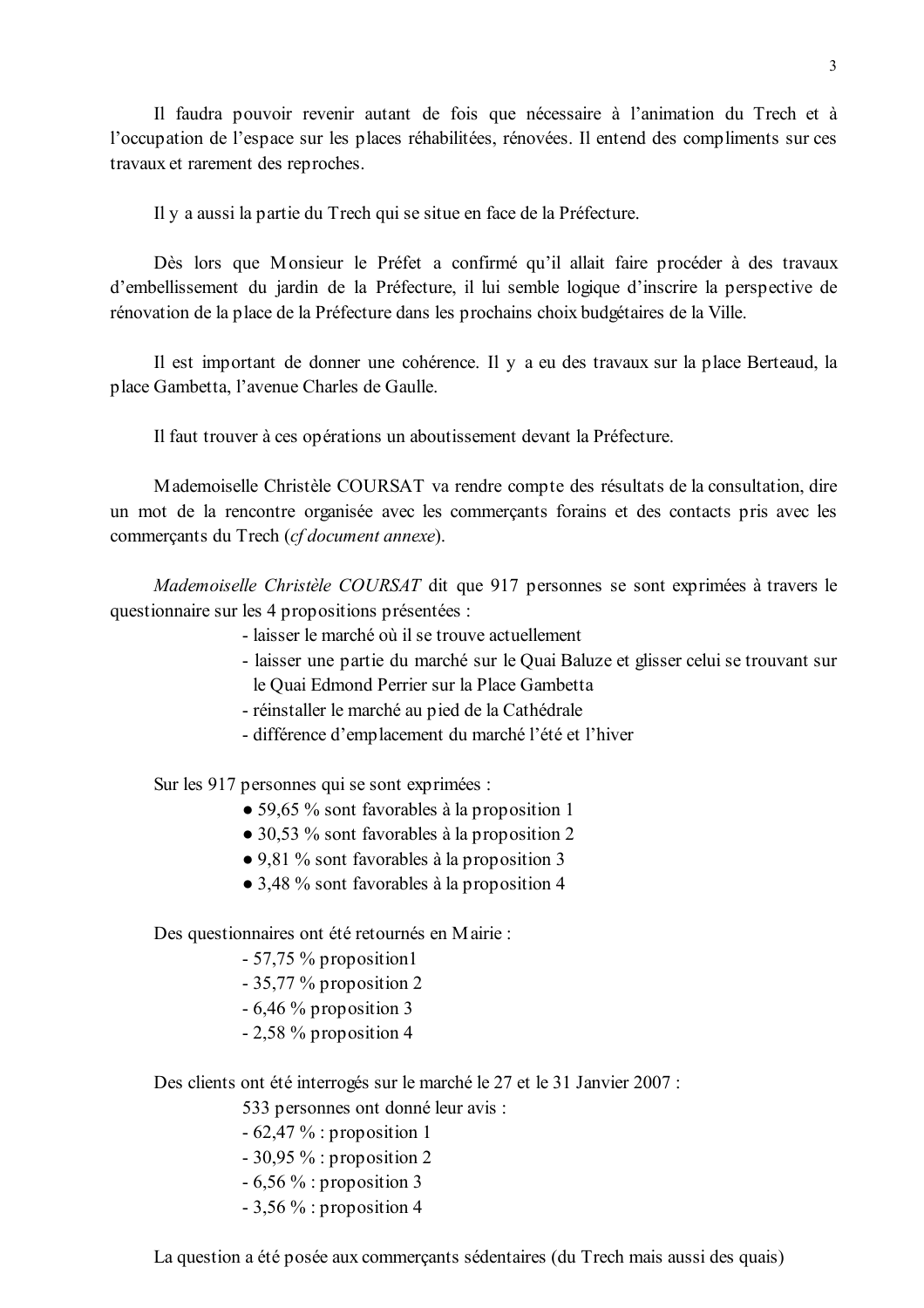- 27,53  $\%$ : proposition 1

 $-33,53\%$ : proposition 2

 $-39.13\%$ : proposition 3

 $-8.49\%$ : proposition 4

La majorité des commercants sédentaires ne souhaite pas que le marché revienne au pied de la Cathédrale

La question a été posée aux commerçants non sédentaires :

- $-73,49\%$ : proposition 1
- $-10.84\%$ : proposition 2
- $-15,6\%$ : proposition 3
- $-1.2\%$ : proposition 4

La proposition 1 recoit un avis favorable de la majorité des personnes interrogées.

Samedi dernier, le Maire et les élus ont recu les commercants non sédentaires en leur expliquant la démarche de consultation engagée.

Ils ont sensibilisé les élus aux problématiques qu'allaient poser les différentes solutions.

Quelle que soit la réponse apportée, il y aura certainement des aménagements à faire.

Il faut répondre à la fluidité de la circulation, aux problèmes de stationnement, permettre aux gens d'accéder à l'arrière du marché tel qu'il est.

Il faut procéder à des aménagements résultant du positionnement de certains mobiliers urbains

Au niveau des Services Techniques, il faudra une meilleure signalisation pour éviter que des camions viennent sur le marché et posent des problèmes de circulation.

Il faudra faire des aménagements en matière de circulation mais cela est tout à fait réalisable.

Le GODP qui aura une meilleure lecture du positionnement du marché verra ce qui peut être fait et dans quelles conditions.

Monsieur François HOLLANDE dit que la consultation est indicative. Elle montre une tendance

Les commerçants forains ont pris l'habitude de l'emplacement qu'ils occupent et ont exprimé leur souhait de ne pas déménager de nouveau.

Ils trouvent préférable maintenant d'en rester là.

Il y a une position différente des commerçants du Trech qui souhaitent que le marché se trouve le plus près possible de l'endroit où il était précédemment même si beaucoup se rendent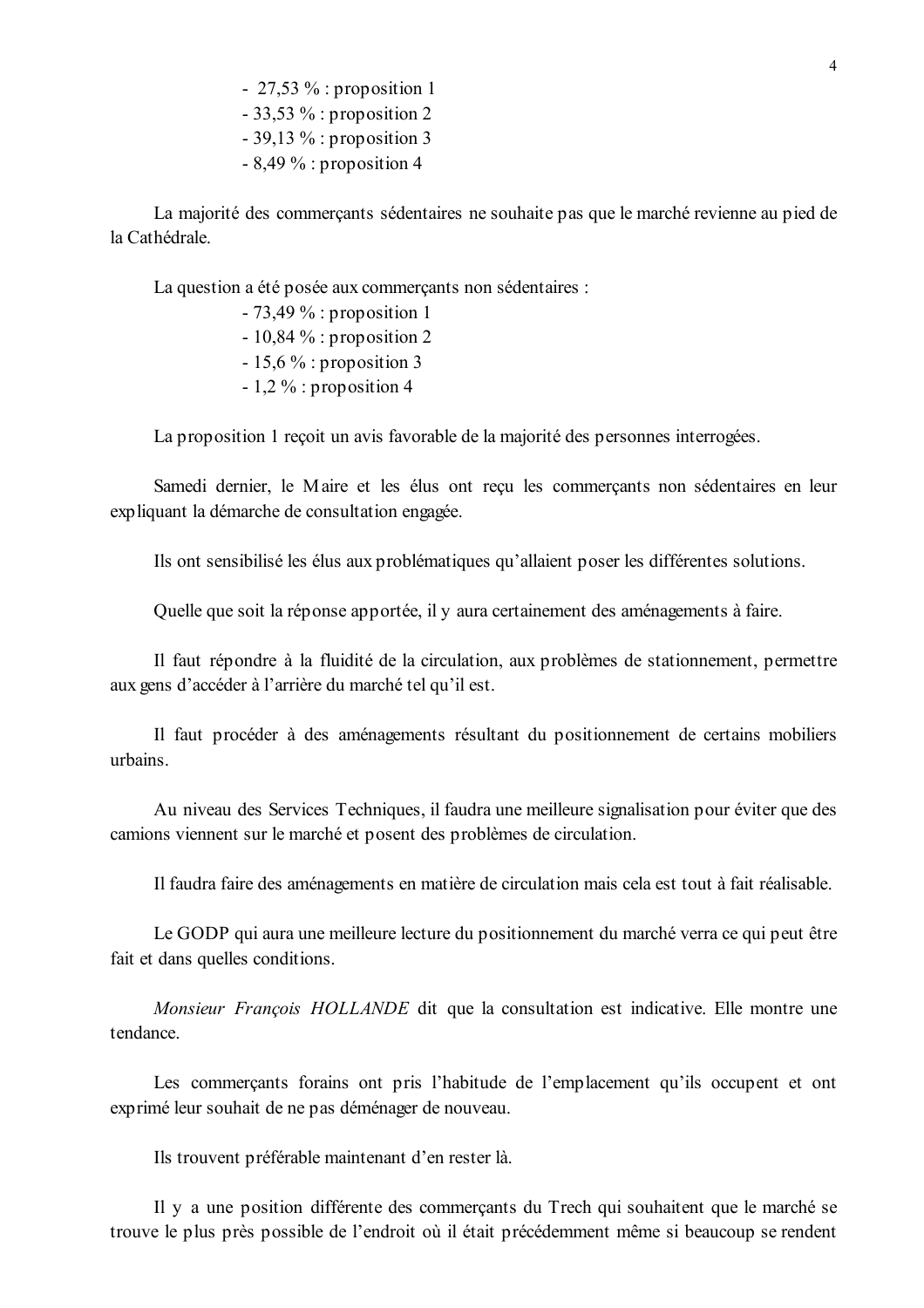compte que la configuration des lieux n'est pas forcément la plus pratique pour permettre la réinstallation du marché

Monsieur Jean-Pierre ROSSIN dit que le résultat de la consultation était pratiquement connu dans la mesure où cela génère un certain confort. Il lui paraît normal que les forains demandent à rester dans un emplacement de qualité, plus spacieux.

Il trouve aussi normal que les usagers, les commerçants sédentaires trouvent cela mieux.

Il faut cependant se poser la question pour les commerces qui ont besoin d'un gros volet de clientèle et qui sont touchés aujourd'hui, le seront demain et feront que, si ils disparaissent, le Trech deviendra un désert.

Le nombre de personnes qui passent sur le Place de la Cathédrale est tous les jours en régression.

A moins d'être pour l'agoraphobie, il pense qu'il est souhaitable que la place de la Cathédrale soit un lieu de vie et qu'il y ait le plus de monde possible. Cela permettra peut-être aux commercants qui ont besoin d'un gros volume de clientèle de rester et d'attirer d'autres clients ou d'autres franchises.

Il dit que sa femme a besoin dans le cadre de son activité professionnelle d'un volume de clients très important soit 300 clients par jour et elle n'en compte que 220 aujourd'hui.

Elle ne gagne plus sa vie et va par conséquent aller s'installer avenue Victor Hugo mais ce n'est pas bien. Si tous les commerces qui drainent de la clientèle quittent le Trech, ce sera un désert.

Monsieur Christian PRADAYROL dit qu'il faut y attacher une certaine relativité à la consultation. Elle est représentative dans une certaine mesure mais il ne faut pas la prendre pour « eau bénite ».

Sur le fonds, il croit qu'il y a des problèmes de sécurité dans la configuration actuelle du marché qui posent des problèmes de circulation le samedi (cf la fermeture du Quai Edmond Perrier).

Il lui paraît important de solutionner ces problèmes là.

Aussi, il est plutôt partisan de la solution 2. Cela permettrait de libérer la circulation ce qui ferait un flux pouvant passer et pouvant alimenter le Trech.

Il s'agirait d'une solution répondant à un impératif de sécurité et de fluidité de la circulation.

Sinon, il faut faire des efforts de signalisation pour préciser les variations de circulation le samedi.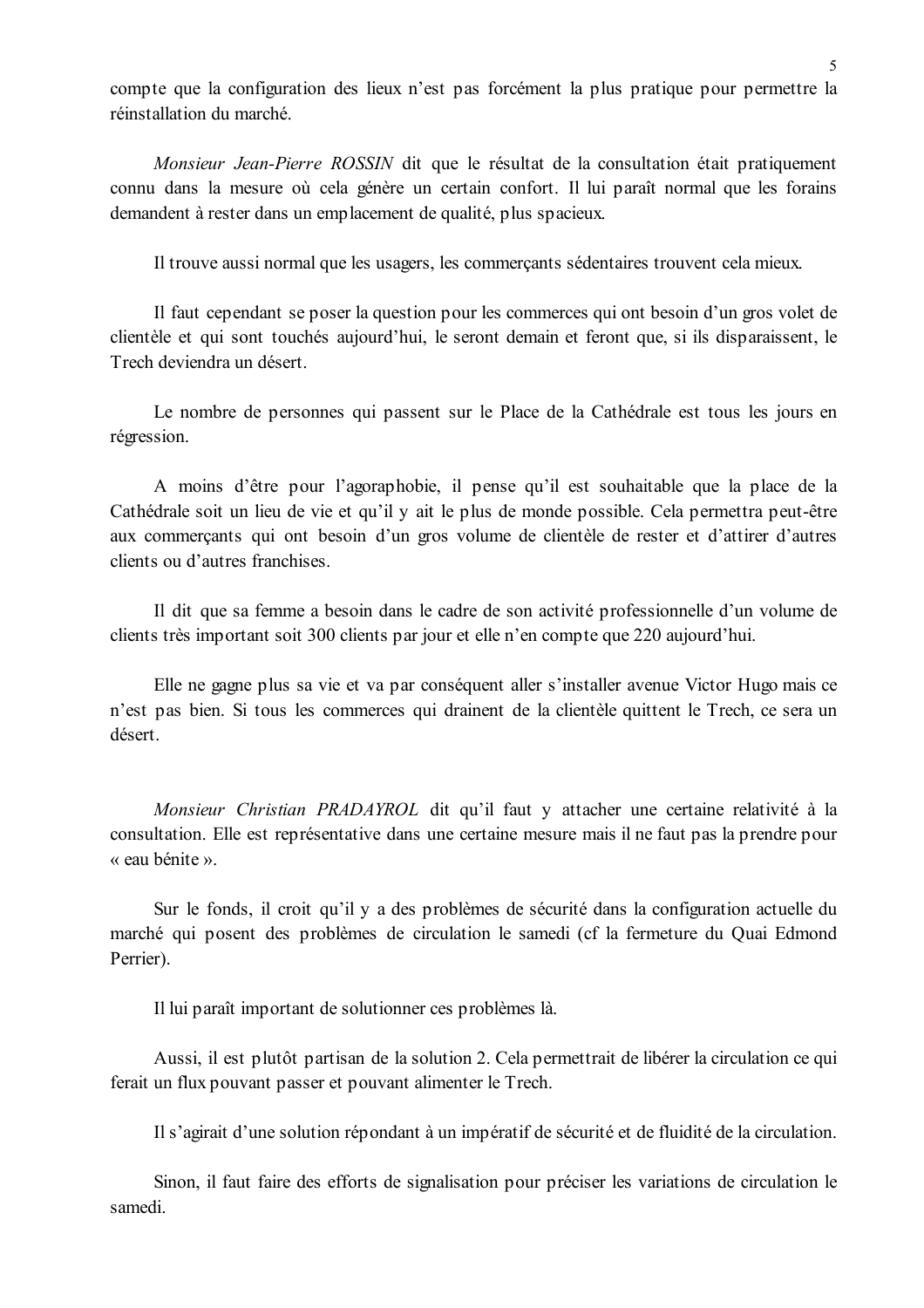Il n'est pas possible de rester dans cet état de fait. Il pense qu'il vaudrait mieux privilégier la solution 2 même si elle ne fait pas l'unanimité.

Elle est d'un intérêt plus harmonieux pour tout le quartier. Si une partie du marché avait lieu sur la place Gambetta, les gens iraient se garer dans le Trech et cela relancerait ce quartier.

Il est urgent de relancer le Trech. Pour cela, il faudra des animations et des activités nouvelles.

Il y a des opérations qui se mettent en place : la réhabilitation loi Malraux en face de chez Accary.

Le Trech souffre et ne repartira que s'il est trouvé une locomotive autre qu'Accary pour tracter ce quartier.

Il y a urgence pour intervenir sinon il va y avoir des fermetures et il sera difficile de faire redémarrer le quartier.

Pour sa part, il est favorable à la proposition 2 qui répond à un impératif de sécurité en matière de circulation et permet de drainer un flux vers le Trech ce qui lui paraît plus équilibré.

Monsieur Philippe GOUT regrette une pratique qui se renouvelle trop souvent : il s'agit des dossiers remis en séance.

Cela ne permet pas aux élus de réfléchir correctement à des propositions qui pourraient être débattues en séance.

Il ajoute que le Maire a dit avoir rencontré des commerçants. Il aurait été souhaitable qu'un élu de l'opposition soit également présent.

Il appartient aussi à l'opposition de faire des propositions sur des sujets comme ceux-là. Elle devrait être associée.

Madame Annie MARTINIE dit que la question du marché est toujours un problème très délicat. Il va falloir faire attention à la décision prise car actuellement le marché est en période creuse : il n'y a pas énormément de client. L'arrivée du printemps va drainer plus de clientèle.

Au niveau du Ouai Baluze, avec la circulation, la situation sera dangereuse pour les clients. Il faudrait mettre des barrières.

D'autre part, elle demande si les horticulteurs ont été interrogés sur ce dossier.

Elle dit que le nouvel emplacement de l'un d'eux lui pose de réels problèmes. Cela génère une perte au niveau de son chiffre d'affaires.

Monsieur François HOLLANDE dit que l'intéressé était précédemment placé ni sur la place de la Cathédrale, ni sur la place Gambetta mais devant le magasin Hospital.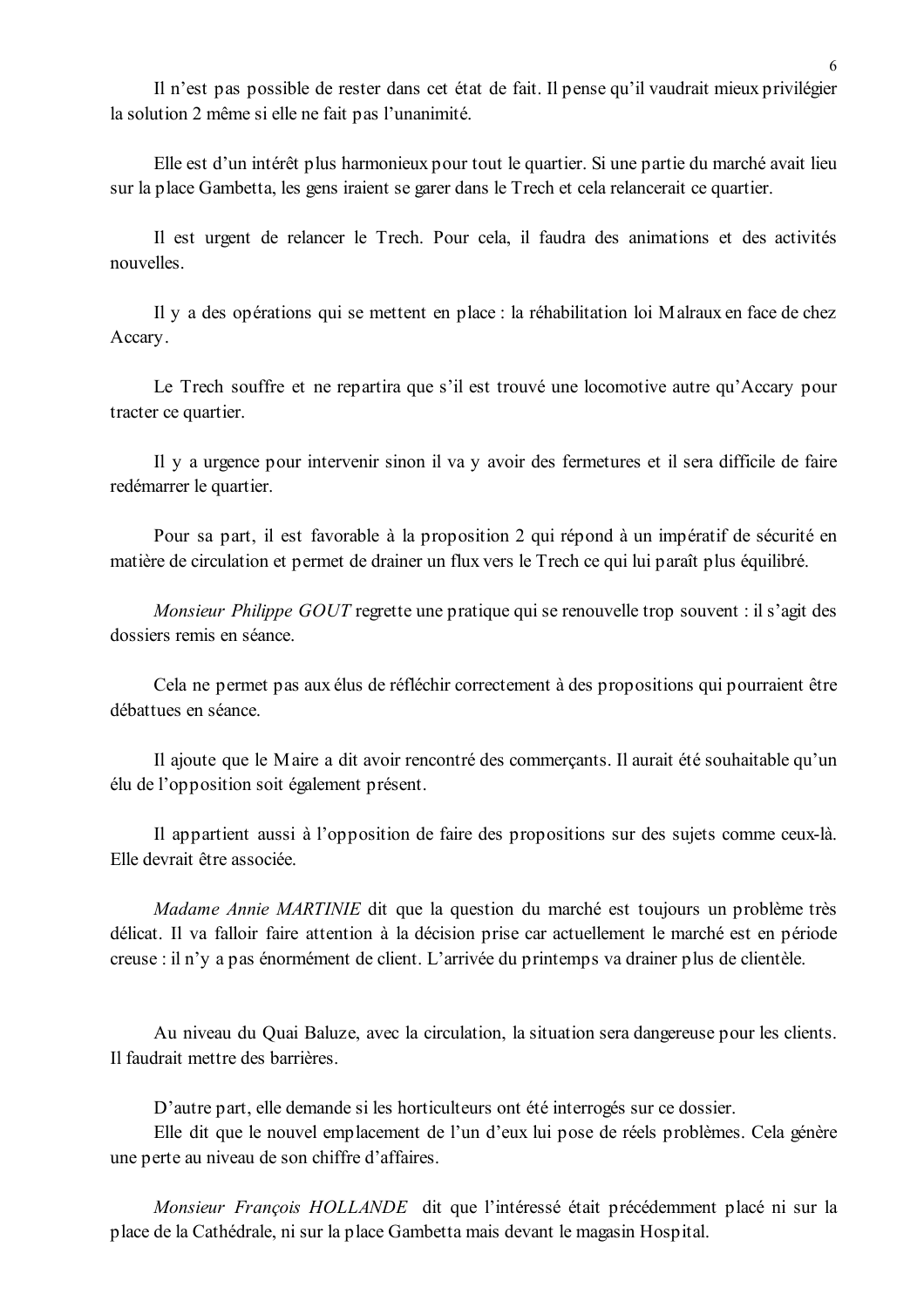Il pouvait penser qu'il y avait là un très bon emplacement qu'il ne peut plus utiliser.

Il est maintenant en bout de marché alors qu'avant il était presque hors marché.

Il faut voir avec lui comment il est possible de le relocaliser dans de bonnes conditions, peut-être même sur une partie de la place Gambetta. Cela sera vu avec lui.

Cela fait partie des discussions qu'il est possible d'avoir. Pour les autres maraîchers, il pense qu'eux, au contraire, souhaitent garder leurs emplacements actuels.

Monsieur Jean COMBASTEIL dit qu'il faut effectivement se soucier des questions de sécurité sur le marché lorsque celui-ci devient plus important.

Il dit que lorsqu'il y a plus de commerçants, ceux-ci sont adossés à la rue. L'allée de circulation est centrale. Ce sont donc les étals eux même qui assurent une certaine protection.

Il est cependant possible de mettre des barrières même si cela rétrécit la voie de circulation car le ralentissement de la circulation permet une mise en sécurité.

Quant à la continuité de la circulation, cela constitue le débat.

La circulation est arrêtée les mercredis et samedis matin. Le problème est différent le samedi et le mercredi dans la mesure où il y a le déplacement travail le mercredi.

Il faut étudier le problème de la circulation au niveau du Caveau.

Monsieur Philippe BERNIS revient sur les problèmes de sécurité.

La solution 2 peut paraître séduisante et ce sont surtout des automobilistes qui l'ont choisie.

Or dans la solution 2, il y aura une accélération de fait de la vitesse qui va en plus couper le marché alors que la volonté est de le concentrer.

Dans la solution 1, il faut faire un effort de signalisation d'autant que le Pont de la Mairie va être maintenu à double sens.

Il faudra faire une bonne signalisation au niveau du Balcon de façon à ce que les gens qui vont au marché s'orientent naturellement vers le parking Saint - Pierre et que ceux qui ont des courses à faire ailleurs, puissent aller dans le Trech.

L'habitude devrait être assez vite prise.

Il faut aussi essayer de mieux indiquer les places qui pourraient être libres sur la place Gambetta

Pour éviter les bouchons, il faudrait veiller à ce que des véhicules qui n'ont rien à y faire, ne s'engagent pas dans cette voie là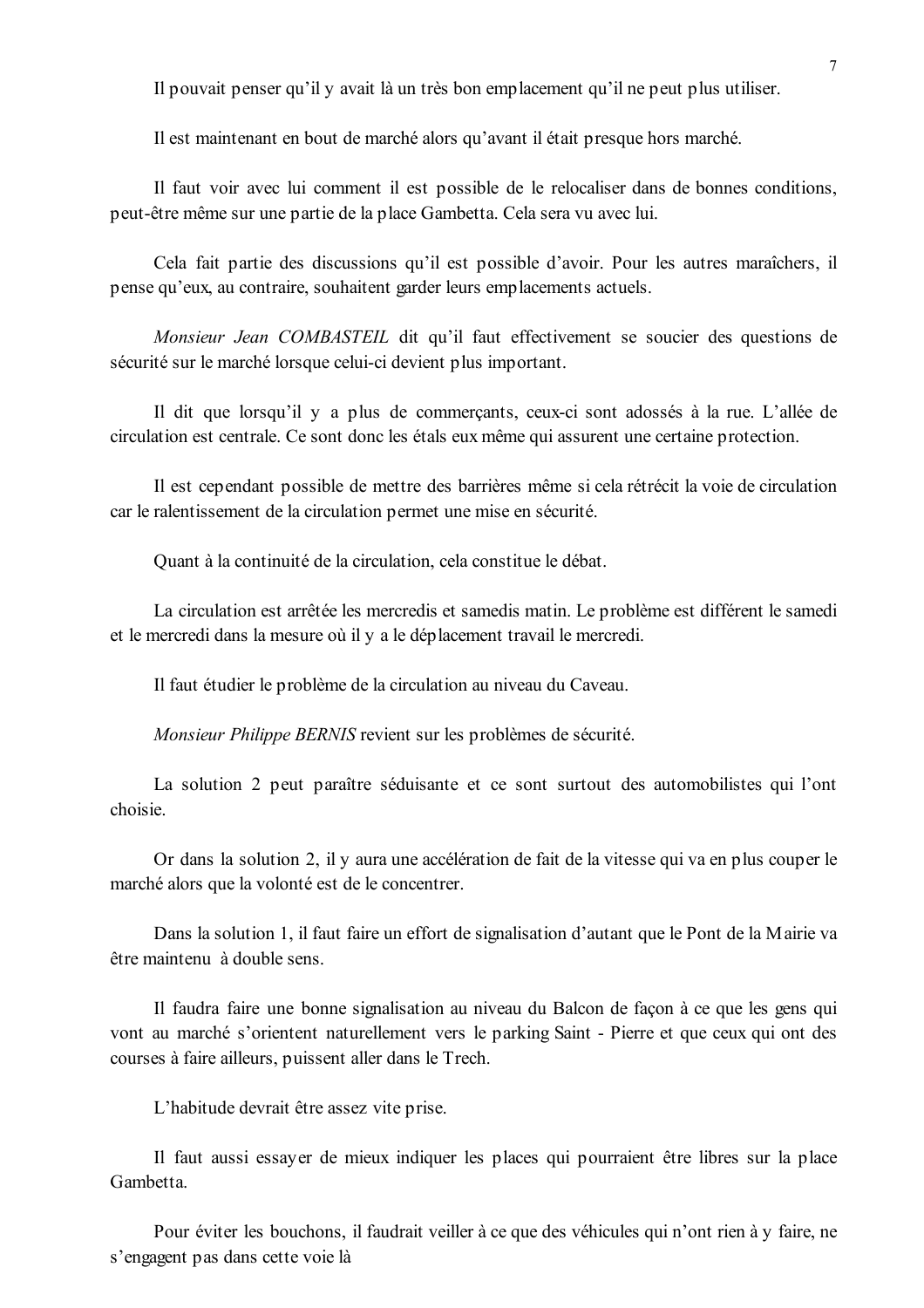Le fait d'avoir mis en bout de cette voie traversant la place Gambetta un « Cédez le passage » dissuade un peu.

Lorsque les 3 solutions ont été proposées à la réunion avec les commerçants non sédentaires, il a été remarqué que ces derniers étaient attachés à la continuité.

La solution 2 ne leur convenait pas.

Il faut faire en sorte de limiter la vitesse. L'aspect « bruit » doit être observé également.

*Madame Dominique GRADOR* dit que c'est un fait que les commerçants aient souffert des travaux réalisés autour des places de la Cathédrale.

Il lui semble que la municipalité les a soutenus, à la fois collectivement par les actions qu'elle a engagées auprès d'eux et individuellement par ce qu'a été la présence des élus à leurs côtés pour entendre leurs revendications.

Il y a encore des choses à faire. Des « arrêts minute » sont prévus où il est nécessaire que les commerçants puissent bénéficier de ce service.

Il lui semble, qu'au-delà des travaux, la métamorphose du site même de ce quartier a mis plus encore en évidence une réalité qui préexistait aux travaux : c'est la fragilité de l'offre commerçante dans ce quartier.

Beaucoup de commerces tardent ou ont tardé à se rénover voire à envisager des mutations de propriétaires.

Tout le monde est confronté collectivement à cette réalité.

La puissance publique ne peut pas tout. Elle ne peut pas décider à la place de propriétaires privés concernant le devenir de leurs commerces ou de leurs pas-de-porte.

C'est une réalité. S'il ne se passe rien, ce quartier extrêmement beau pourrait devenir un quartier d'errance sur le plan de l'offre marchande.

Elle pense que les commerçants sont aussi personnellement en responsabilité (pas responsables mais en responsabilité) de trouver des solutions.

Il y a la possibilité que s'ouvrent des commerces, que des reprises qui offrent une attractivité s'effectuent.

C'est à cela qu'il faut travailler.

Elle l'a dit aux commercants.

C'est là que réside l'attractivité du point de vue commercial.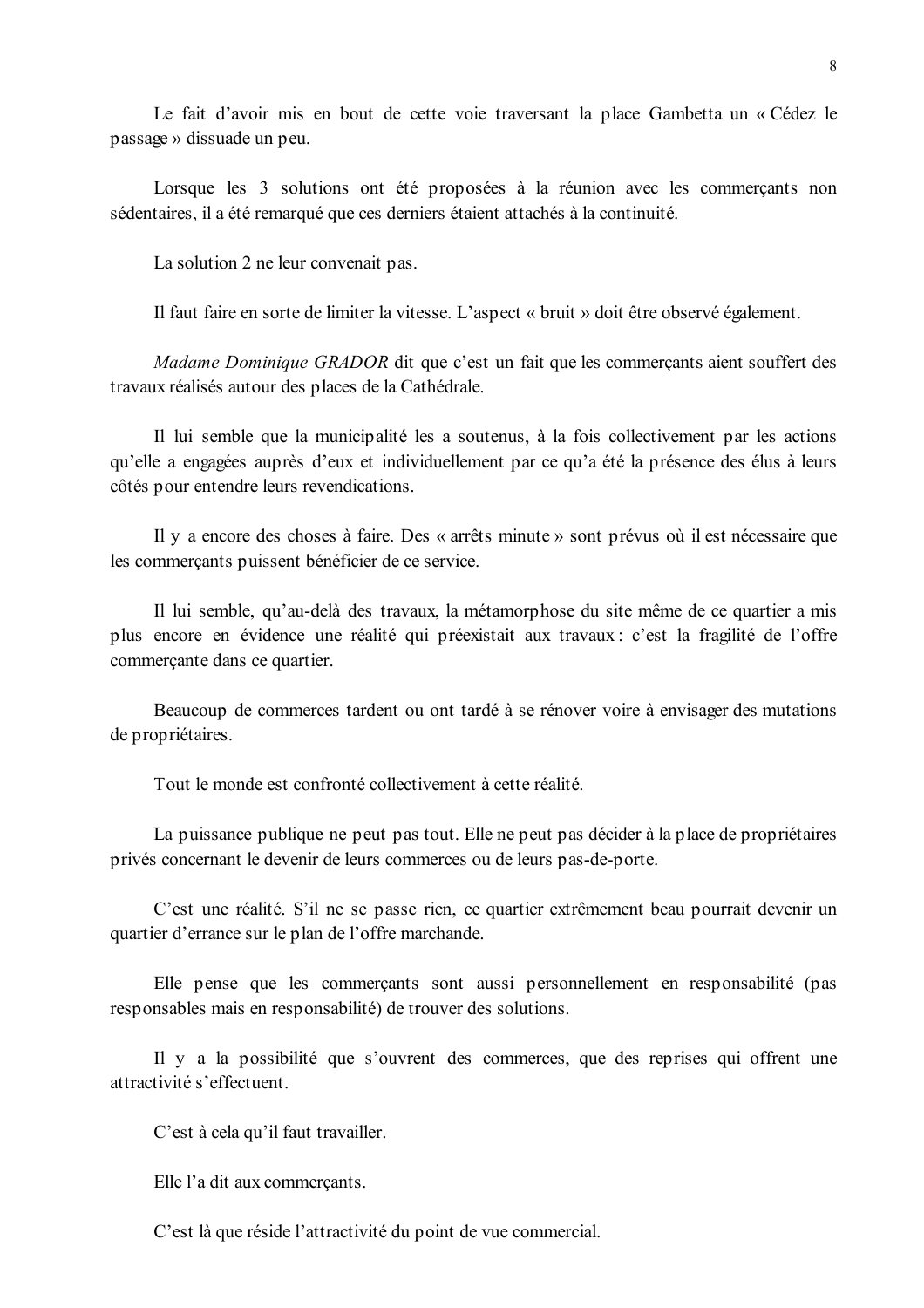Elle demande si la collectivité peut, en tant que puissance publique, intervenir sur le domaine privé.

Monsieur Jean-Louis WUYTS dit qu'il a le privilège d'habiter place Emile Zola.

Il dit, qu'en tant qu'élu, il est boursouflé d'orgueil d'appartenir à la municipalité qui a à ce point, embelli cette admirable place de la Cathédrale.

La Cathédrale de Tulle, qui est un monument exceptionnel, sort d'un écrin.

Il pense qu'il s'agit de discussions picrocholines, médiocres par rapport au gain de beauté de la Ville.

Il fait partie de la municipalité mais n'a rien fait dans le cadre de cette opération.

A titre privé et en tant que citoyen, il dit qu'il fréquente assidûment le marché. C'est une activité sympathique, qui doit vivre et qui doit être aménagée au mieux des intérêts de tout le monde

En ce qui concerne les commerces sédentaires et non sédentaires, il a tout entendu.

Il semblerait aujourd'hui que ce soit le marché qui attire des chalands auprès des commercants.

Il observe que ce qu'a dit Dominique GRADOR est très vrai.

Il est stupéfié de l'attitude de certains commerçants installés de longue date.

Ils sont, comme beaucoup de grandes entreprises, toujours prêts à faire appel à l'Etat, à la municipalité ou à la puissance publique.

Il y a de petits aménagements à faire suite aux travaux.

Mais les commerçants doivent faire preuve de dynamisme. Par définition les commerçants sont libres, ils exercent une activité libérale.

Mademoiselle Christèle COURSAT répond à Dominique GRADOR en ce qui concerne le devenir des commerces.

La loi Dutreil de 2005 sur l'Initiative économique permet aux communes de préempter sur des fonds de commerce

Aujourd'hui une commune peut préempter sur de l'immobilier mais pas sur un fonds de commerce.

La loi est sortie mais pas son décret d'application.

En attendant, les communes ne disposent pas d'armes légales pour pouvoir agir.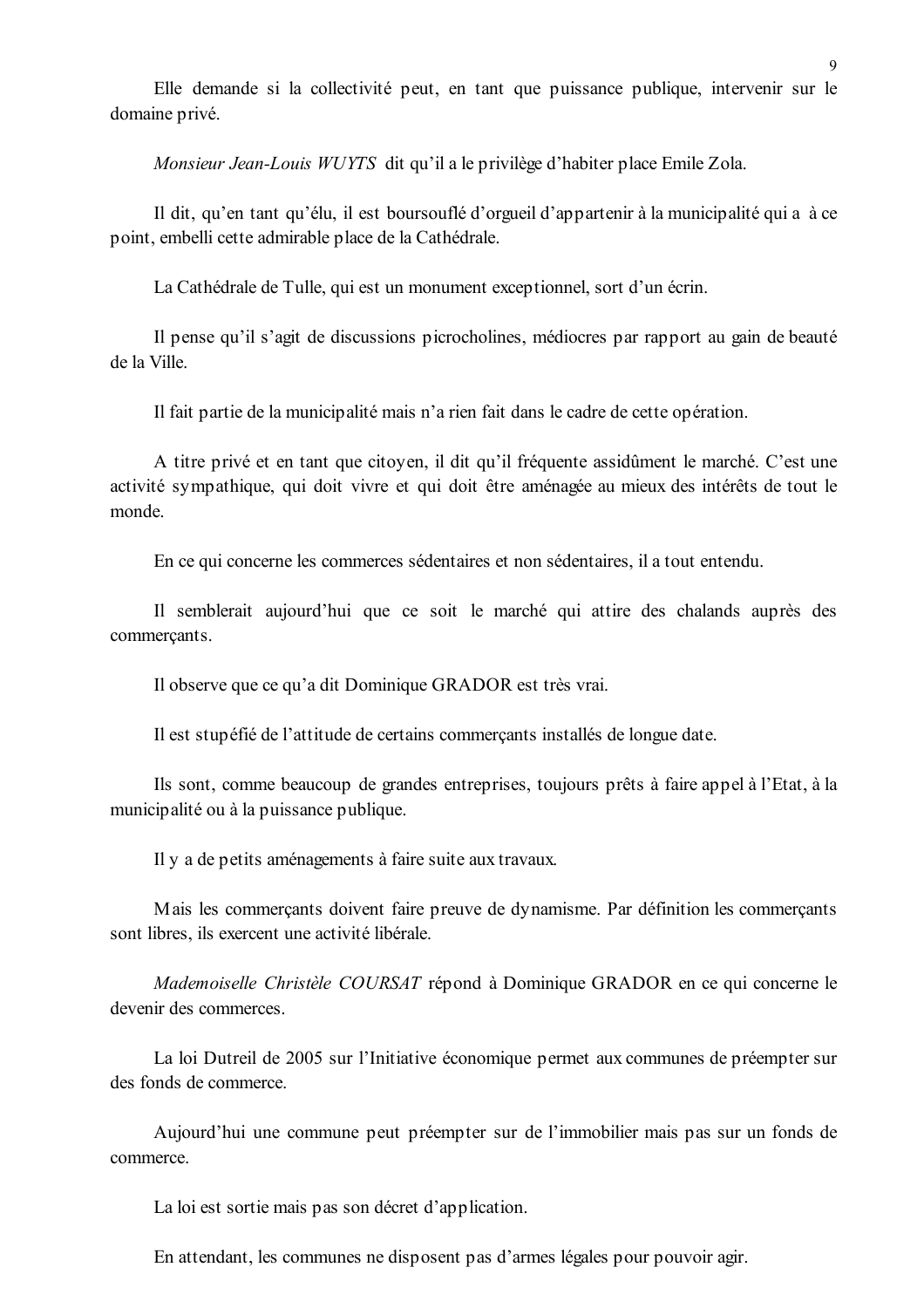Renseignements pris auprès de la Préfecture, il serait possible de préempter des fonds de commerce après avis favorable de la Préfecture. Une délibération pourrait être prise lors d'un prochain conseil municipal en sachant qu'il faut définir un périmètre sur lequel il sera possible de préempter des fonds de commerce.

Un des premiers quartiers concernés sera le quartier ancien. Des banques s'installent. Elles sont une activité commerciale mais ne drainent pas obligatoirement de grandes activités.

En ce qui concerne les locaux sis en face de chez Accary, une surface complémentaire est en cours d'acquisition pour faire en sorte que la superficie actuelle de 80 m<sup>2</sup> puisse atteindre 120 m<sup>2</sup> et aussi mieux répondre aux attentes d'une franchise avec laquelle la Ville est déjà en contact.

Monsieur Christian PRADAYROL dit qu'il est possible de préempter un bien s'il est à vendre. Il ne voit pas l'utilité de cette procédure lorsque sera notifiée une vente avec un vendeur et un acquéreur.

Ce texte vaut dans certains secteurs lorsqu'il y a des problèmes de drogue ou quand il convient de préempter au nom de l'ordre public. Or, à Tulle, il n'y a pas lieu de préempter si un commerçant reprend derrière un commerçant. La solution n'est pas là.

La solution consiste, comme le fait la SEMABL, à acheter des immeubles dans le cadre de la restauration et de prévoir des surfaces assez grandes pour créer quelque chose.

Là l'initiative publique est intéressante dans le cadre de la loi Malraux en achetant et regroup ant des immeubles.

Quant au positionnement du marché, le choix de la solution 2 ne génèrera pas une augmentation de la vitesse de circulation. Il ne le pense pas. Il faut que le fluide vers la place Gambetta soit bien signalé.

Il faudrait faire des aménagements tels que ceux réalisés devant l'école Joliot Curie, permettant de réduire la vitesse de circulation.

Cela permettra d'envoyer un flux vers la place Gambetta c'est-à-dire vers le Trech.

Monsieur François HOLLANDE rappelle que le sujet était l'installation du marché. Les débats ont abouti à l'animation du Trech ce qui est bien légitime.

Il revient à ce que doit être la décision du Conseil municipal.

Le renouveau du Trech dépendra d'autres actions que le simple déplacement du marché.

Ce n'est pas en traitant le problème du marché que vont se régler toutes les problématiques d'une zone qui a considérablement changé en 20/25 ans.

Il veut que soit d'abord traité le problème du marché, à travers les trois solutions proposées.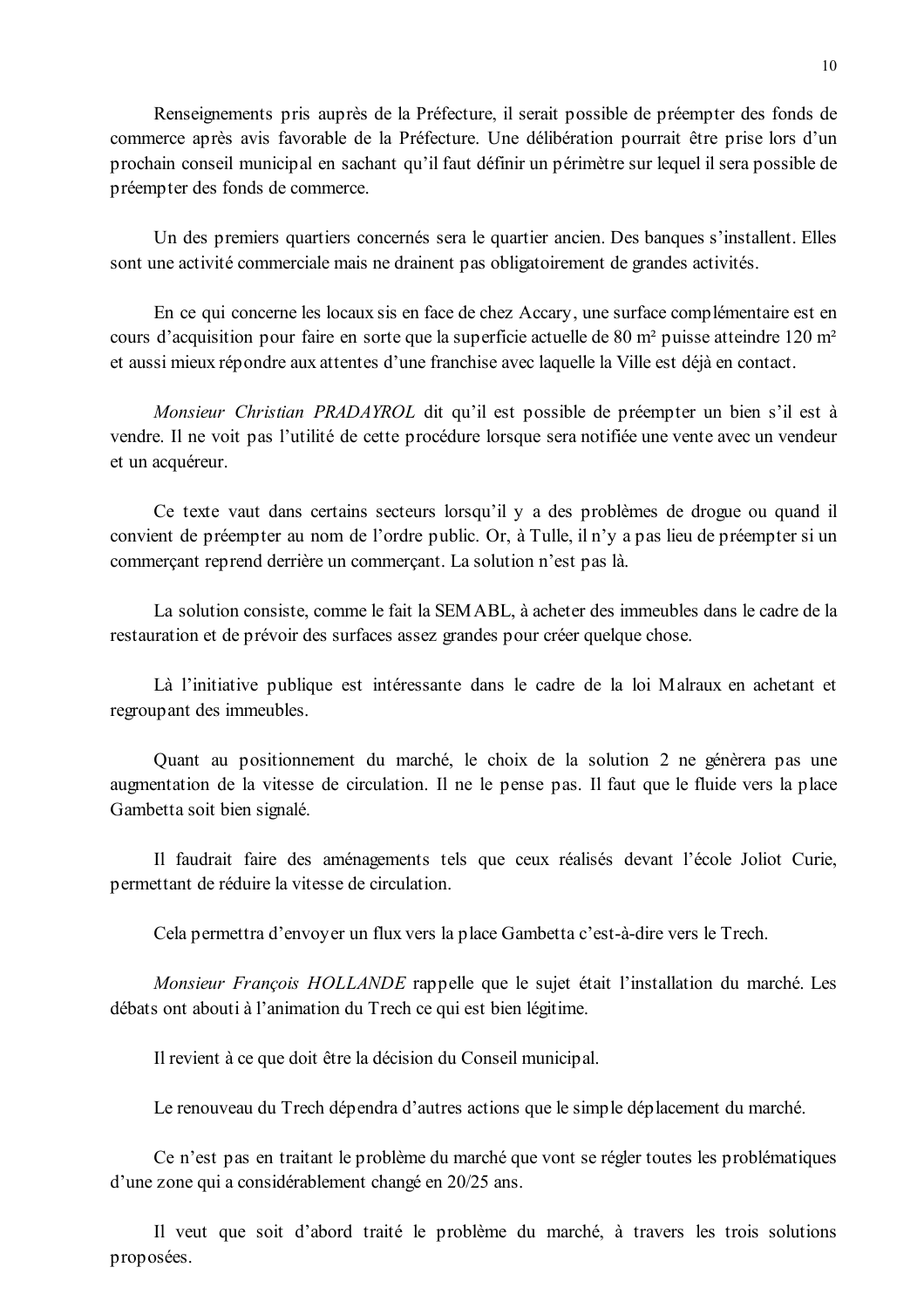Une personne est favorable dans l'assemblée à l'adoption de la solution consistant à réinstaller le marché sur la place de la Cathédrale.

Sur le Quai Baluze, il y a un fort consensus qui se dégage de la consultation et même au-delà de ceux qui ont pu répondre. Il a également cru comprendre, au sein du Conseil municipal, que c'était l'inclination majoritaire. Cela est à son sens la raison.

Quand il y a finalement une solution qui a l'accord et des commercants et des usagers, il se demande pourquoi changer.

Néanmoins, il faut que la place Gambetta soit le réceptacle de prolongements possibles du marché

Il faut avoir une décision ouverte qui pourrait être le maintien du marché tel qu'il est aujourd'hui avec une possibilité d'extension sur la place Gambetta qui doit être contrôlée, maîtrisée, débattue.

Il y a enfin le problème de la place Berteaud elle-même puisque rien ne s'y installerait ni le mercredi, ni le samedi. Il faut concevoir l'aménagement, l'animation de la place Berteaud en fonction d'autres activités que le marché. Il faut réfléchir à des initiatives culturelles, sportives, touristiques pouvant se situer sur la Place de la Cathédrale car c'est un point de ralliement assez commode; car c'est un point d'expression assez facile; car c'est un lieu qui peut s'animer et vivre très rapidement car il est très appropriable par la population et notamment les piétons.

Il pense que la décision doit consister à maintenir le marché dans sa position actuelle avec une possibilité d'extension empruntant à la solution 2 et à animer la Place de la Cathédrale, point de ralliement d'un certain nombre d'activités que la Ville pourrait elle-même lancer.

Sur le quartier du Trech, cela fait au moins dix ans qu'il connaît des difficultés.

Il y a eu d'abord le déménagement de la Chambre d'Agriculture et d'un certain nombre de services qui se trouvaient dans le haut du Trech et qui contribuaient à l'animation.

Il y a eu aussi les changements d'horaires, de modes de travail, très différents à la Préfecture, à l'Hôpital, à la Caisse Primaire d'Assurance Maladie qui ont fait que le haut du Trech qui était un quartier très commerçant a pu connaître une mutation liée à la nature des emplois.

Il y a des commerces vides dans le haut du Trech mais ils l'étaient bien avant que n'aient lieu les travaux. Toutes les friches existaient déjà il y a 5 ans ou plus. Le problème des magasins vides est posé depuis longtemps.

Il faut traiter ces questions là.

- Il faut voir comment traiter le problème de l'installation de commercants qui veulent de grandes surfaces.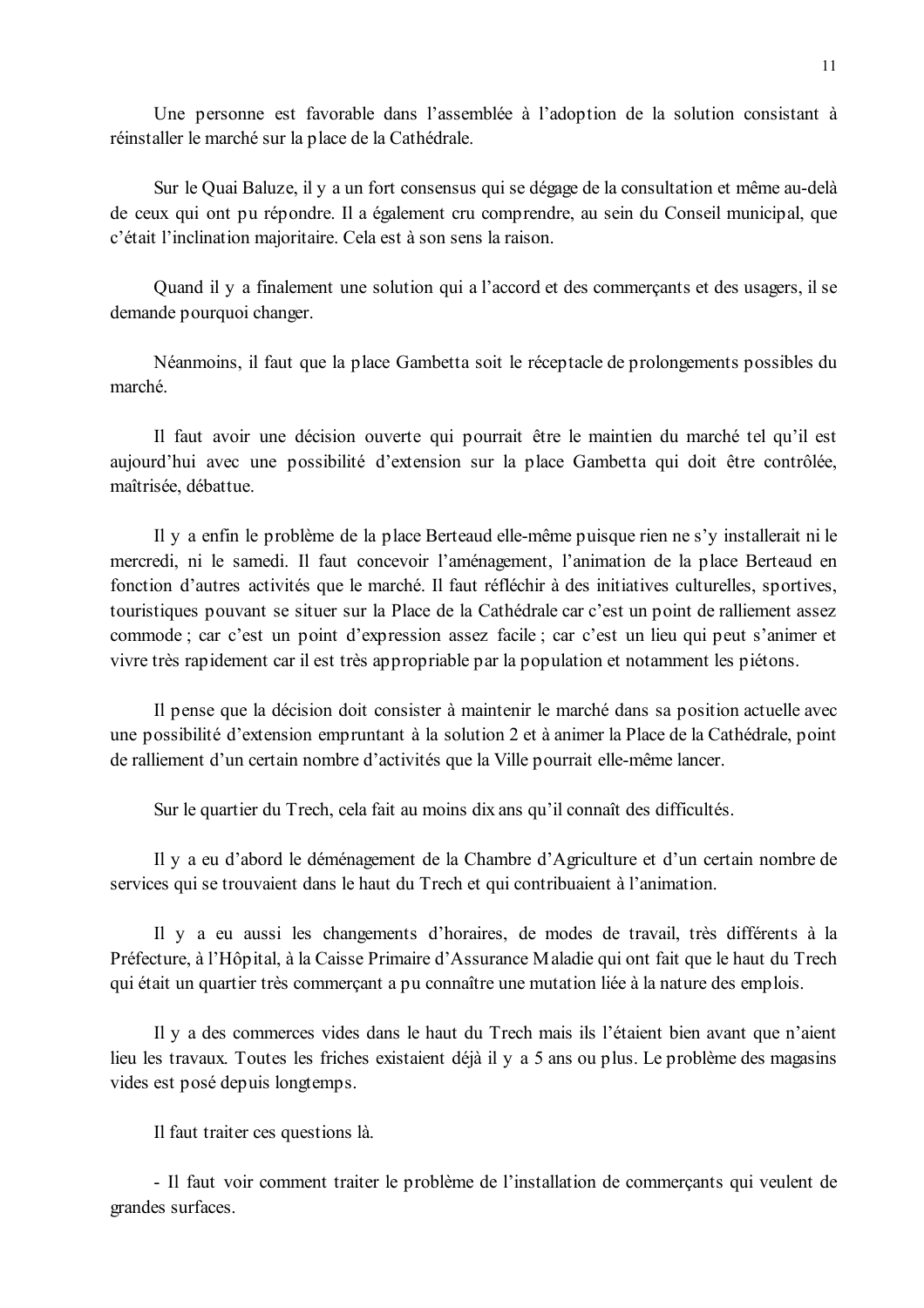C'est à l'initiative publique de prendre sa responsabilité. La SEMABL pourrait racheter des surfaces. C'est ce qui a été fait. C'est la SEMABL qui avait acheté les immeubles aujourd'hui en travaux et il est étudié des liaisons entre commerces.

- Il y a des commerces qui sont repris mais pas dans une activité traditionnelle (commerce) de bouche, d'habillement). Ils sont repris par une banque, un assureur, ou toute autre activité de service

Il est respectueux de ces initiatives privées sauf que s'il n'y a que des activités de service qui s'installent, il n'y aura alors plus de commerces de proximité d'où le droit de préemption qui peut trouver sa légitimité mais pour cela la Ville doit racheter le commerce en espérant trouver un commerçant traditionnel. Il n'est pas sûr que la Ville se lancera dans ce type d'investissement quand elle n'est pas certaine de trouver un repreneur.

Ce n'est pas le rôle d'une municipalité d'anticiper sur un choix qui relève de l'initiative privée.

Il faut qu'il y ait une diversité de l'appareil commercial.

- Le 3<sup>ème</sup> problème est lié au fait que des personnes privées qui ont un fonds de commerce, qui ont parfois la propriété des murs n'exploitent pas ce fonds de commerce mais ne souhaitent ni le louer, ni le vendre.

Il n'y a pas de solution de droit. Il faut faire œuvre de persuasion.

Pour ce quartier, le premier devoir de la Ville est de poursuivre l'embellissement et l'aménagement.

Plus le quartier sera beau, plus les commerces auront envie de s'installer, de durer, d'investir.

Il est convaincu que l'action menée sur les immeubles aura un effet sur les commerces.

Il faut faire de l'animation.

Toutes sortes d'animations vont être favorisées pour que des installations puissent se faire, voire même pour que des chiffres d'affaires progressent.

Enfin, il faut éviter les friches en trouvant des commercants où il y en a besoin.

C'est en ce sens que l'étude de CATINVEST a été faite.

Le plus désolant est que quand des commercants souhaitent s'installer dans le Trech, ils ne trouvent pas l'endroit où s'installer car il n'y a rien à vendre. La Ville est, là, elle - même démunie.

Il faut convaincre ceux qui ont une offre immobilière de permettre à d'autres commerçants de s'installer.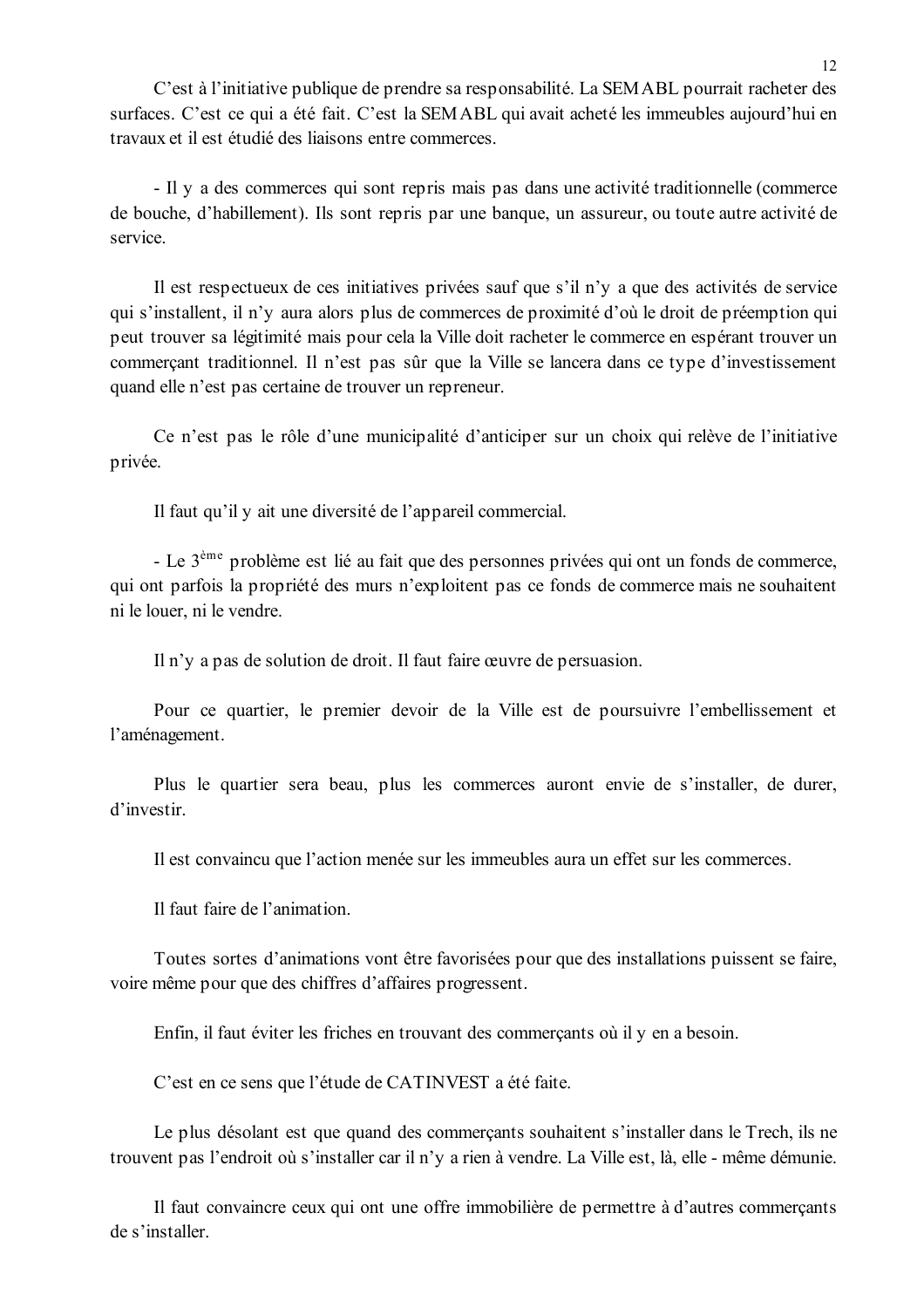Sur la question du stationnement, elle est souvent évoquée par les commerçants.

Si on laisse toutes les places de stationnement, cela ne favorise pas la circulation des piétons.

Il y a des « arrêts minute » qui sont occupés.

Il va falloir que le GODP se montre très sévère à l'égard de ceux qui occupent ces places de facon prolongée.

Il est conscient de ce que le stationnement peut représenter pour le commerce.

L'habitude est prise par les commercants de se garer dans le parking Saint - Pierre pour libérer des espaces pour la clientèle ce qui est bien.

Le quartier du Trech restera un quartier contraint sur le plan du stationnement. Il faut le rendre agréable à la circulation piétonne car cela permet pour certains commerces d'avoir une attractivité

Les tabacs - journaux - épiceries - boulangeries exigent de l'arrêt minute.

D'autres commerces sollicitent du stationnement de longue durée car c'est un acte commercial qui demande du temps (habillement - librairie - cadeaux).

Le GODP va devoir veiller au respect des règles de stationnement.

La Ville a été laxiste pendant la période des travaux.

Du temps a ensuite été laissé pour s'adapter. Maintenant il faut être sévère pour rendre service aux commerces.

Il va être travaillé sur l'amélioration de la circulation.

Des aménagements doivent être apportés.

Les emplacements de certains commerçants non sédentaires vont être revus.

Les dossiers d'indemnisation sont en cours. Il faut essayer de régler les cas des commerçants les plus en difficulté.

Madame Annie MARTINIE demande si c'est un arrêt de bus qui a été créé devant chez Anaïs

Monsieur Philippe BERNIS dit qu'il était avant matérialisé devant la Boutique Cristalis. Il n'est pas possible réglementairement de le mettre sur les pavés.

Il a donc été décidé de le déplacer pour le mettre en pleine voie de circulation.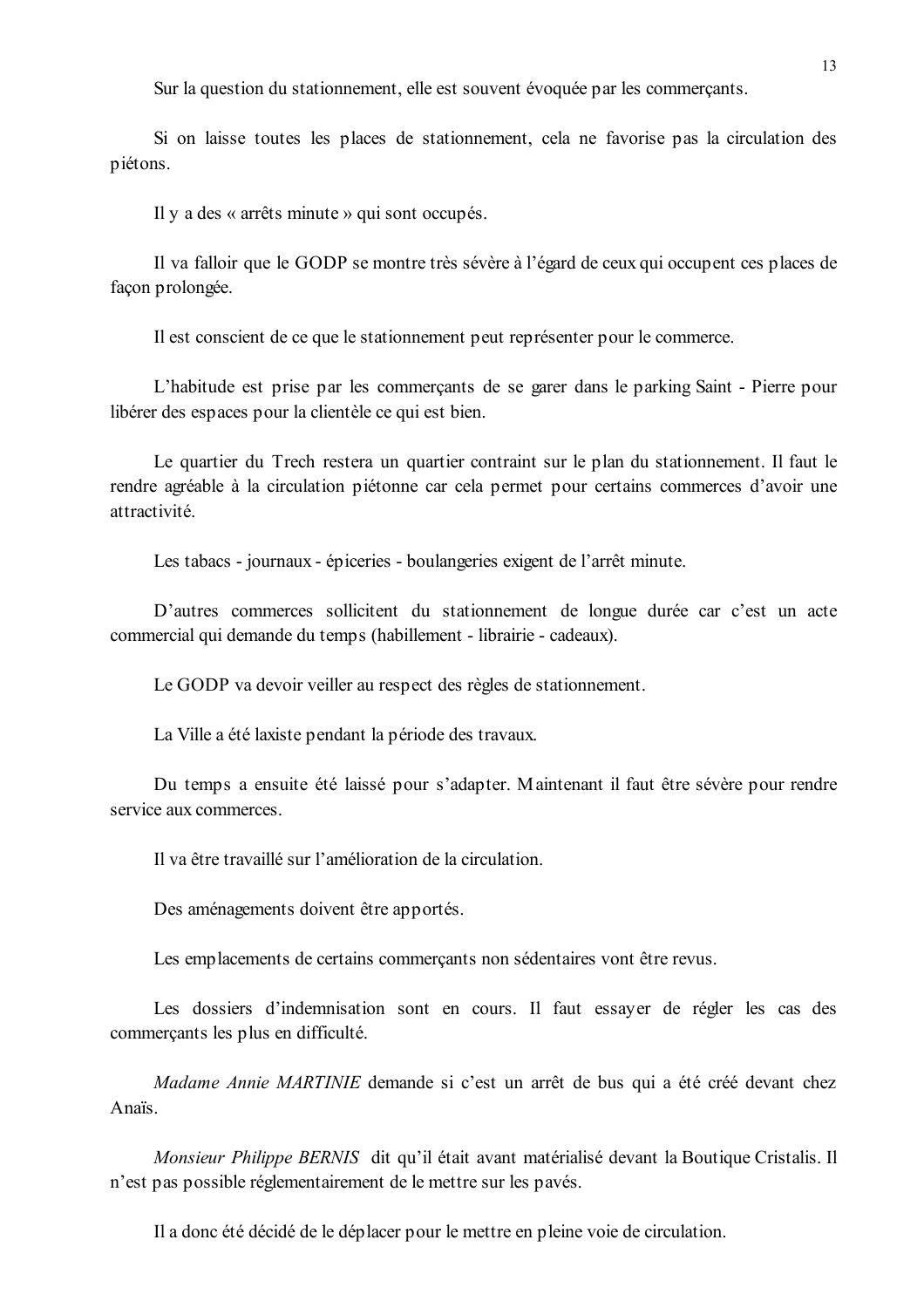Le bus s'arrête 15 fois par jour juste pour faire monter ou descendre les gens.

Il pensait que cela serait une sécurité pour les gens et protègerait le tourne à droite.

Or, cet arrêt de bus est souvent encombré par les voitures.

Cet arrêt de bus va être complété dans sa continuité par un arrêt minute. Les arrêts de bus dans la circulation sont autorisés. Il y aura le même arrêt en face.

Cet arrêt est utilisé et doit être conservé

Monsieur François HOLLANDE dit que l'arrêt minute permettra de répondre aux attentes des commercants du marché.

> **APPROUVE** par 25 voix pour, 5 abstentions  $et$  l voix contre

# Rapporteur: Monsieur Michel BREUILH 2 - Débat d'Orientations Budgétaires

Monsieur Michel BREUILH dit qu'il convient, deux mois avant la séance du vote du budget primitif, d'examiner les principales orientations attendues de l'exercice budgétaire à venir.

Il souligne que sur les concours financiers de l'Etat (page 4) il y a depuis 2001 la reconduction du contrat de croissance et de solidarité. Ce contrat était initialement prévu sur 2 ans mais il continue à s'appliquer, ce qui témoigne sûrement de la difficulté de la réforme des finances locales

### Section de fonctionnement :

Dans le cadrage plus local (page 6), la section de fonctionnement est la plus tendue comme à l'accoutumée.

#### En dépenses :

Les principales orientations proposées qui devraient être marquées dans le vote ultérieur du budget sont d'essayer d'avoir une maîtrise des dépenses de fonctionnement. Il est difficile d'avoir cette maîtrise car il y a des coûts externes qui impactent cette section et notamment le chapitre le plus important qui est celui de la masse salariale qui représente pratiquement 50 % du total des dépenses de fonctionnement.

Il y a cette année des décisions qui impactent la masse salariale à hauteur d'environ 100 000  $\epsilon$  non compris un certain nombre de données qui vont arriver dans les exercices ultérieurs notamment des impacts en terme de GVT ou d'évolutions statutaires. L'augmentation en terme de masse salariale devrait avoisiner 2,8 % environ. Il y a peu de prise sur cet impact dans la mesure où en 2007 les départs à la retraite sont peu nombreux et l'effet Noria avec le remplacement de personnels âgés par des personnes jeunes avec des différences au niveau des indices jouera peu.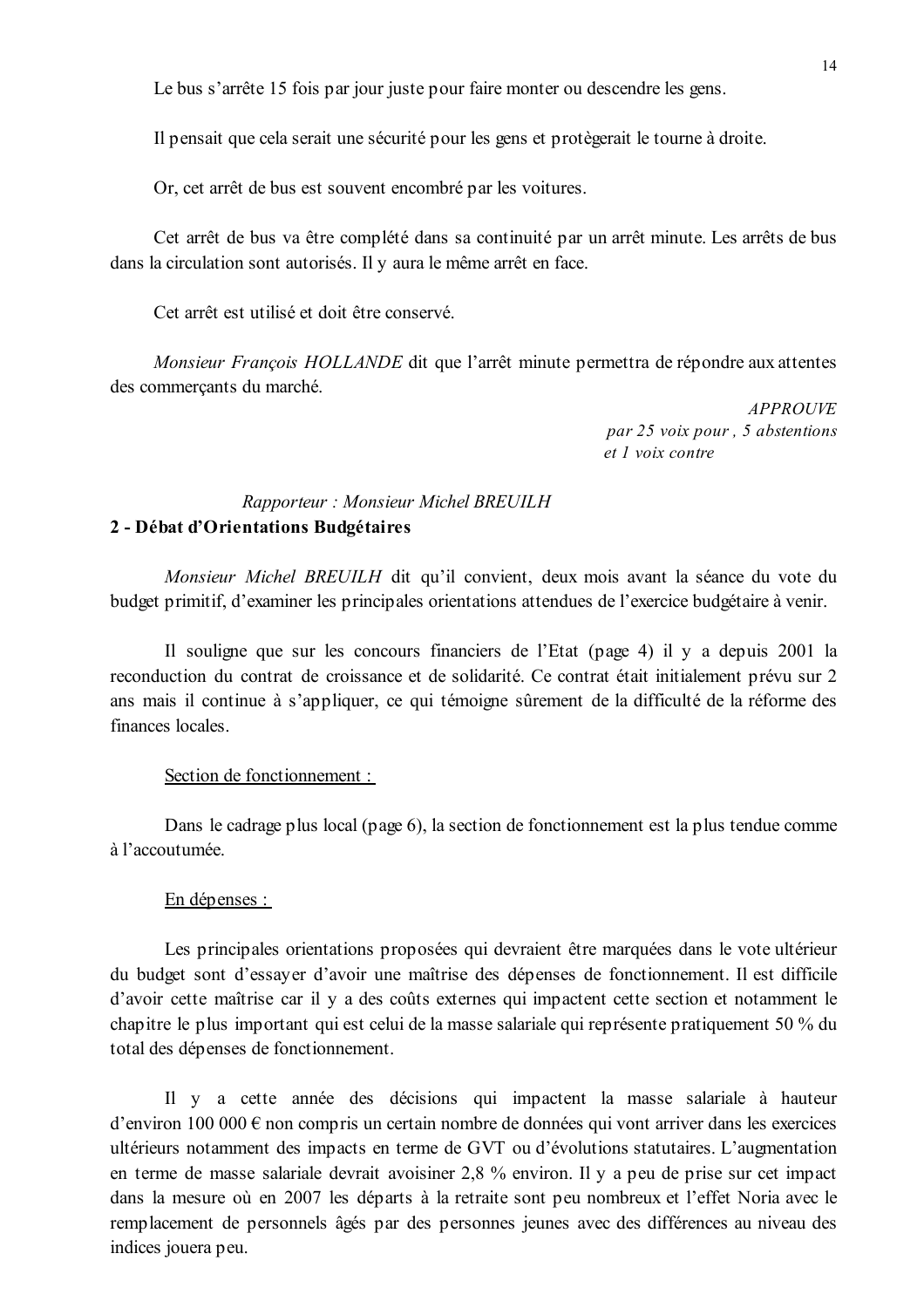En compensation de cette augmentation, en ce qui concerne les charges à caractère général elles devraient rester à leur niveau de 2006 donc être relativement contraintes dans la mesure où l'on retrouve dans ces charges d'intérêt général par exemple toutes les dépenses de fluides au niveau de l'ensemble du matériel ou de l'immobilier de la Ville ce qui est quelque chose de sensible.

Les dépenses de transfert devraient diminuer entre les exercices 2006 et 2007 notamment par rapport à des régularisations d'écritures comptables puisqu'il y a une régularisation en écriture qui a commencé l'an passé sur un volume plus important que celui retrouvé cette année qui devrait être aux alentours de 200 000  $\epsilon$ . Il va donc y avoir une diminution.

De même, il va y avoir une diminution liée à une baisse du volume global des subventions aux personnes de droit privé.

Un impact positif important est à souligner : le remboursement d'un emprunt a été rendu possible par la vente d'un bâtiment industriel à Mulatet. Cela a généré un désendettement ce qui permet de supprimer la subvention d'équilibre votée tous les ans qui alimentait le déséquilibre du budget des affaires économiques. Cela permet de retrouver une marge de manoeuvre d'environ 100 000  $\epsilon$  qui sera appréciable. En ce qui concerne les charges financières, c'est-à-dire les augmentations de la dette, il y a une baisse dans la mesure où l'an passé il avait fallu payer deux exercices pour l'intégration du parking Saint - Pierre en intérêt et en capital (cela se retrouvera donc en section d'investissement).

Globalement, il est possible de dire que le chapitre des dépenses de fonctionnement reste contraint mais la municipalité s'attache à ce que l'évolution soit maîtrisée. Dans la pratique, le volume des dépenses de fonctionnement, malgré l'impact au niveau de la masse salariale est maîtrisé puisque le montant atteint cette année devrait être inférieur à celui de l'an passé.

Le tableau de l'encours de la dette poursuit une baisse régulière.

Le tableau d'amortissement sera à réviser ultérieurement par rapport à des renégociations effectuées.

Les dépenses diminuent donc légèrement par rapport à 2006.

#### En recettes :

Les recettes courantes de fonctionnement évoluent faiblement entre 2006 et 2007

Il y a des atténuations de charges et des produits de service qui évoluent peu.

Cela est marqué par les évolutions de recettes liées à la fréquentation du centre aquarécréatif. Cela varie suivant les années en fonction du climat et des renouvellement d'abonnement

En ce qui concerne les produits de gestion courante notamment les loyers, il y aura des diminutions dans la mesure où 9 pavillons ont été vendus au niveau du Rodarel.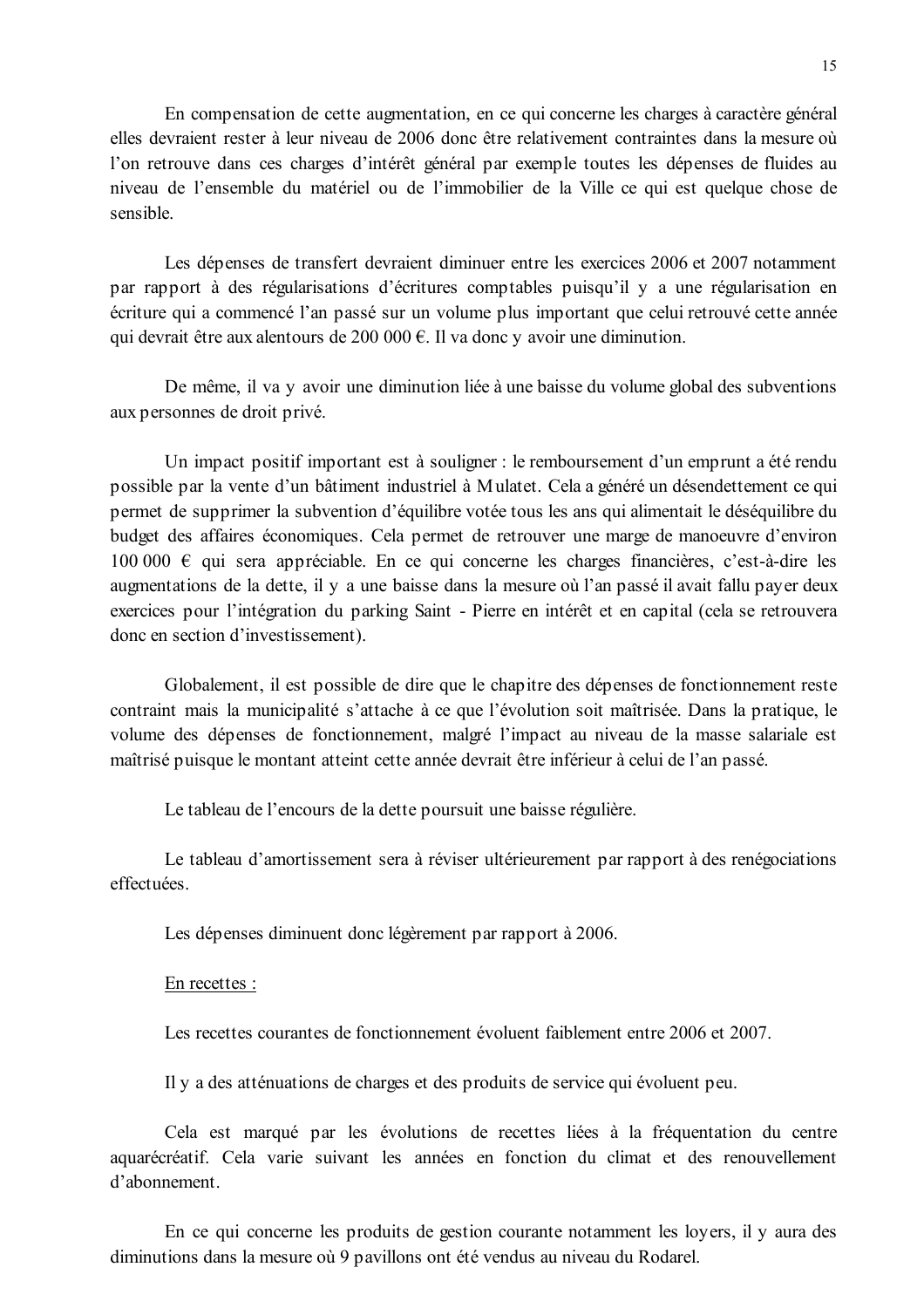Les produits de cession se retrouvent maintenant en recettes d'investissement. Les dotations et participations devraient aussi baisser dans la mesure où l'année passée avait été intégré un remboursement du FISAC qui était attendu car il correspondait à des opérations de 2001 et 2002

En ce qui concerne les impôts et taxes, a été prévue une augmentation de 1 % du produit des taxes ménagères dans la mesure où il y a toujours une légère augmentation de l'assiette fiscale.

Des impacts négatifs sont dus notamment à des démolitions qui sont encore imputées sur 2007. Il y a eu notamment des démolitions du bâti :

 $-$ à GIAT

- de l'OPHLM (Gibrande, Cueille, Les Fages)

- est aussi attendu une perte liée au départ de BW qui sera sensible en 2008

L'ensemble des phénomènes de démolition existant depuis quelques années va continuer jusqu'à l'année prochaine.

Au niveau des produits exceptionnels, il y en aura mois cette année (- 1% à - 2%). Des produits d'assurance avaient été élevés en 2006 et ne se renouvelleront pas cette année.

L'autofinancement sera inférieur au remboursement du capital de la dette et il sera proposé encore cette année de voter un budget sans augmenter le taux d'imposition.

Sur toute la durée du mandat, le taux d'imposition n'aura jamais été augmenté. Peu de collectivités ont fait de même

La section de fonctionnement est toujours tendue mais avec une maîtrise affirmée au niveau des dépenses et une absence d'augmentation du taux de l'imposition locale encore en 2007.

Section d'investissement :

 $En$  dépenses :

Au niveau de la dépense d'investissement, cette année encore, la dépense d'investissement est relativement forte (Page 12).

Elle devrait s'établir entre 3 500 000 et 4 000 000 euros, subventions aux personnes privées incluses.

Ce montant est légèrement inférieur à celui qui était prévu l'an passé.

Toutefois, il convient de souligner que ce montant se conjugue avec une part des restes à réaliser retrouvés chaque année et qui sont cette année à hauteur de 2 500 000 euros. Ils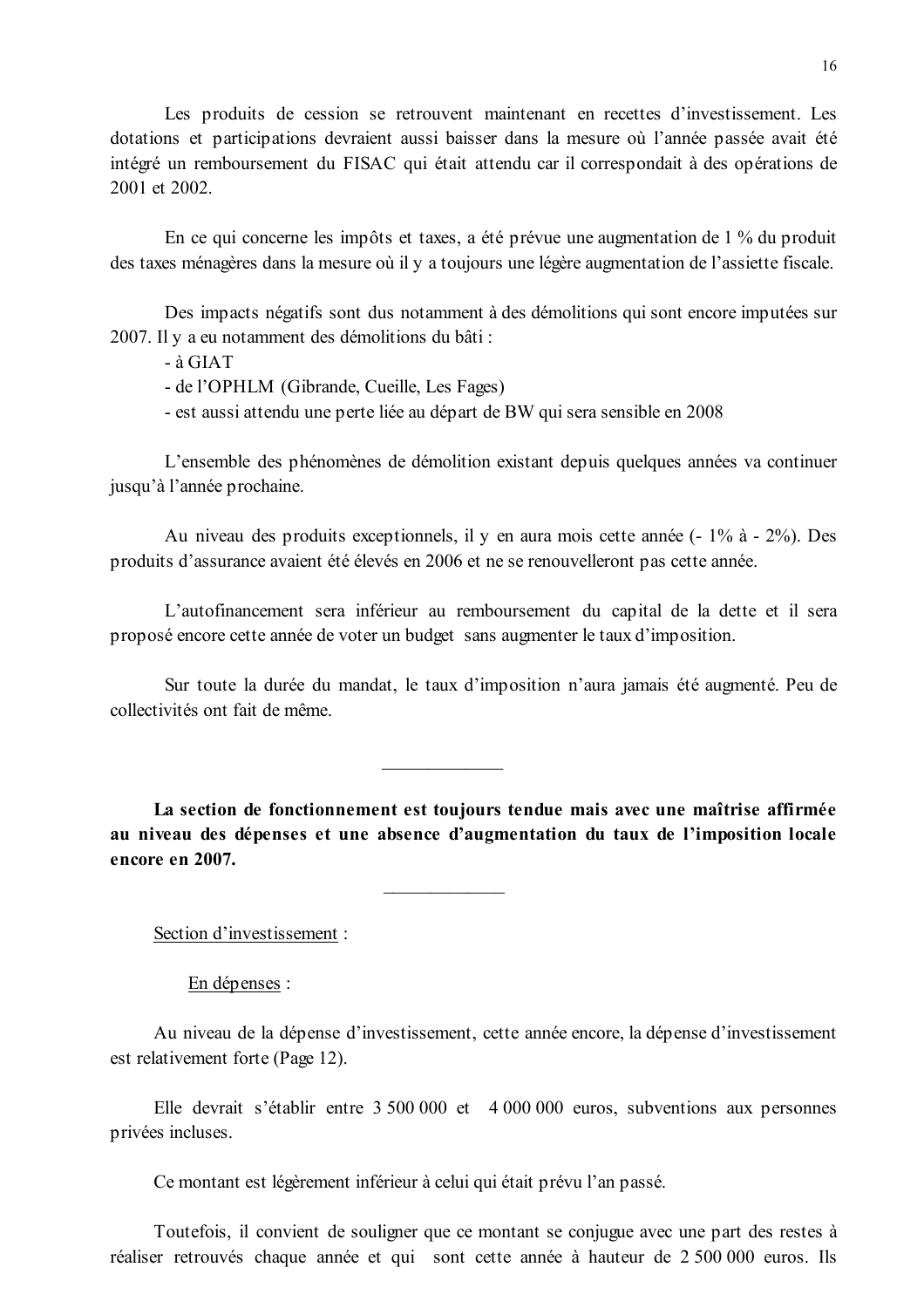permettent la réalisation d'opérations structurantes notamment la réhabilitation du Centre Culturel et Sportif qui va mobiliser plus de 400 000 euros de même que des opérations de voirie importantes (rue du Tir, rue Fontaine Saint Martin).

Un autre phénomène est à prendre en compte, c'est la dernière année du volet aménagement de la Convention Publique d'Aménagement.

Cela a un impact important sur l'aménagement urbain (l'îlot Marc Eyrolles, aménagement du Square du Chandon, opération dans le quartier de l'Alverge) avec des subventions très importantes.

300 000 euros d'avances sont proposés dans le cadre du budget et ont un effet démultiplicateur important puisque 1 000 000 euros sont dépassés en travaux.

Le volet aménagement devrait être clos fin 2007, la Convention Publique d'Aménagement se poursuivant plutôt sur le volet immobilier.

Par ailleurs, il sera proposé au niveau du Budget Primitif, dans la programmation 2007, l'incorporation dans le patrimoine de la collectivité des opérations d'aménagement esthétique du Trech : Place Berteaud, avenue Charles de Gaulle représentant un montant de 2 600 000 euros et cela sans emprunt mais au travers d'avances.

Le remboursement du capital devrait être stable ou en légère diminution.

Le budget d'investissement reste ambitieux et il se conjugue avec des opérations structurantes au niveau des restes à réaliser et la poursuite du volet aménagement de la Convention Publique d'Aménagement.

C'est le résultat d'une fin de cycle de gros subventionnements dans un cadre plurian nuel : Contrat de Site, aides de l'ANRU qui ont été décisives pour l'embellissement, pour l'aménagement de la Ville.

La Ville arrive en fin de cycle par rapport à ces aides.

Elle va entrer dans un nouveau cycle lié aux discussions sur les contrats de projet qui vont être à négocier avec les différents partenaires financiers de la Ville.

#### En recettes :

Au niveau des recettes d'investissement, l'objectif est d'essayer de développer des marges de manœuvre pour l'avenir notamment en jouant cette année tout particulièrement sur l'endettement, en limitant autant que possible le montant de l'emprunt qui devrait être significativement plus bas que le remboursement de l'annuité de la dette qui est autour de 1 800 000 euros en prévision 2007.

Les autres recettes devraient être en diminution par rapport à 2006 notamment le FCTVA.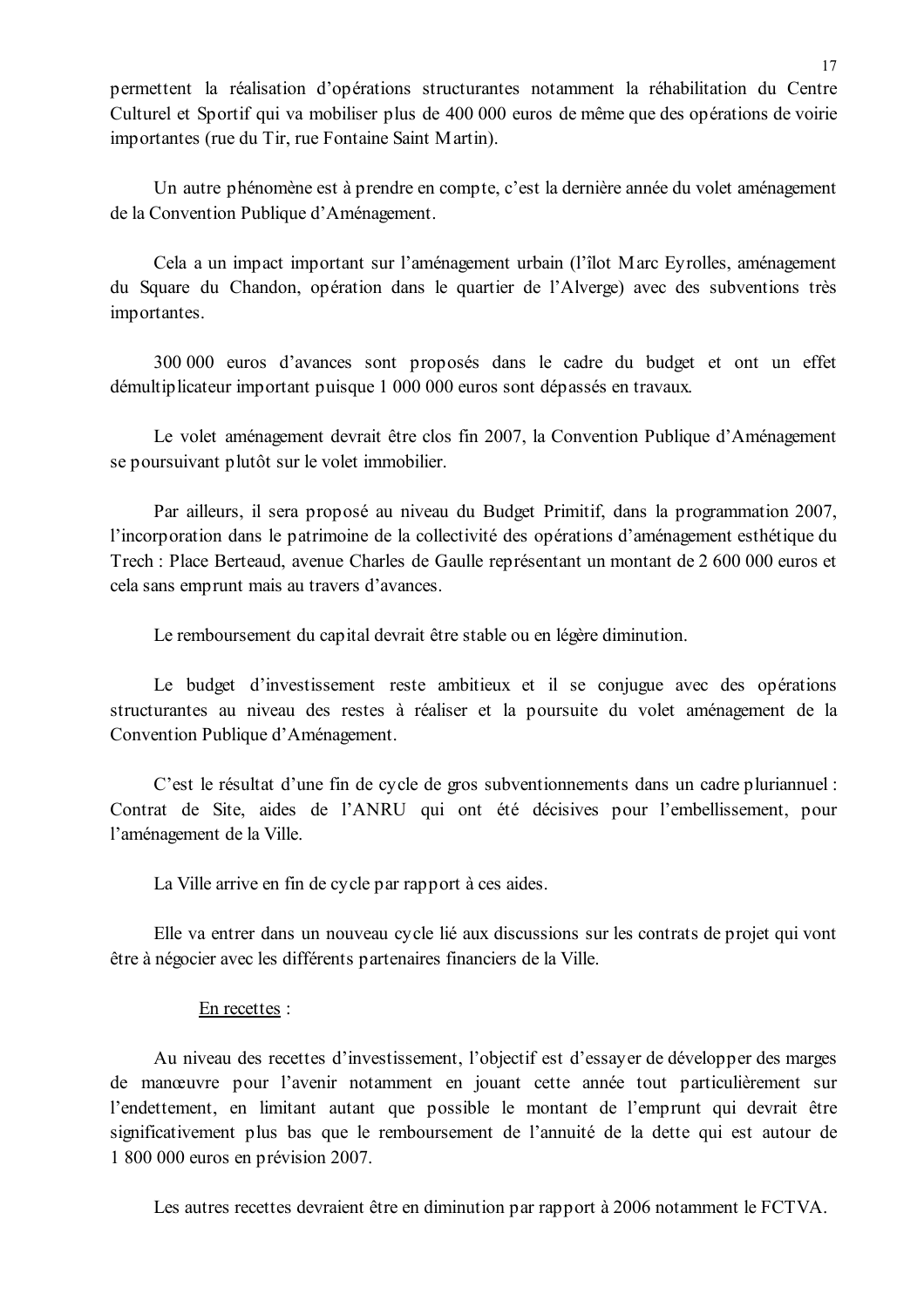Les cessions immobilières devraient aussi être en baisse, cinq pavillons devant être vendus  $contre 9 en 2006$ 

Le montant des subventions obtenues de facon certaine s'élève à un peu moins de 500 000 euros

En conclusion, les orientations budgétaires sont sans surprise. Elles s'appuient sur une section de fonctionnement tendue où la marge de manœuvre s'opèrera essentiellement sur l'assiette fiscale

L'enjeu de la politique de renouvellement urbain de la Ville de Tulle est qu'elle puisse produire d'ici peu une hausse de l'assiette qui peut être un des paramètres importants de l'amélioration des finances de la Ville et le maintien d'un investissement significatif, la section d'investissement étant marquée cette année par un effort de désendettement tout particulier qui ménagera des marges de manœuvre sur l'avenir en dégageant des disponibilités par rapport à l'annuité

Monsieur Francois HOLLANDE dit que des tendances se dégagent :

- Maîtrise des dépenses de fonctionnement  $\Delta \sim 10^{-11}$
- Souci de rationaliser l'investissement après une période de forts engagements
- Désendettement de la Ville
- Non imposition supplémentaire des contribuables

Monsieur Jean - Paul DUSSOURD dit que la situation budgétaire de la Ville est toujours à flux tendu et présente une fragilité structurelle qui sera difficile à consolider au cours des années à venir.

L'équilibre de la section de fonctionnement dépend principalement du montant des recettes fiscales qui risque de stagner en raison de la démolition d'immeubles et de bâtiments industriels ayant pour conséquence une diminution des bases en matière de Taxe d'Habitation et de Foncier Bâti.

L'augmentation des taux des impôts locaux sera inévitable lors de la prochaine mandature si les locaux rénovés ne trouvent pas rapidement preneur avec un apport démographique nouveau.

La Ville est au maximum de sa capacité d'investissement jusqu'ici soutenue par d'importantes subventions qui ne seront pas toujours reconduites.

La renégociation avantageuse des emprunts en 2006 et l'étalement de la dette pour une longue période, jusqu'en 2030 ne saurait masquer la réalité de l'endettement de la Ville.

En effet, l'encours de la dette par rapport à la population est de 1 579 euros alors que le ratio moven est de 863 euros.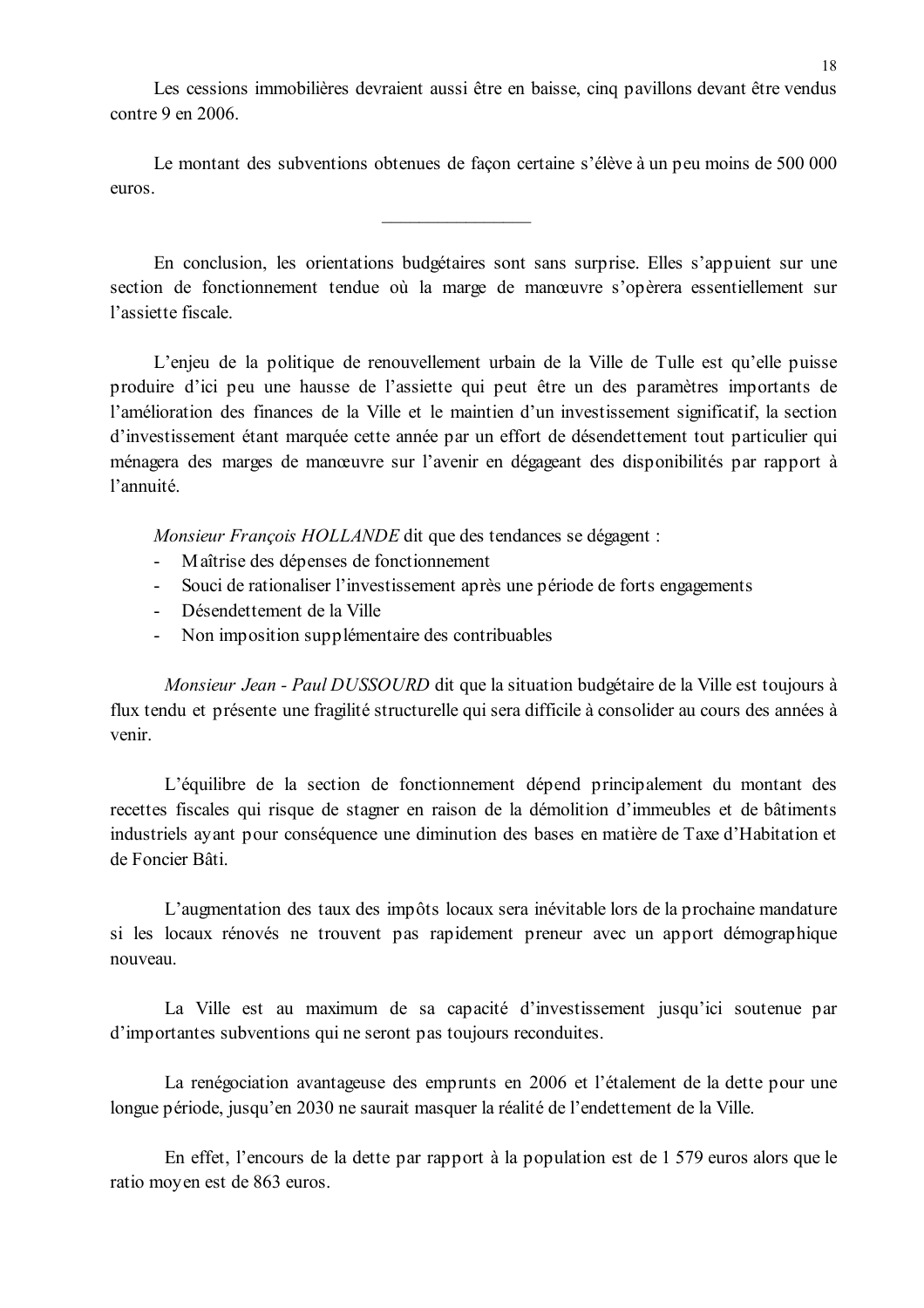Il faut maintenant assurer avec une grande vigilance le suivi financier de ces opérations lourdes pour le budget, opérations qui auraient pu être mieux étalées dans le temps et qui risquent de gêner les investissements futurs.

Monsieur Christian PRADAYROL dit que sur les recettes de fonctionnement, il va y avoir en 2007 et 2008 l'impact des démolitions.

Il faudra rebondir au plus tôt. Les bases locatives sont révisées tous les ans et il y a une baisse conséquente.

Il faut souhaiter que les problèmes de réhabilitation et la politique mise en place amène des habitants nouveaux.

Ceci dépend aussi des emplois.

Il y a sur les recettes un équilibre fragile que la Ville va encore connaître en 2008.

Sur le fonctionnement, il faut réduire les dépenses et le seul poste sur lequel il est possible de jouer est la limitation des subventions versées aux personnes privées.

Il y aura des choix à faire.

Dans le domaine social, il y a des choses à maintenir. Suivant les orientations qui seront données aux baisses de subventions, il faudra définir des priorités entre les secteurs.

Sur les investissements, il y a moins de FCTVA, moins de recettes.

La Ville a vécu grâce à un fort taux de subventions.

Les programmes importants réalisés touchent à leur fin.

Le reste dépendra d'une volonté de négociation avec l'Etat, les collectivités en place.

Il faut souhaiter que les efforts consentis par toutes les collectivités publiques et l'Etat se poursuivent sinon la Ville aura des difficultés dans les années qui viennent.

Monsieur Jean COMBASTEIL dit que les difficultés décrites sont celles de toutes les collectivités locales actuellement sauf situations particulières.

Les collectivités connaissent de plus en plus de difficultés car il y a un certain nombre de dépenses nouvelles qui apparaissent, qu'il convient de les assumer notamment dans le domaine social, d'autant qu'il n'y a pas les aides et évolutions nécessaires au niveau de l'Etat.

Le Département, par exemple, fait un budget en 2007 avec seulement 3 000 000 euros d'autofinancement

Il a augmenté les taux d'imposition de 3 % chaque année.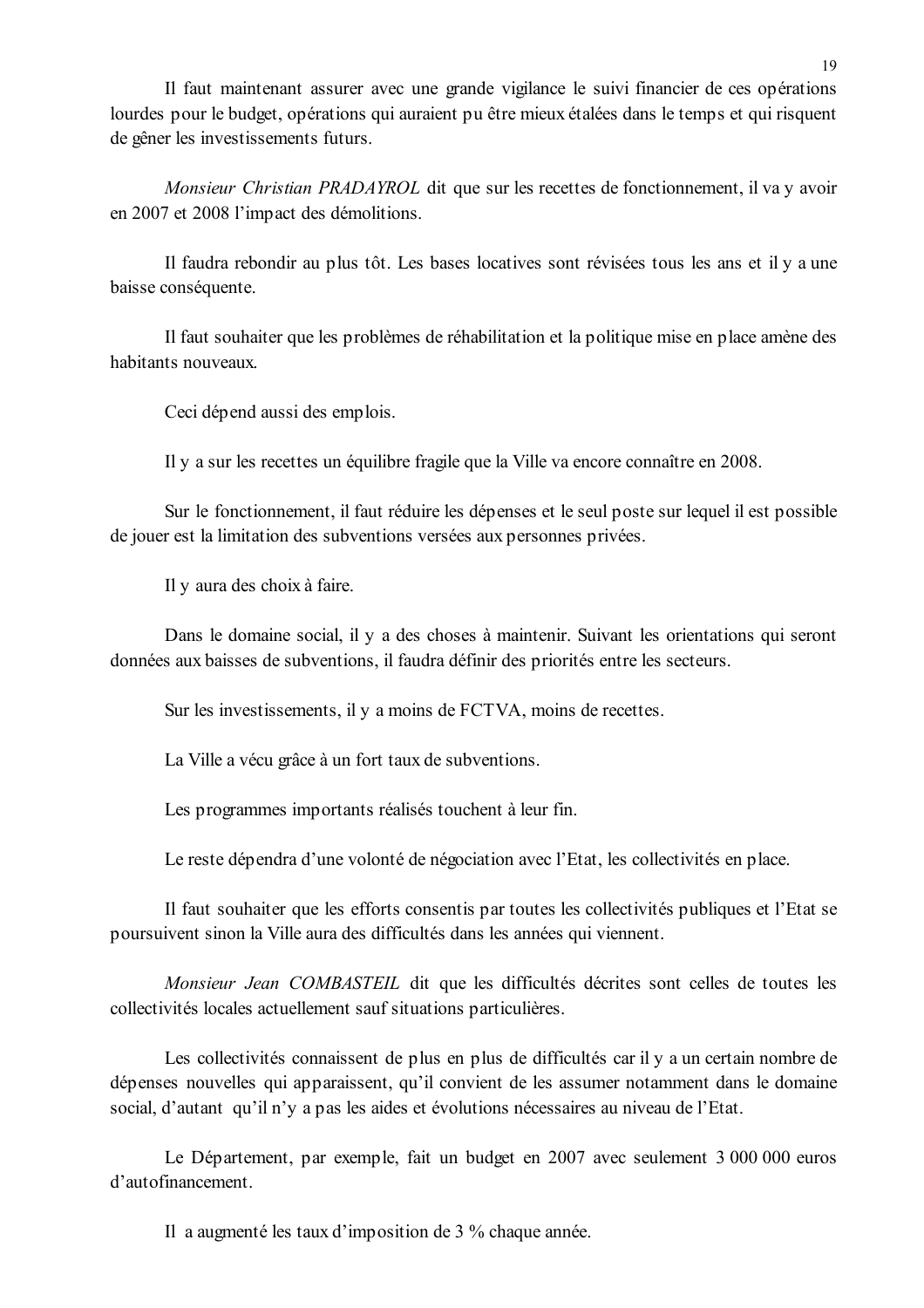Il est possible de discuter sur les bases mais pour l'instant elles ne sont pas connues.

Il faudra passer le cap de Borg Warner. Cependant, ensuite les choses s'arrangeront.

En matière d'investissement, il pense que la municipalité a eu une attitude correcte.

Souvent, il est beaucoup annoncé la dernière année du mandat mais peu réalisé.

Il pense que les investissements ont bien été organisés.

Ils sont montés en charge car il faut parfois du temps pour préparer les dossiers.

Des subventions, des aides ont pu être engrangées. Elles ont bien été consommées,

Il y a moins de FCTVA car des opérations ont été réalisées par l'intermédiaire de la Convention Publique d'Aménagement.

Si la Convention Publique d'Aménagement a cet effet qui pourrait être jugé négatif, elle a aussi des effets positifs. Le cadre de financement n'est pas le même.

Cette année des programmes en cours vont se terminer. Quelques uns vont être ajoutés.

Sur le territoire communal, il va y avoir des interventions de la Ville directement ou indirectement : - par le biais de la SEMABL (quartier de l'Alverge)

- par le biais de la Communauté de Communes (opérations de la Médiathèque, de l'Hôtel d'Entreprises).

Le site de Borg Warner génèrera une activité économique significative avec différents maîtres d'ouvrage.

Il trouve remarquable d'avoir pu réaliser cela avec une fiscalité qui n'a pas bougé depuis plusieurs années.

C'est une situation, il est vrai tendue, mais permettant encore de répondre aux besoins de la population.

Il n'y a pas que les investissements.

Le budget de fonctionnement est aussi fondamental, tous les équipements municipaux doivent fonctionner.

Monsieur François HOLLANDE ajoute que les travaux seront moins importants en volume qu'ils ne l'ont été dans la première partie du mandat.

Néanmoins, d'autres investissements vont être faits au-delà de la Convention Publique d'Aménagement par la Communauté de Communes.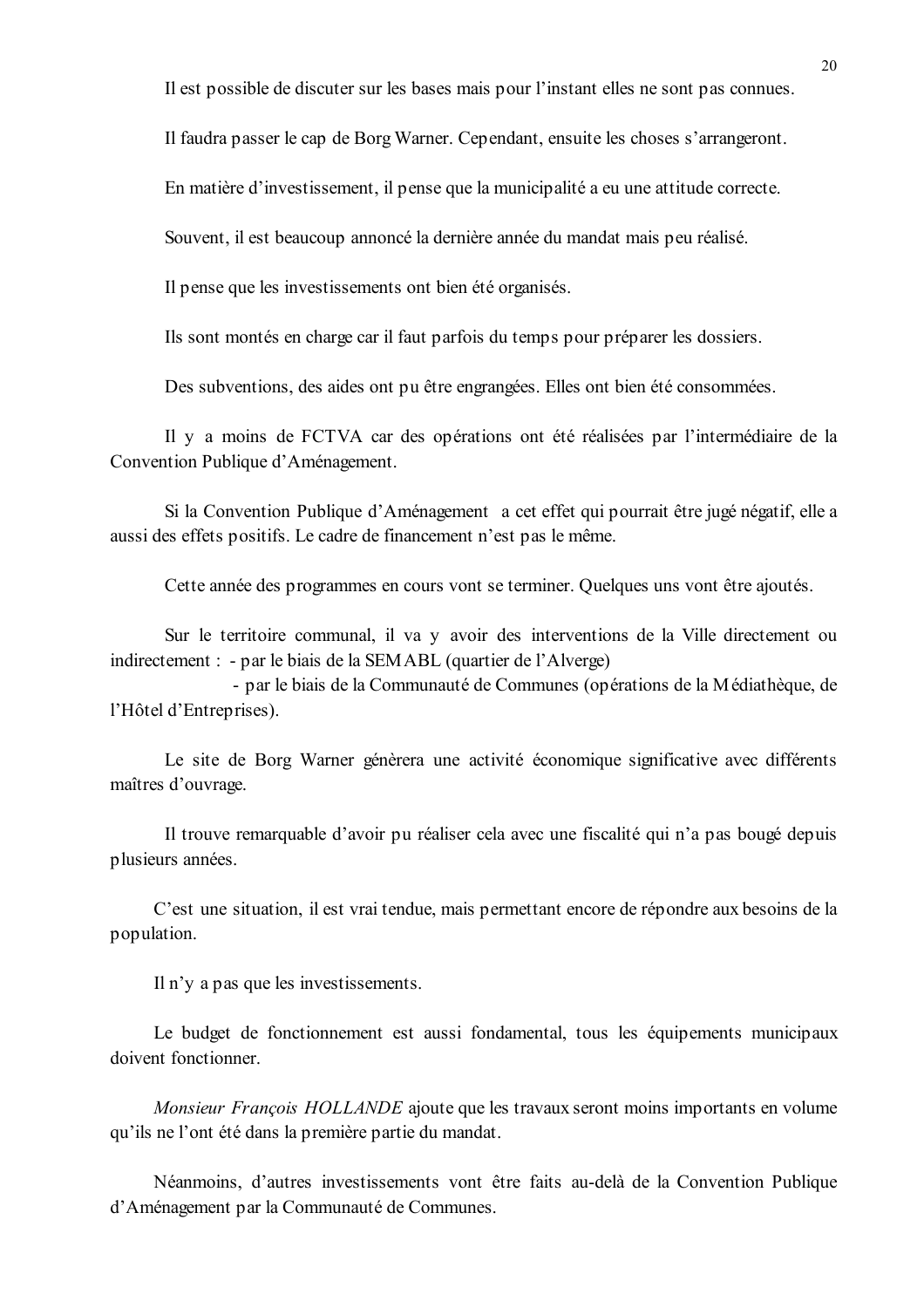La majorité a déjà l'idée de ce qu'elle pourrait faire au-delà de 2008 et il est normal de préparer des études sans rien engager car il faudra que les Tullistes puissent faire le choix qui leur paraîtra le meilleur.

Il n'est pas favorable à ce que la municipalité engage des investissements dont elle n'aurait pas forcément la responsabilité au lendemain de l'élection car cela serait préempter le vote des citoyens.

Là, il s'agit de travaux réalisés dans la continuité (réhabilitation du Centre Culturel et Sportif et aménagements de places ne posant pas de problèmes pour l'avenir).

Ils avaient pour devoir de maîtriser davantage leur endettement.

La Ville se désendette sans augmenter les prélèvements.

Pour le prochain mandat, il faudra faire des choix, soit augmenter les taux d'imposition mais il faudra le dire avant, soit bénéficier de subventions ce qui n'est pas un défaut mais dépend de la générosité d'autres collectivités et de l'Etat.

Si la Ville a des subventions, les impôts ne seront pas augmentés. Ceux-ci ont beaucoup augmenté malgré tout mais la Commune de Tulle n'en est en aucun manière responsable.

# Finances -

Rapporteur: Monsieur Alain LAGARDE

# 3 - Avances sur subventions à des associations sportives :

- a Volley-Ball Tulle Naves
- b Union Sportive Basket Tulle Corrèze
- c Sporting Club Tulliste
- d Tulle Football Club
- e Eva Sport

Il est proposé au Conseil municipal d'autoriser le versement des avances sur les subventions accordées au titre de l'année 2007 suivantes :

### - Volley Tulle-Naves:  $4000 \text{ } \in$

Il est précisé que la subvention allouée à cette association au titre de l'année 2006 était de 15 000 €. Elle a également bénéficié d'une subvention exceptionnelle de 9 000 €.

APPROUVE à l'unanimité

### - Union Sportive Basket Tulle Corrèze : 4 000  $\epsilon$

Il est précisé que la subvention allouée à cette association au titre de l'année 2006 était de 15 245  $\epsilon$ . Elle a également bénéficié d'une subvention exceptionnelle de 9 000  $\epsilon$ .

 $APPROIIVE \d{d} l'unanimit \d{e}$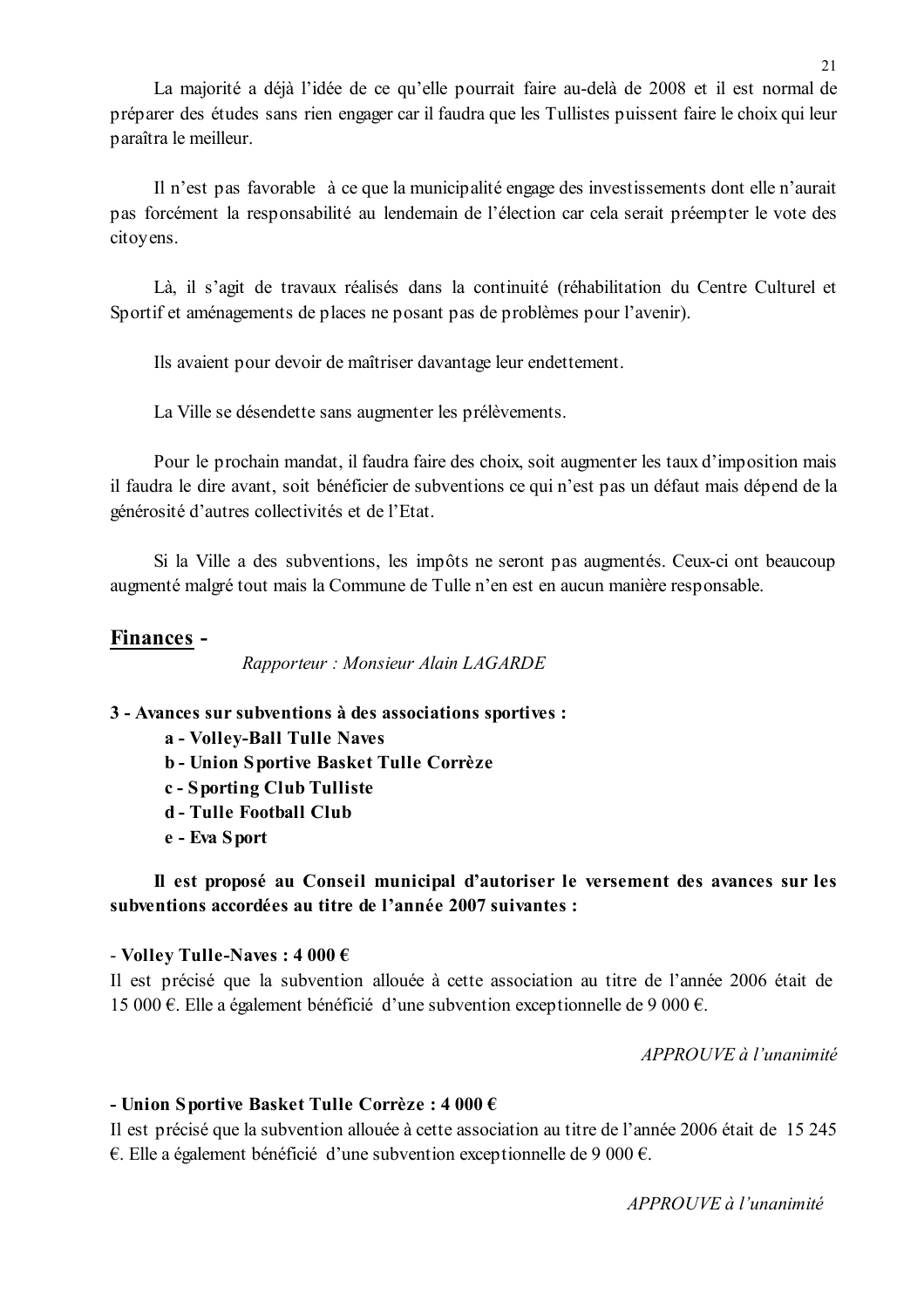#### - Sporting Club Tulliste:  $7000 \in$

Il est précisé que la subvention allouée à cette association au titre de l'année 2006 était de  $38112$  €.

APRPOUVE à l'unanimité

### - Tulle Football Club:  $4000 \in$

Il est précisé que la subvention allouée à l'ECT/ASPTT au titre de l'année 2006 était de 18 4 94 €. Cette association a également bénéficié d'une subvention exceptionnelle de 3 000 €.

 $APPROUVE \d{d} l'unanimit \d{e}$ 

#### - Eva Sport : 1 500  $\epsilon$

Il est précisé que la subvention allouée à cette association au titre de l'année 2006 était de 5 000 €. Elle a également bénéficié d'une subvention exceptionnelle de 3 000 €.

APPROUVE à l'unanimité

### Rapporteur: Monsieur Michel BREUILH

#### 4 - Attribution de l'allocation secours aux sapeurs-pompiers en retraite

Il est proposé de proroger, au titre de l'année 2007, l'attribution de l'allocation dite « secours » dont le montant trimestriel s'élève à 60  $\epsilon$  aux Sapeurs-Pompiers en retraite ainsi qu'à leurs veuves

Il est précisé que ladite allocation est également versée à tous les sapeurs pompiers volontaires ayant effectué au moins dix ans de service lorsque le Centre de Secours était sous compétence communale.

26 personnes sont concernées. Le montant total de la dépense s'élève à 6 240 €.

### Il est demandé au Conseil municipal de se prononcer sur l'attribution de ladite allocation.

Il est précisé qu'elle ne peut pas être payée par le SDIS étant donné que la décision d'origine afférente avait été prise par la Ville de Tulle.

APPROUVE à l'unanimité

5 - Adhésions aux associations et organismes suivants et versement de la cotisation correspondante :

- a-Tulle Ussel Initiatives
- **h**-Conservatoires de France
- c ANDES
- d ADIA.I
- e Fédération Nationale des Collectivités Territoriales pour la Culture
- f Images en Bibliothèques

Il est proposé au Conseil municipal d'adhérer pour régularisation, au titre de l'année 2006, aux associations et organismes suivants et de leur verser la cotisation correspondante :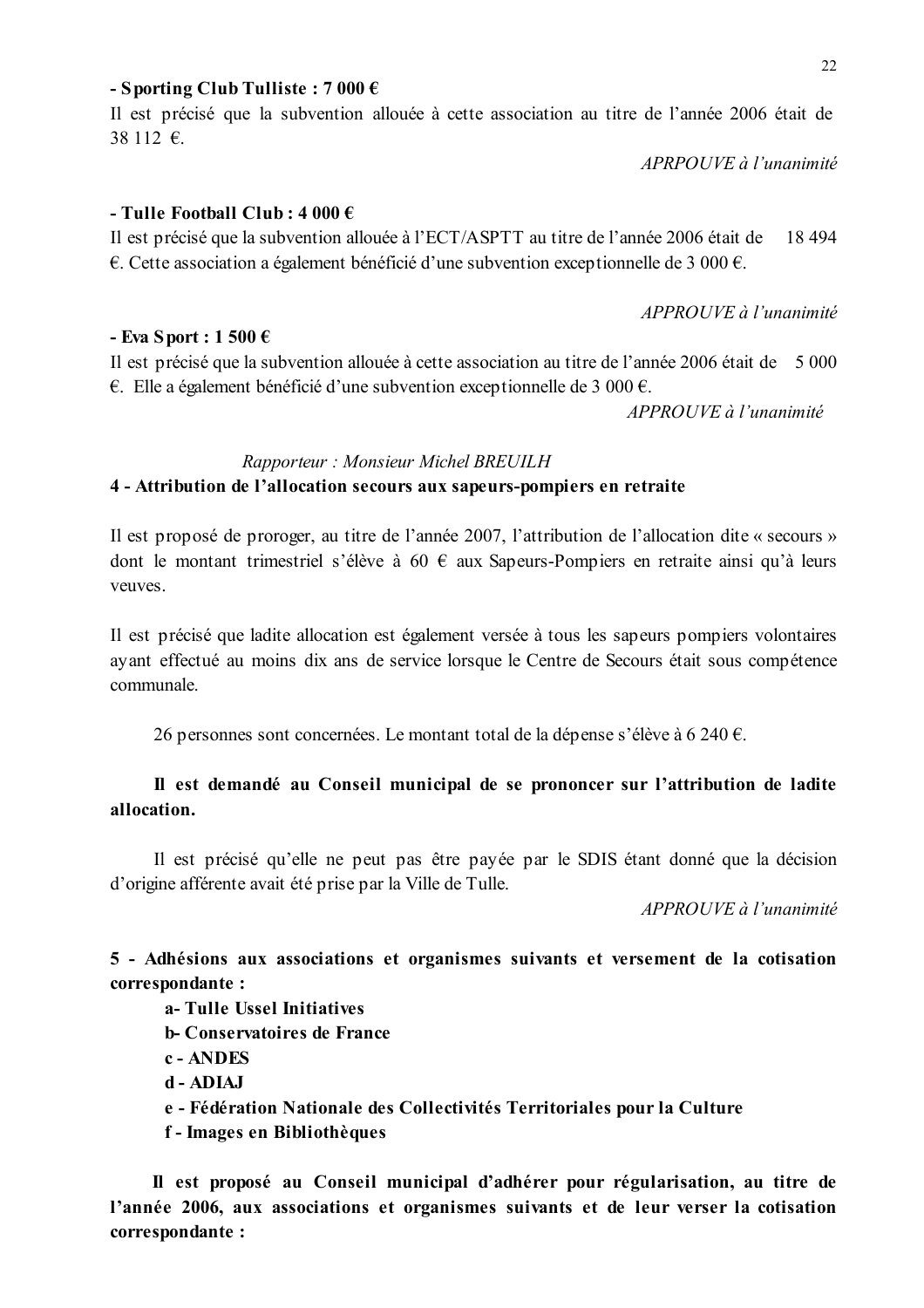a - Tulle Ussel Initiatives  $\cdot$  30  $\in$ 

 $APPROUVE \d{d} l'unanimit$ 

**b** - Conservatoires de France : 98  $\epsilon$ 

APPROUVE à l'unanimité

Il est proposé au Conseil municipal d'adhérer, au titre de l'année 2007, aux associations et organismes suivants et de leur verser la cotisation correspondante :

c - ANDES (Association Nationale Des Elus en charge du Sport) : 200  $\epsilon$ 

 $APPROIIVE$  à l'unanimité

d - ADIAJ (Association pour le Développement de l'Information Administrative et Juridique) :  $30 \in$ 

 $APPROUVE \d{d} l'unanimit\acute{e}$ 

e - FNCC (Fédération Nationale des Collectivités Territoriales pour la Culture) : 450  $\epsilon$ 

Cette association représente les intérêts et préoccupations des collectivités territoriales dans le domaine culturel et est un partenaire des pouvoirs publics en matière de politiques culturelles.

Cette association mène notamment des réflexions approfondies sur des thèmes tels que le spectacle vivant, le patrimoine, l'éducation artistique, la lecture publique, les nouvelles technologies, la décentralisation culturelle.

 $APPROIIVE$  à l'unanimité

#### f - Images en Bibliothèques :  $102 \in$

bibliothèques a une triple vocation : valoriser les collections « Images en cinématographiques et audiovisuelles des vidéothèques, œuvrer pour la reconnaissance d'un savoir-faire collectif et d'une identité professionnelle, animer le réseau des « bibliothécaires de l'image». Elle propose ainsi à ses adhérents des sélections de films documentaires de qualité, encourage la réflexion sur la communication des œuvres, facilite les échanges interprofessionnels et le partage de l'information, et dispense des formations au plus près des besoins des professionnels. En coordonnant la mise en œuvre d'une action d'ampleur nationale, le Mois du film documentaire, l'association a élargi son horizon. Elle s'inscrit dorénavant dans une dynamique de partenariat avec d'autres acteurs de la culture et de l'éducation. Attentive aux avancées technologiques et à leur impact sur les pratiques et les usages, Images en bibliothèques apporte aux vidéothécaires les éléments de réflexion et d'anticipation indispensables à l'évolution de leur métier. Parce qu'elles détiennent des collections encyclopédiques de référence, que font vivre des professionnels exigeant, les vidéothèques rendent aujourd'hui accessibles au plus grand nombre le patrimoine cinématographique et audiovisuel » (Emmanuel Aziza, Président).

Pour permettre la mise en œuvre de ce programme ambitieux. Images en Bibliothèques met à la disposition de ses adhérents un ensemble de services et d'outils. Entre autres :

- l'espace réservé sur le site internet www.imagenbib.com propose un Guide d'acquisition pour les bibliothèques, une base de données de films documentaires, etc...

- la liste de discussion videothecaires@imagenbid.com permet l'animation d'un réseau de 500 vidéothécaires, un dialogue souple et réactif entre professionnels,

- des dossiers thématiques, présentés dans la « Lettre d'Images en bibliothèques »,

- des listes de films documentaires sélectionnés à tarifs réduits,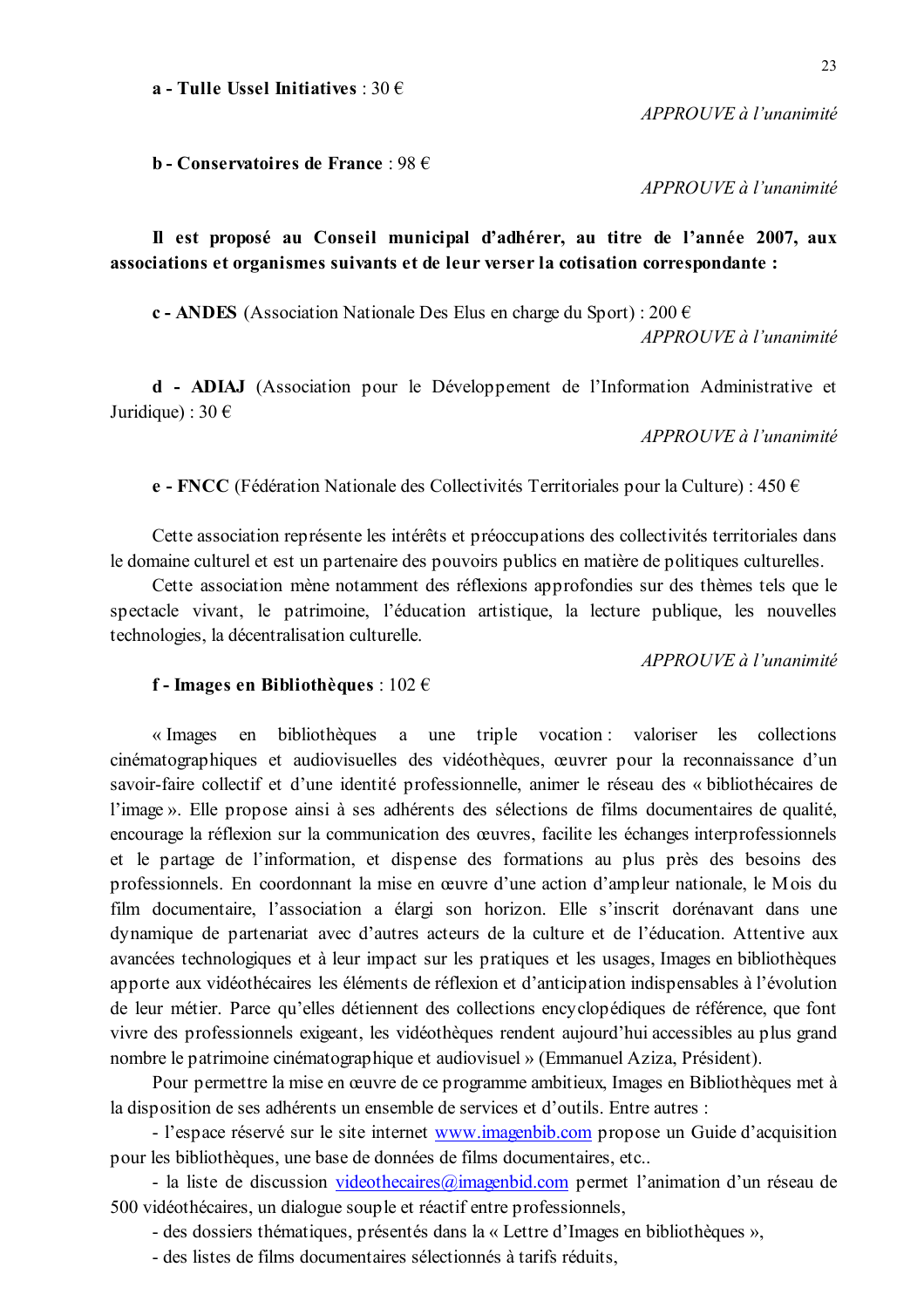- des formations, rencontres, journées d'étude ... ouvertes aux adhérents en priorité, et à tarif préférentiel.

APPROUVE à l'unanimité

# 6 - Garanties d'emprunts à l'OPHLM pour l'acquisition - amélioration de deux logements sis immeuble de Cueille

L'Office veut racheter des logements qu'il avait cédés par le passé afin de faire disparaître un maximum de copropriété, sources de lourdeurs administratives et générant des coûts financiers

Les héritiers des copropriétaires de deux logements sis immeuble de Cueille souhaitent les vendre

L'Office HLM va procéder à l'acquisition et à l'amélioration de ces derniers. Il a contracté, à cette fin, deux prêts auprès de la Caisse des Dépôts et Consignations.

# Il est proposé au Conseil municipal d'accorder la garantie de la Ville pour les deux emprunts contractés par l'OPHLM pour la réalisation de cette opération.

Les caractéristiques de ces prêts sont les suivantes :

- Prêt PLUS :

- Montant  $\cdot$  59 247  $\epsilon$
- Durée : 40 ans
- Taux d'intérêt : 3,25 %

- Prêt PLUS

- Montant: 34 774  $\epsilon$ 

- Durée :  $50$  ans
- Taux d'intérêt :  $3,25\%$

Monsieur Michel BREUILH dit que l'OPHLM cherche à mettre fin aux situations de copropriété en rachetant les logements mis en vente quand leur prix est raisonnable.

Monsieur Jean - Paul DUSSOURD s'étonne de la durée des prêts.

Monsieur Michel BREUILH répond qu'il s'agit de prêts spécifiques au financement de logements sociaux.

APPROUVE à l'unanimité

# $24$

# Culture -

Rapporteur: Monsieur Alain LAGARDE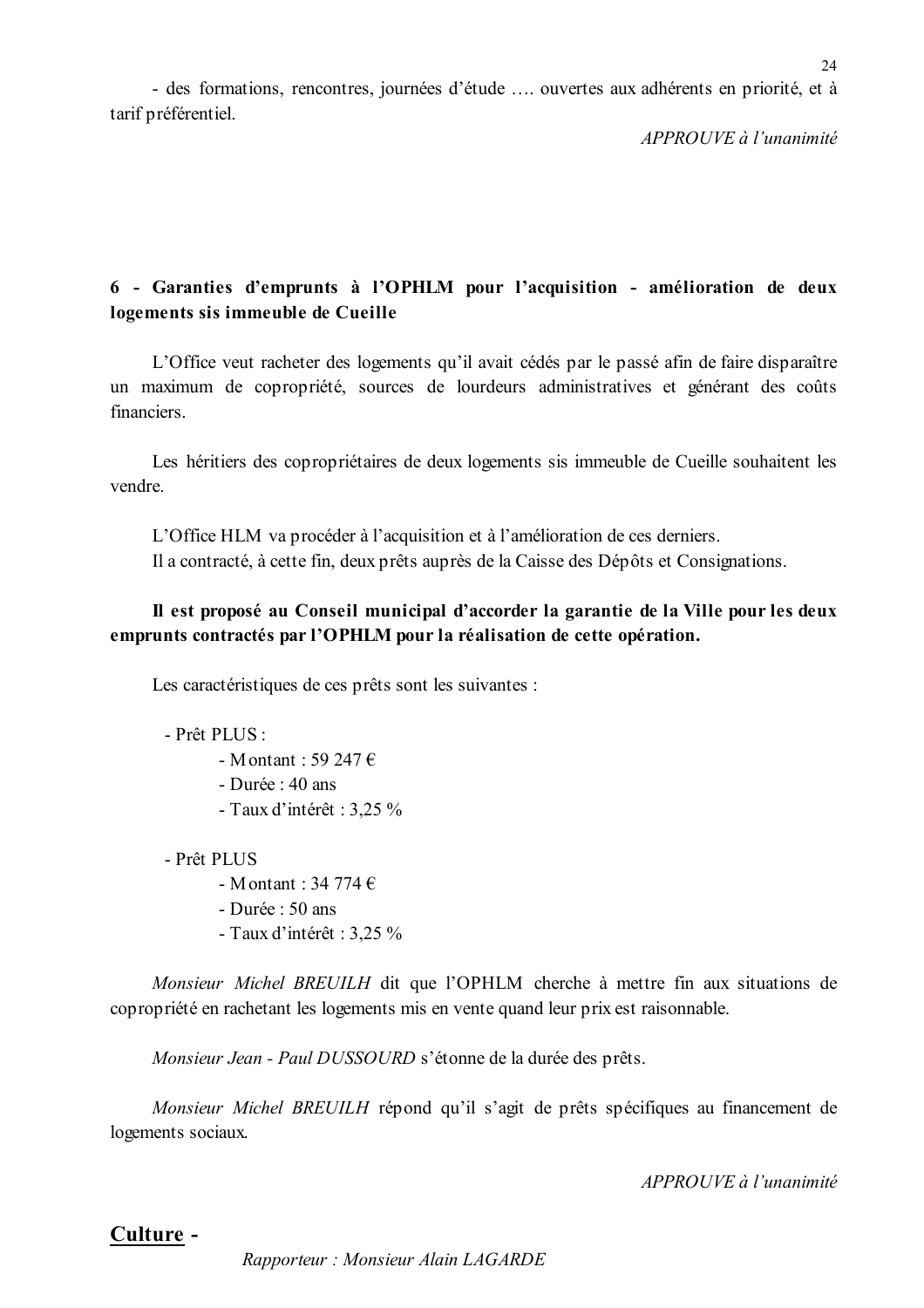7 - Autorisation afférente au prêt d'une arme de l<sup>ère</sup> catégorie à la Direction de la Défense et de la Sécurité Civiles, Service du déminage - Division Technique à Marly Le **Roi** 

# Une demande d'autorisation de prêt d'une arme de 1<sup>ère</sup> catégorie par la Direction de la Défense et de la Sécurité Civiles, service du déminage - Division Technique à MARLY LE ROI (78) vient d'être formulée au Musée des Armes.

La Direction de la Défense et de la Sécurité Civiles dispose depuis janvier 2006 d'une nouvelle école de Déminage implantée à Mort-Mare (Meurthe et Moselle, à 40 kms de Verdun). La division technique est chargée de la gestion des collections Armes et Munitions AIR, TERRE, MER de l'école et destinées à la formation des personnels démineurs.

Dans cette optique, le service a récupéré sur le site Manurhin-Défense de Cusset un affût du système d'arme 20 mm VULCAN : le canon Gatling M61A1 de ce système a été cédé au Musée des Armes de Tulle.

Afin de pouvoir reconstituer une copie échelle 1 de ce canon, le service du déminage, Division Technique, sollicite l'autorisation d'un prêt provisoire du canon pour une durée de deux mois, dans le but de l'analyser et faire fabriquer les pièces par l'atelier de plasturgie de l'école.

Les opérations de chargement, de transport (aller-retour) et d'assurances seront réalisées par les soins du service du déminage. Les locaux de l'école disposent d'un système d'alarme et sont gardiennés. Le service du déminage bénéficie, de par ses activités, d'une autorisation permanente de détention d'armes de première catégorie sur la totalité du territoire national.

Il est proposé au conseil municipal :

- de valider l'autorisation de prêt de ce canon à la Direction de la Défense et de la Sécurité Civiles - Service du Déminage – Division Technique à MARLY LE ROI  $(78)$
- " d'autoriser Monsieur le Maire à engager toutes les procédures administratives liées à cette autorisation et à signer tous les documents afférents.

APPROUVE à l'unanimité

8 - Demandes de subventions à la Direction Régionale des Affaires Culturelles du Limousin, pour l'année 2007, au titre des expositions temporaires et des animations, des acquisitions et des restaurations d'œuvres d'art

a- Musée du Cloître André Mazeyrie **b**-Pôle Accordéons – Armes

En vue de la réalisation des actions mises en œuvres au cours de l'année 2007

- organisations d'expositions temporaires
- actions d'animations et de promotion de la structure muséale
- acquisitions d'œuvres d'art
- restaurations d'œuvres d'art

 $par:$ 

- le Musée du Cloître André Mazeyrie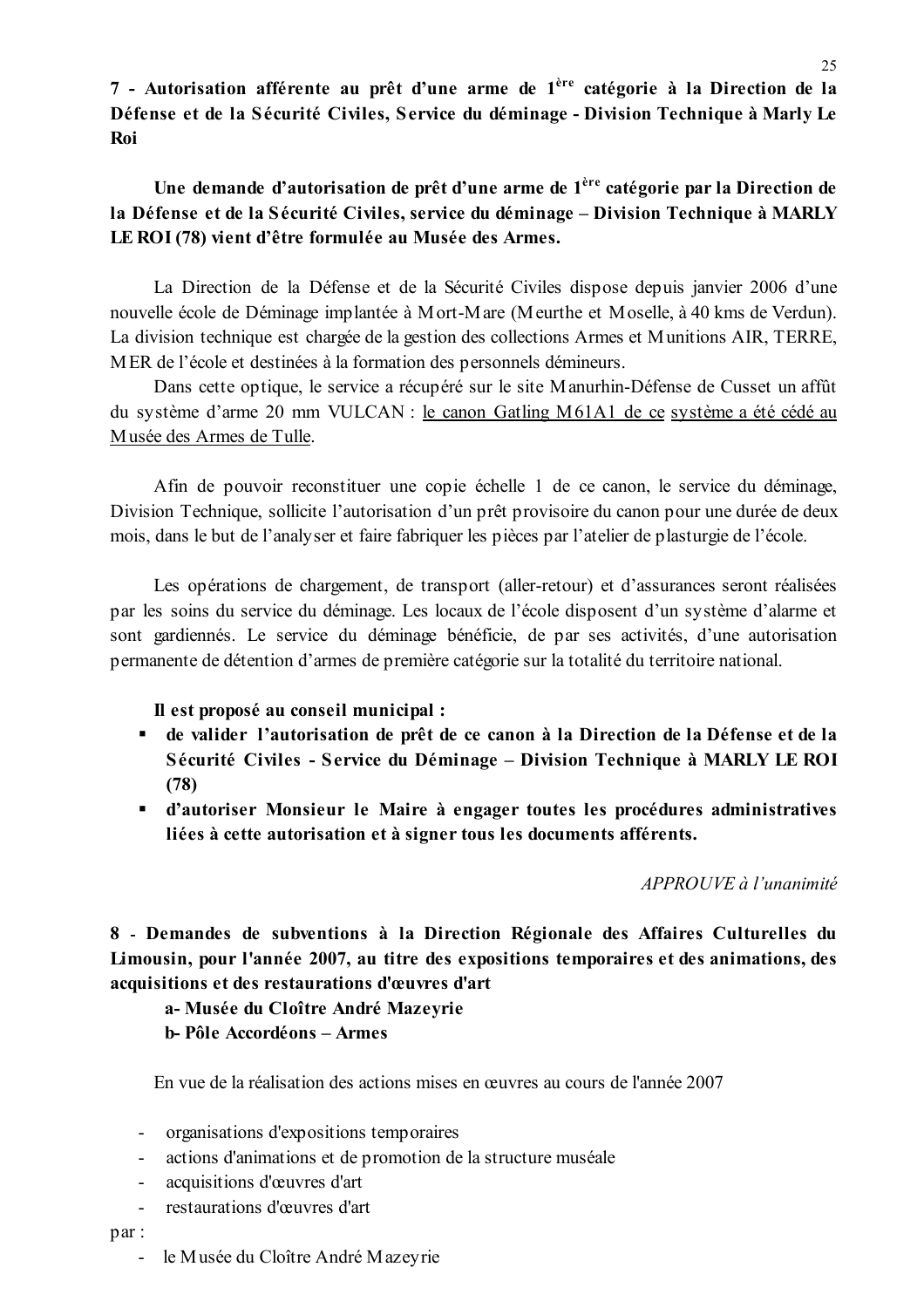#### $-$  le Pôle Accordéons  $-$  Armes

Il est proposé au conseil municipal :

- de solliciter de la Direction Régionale des Affaires Culturelles du Limousin, des subventions aussi élevées que possible pour le financement de ces actions.
- d'autoriser Monsieur le Maire ou son représentant à entreprendre toutes les démarches afférentes et à signer les documents correspondants.

 $APPROIIVE$  à l'unanimité

# 9 - Approbation d'une convention souscrite entre la Ville de Tulle et l'Institut Interdisciplinaire d'Anthropologie du Contemporain pour l'utilisation d'images d'œuvres du Musée du Cloître

Dans le cadre d'un projet intitulé Bérose (Base d'Etudes et de Recherche sur les Savoirs Ethnographiques), l'Institut Interdisciplinaire d'Anthropologie du Contemporain (U.M.R. 8177, CNRS, E.H.E.S.S) a sollicité de la Ville de Tulle l'intégration et la diffusion dans la banque de données de 21 images (20 dessins aquarellés et une carte postale ancienne) portant sur l'œuvre de Gaston Vuillier et répondant au programme de recherche : " Les savoirs des différences : Histoire et science des mœurs en Europe ; XVIIIe-XXe siècles".

Toutes les conditions d'utilisation, y compris celle interdisant la reproduction des clichés à usage professionnel sont remplies, la diffusion de la banque de données est gratuite sur le monde entier.

Il est proposé au Conseil Municipal :

- d'approuver cette convention

- d'autoriser Monsieur le Maire ou son représentant à la signer

APPROUVE à l'unanimité

# 10 - Approbation d'un contrat de dépôts d'objets souscrit entre la Ville de Tulle et l'Harmonie Municipale des Enfants de Tulle

Lors de l'exposition de 2006 consacrée à son histoire, l'Harmonie Municipale des Enfants de Tulle a présenté divers objets lui appartenant, notamment une grande bannière brodée, très fragile de la fin du  $19^e$  / début du  $20^e$  siècle et d'autres objets et documents commémoratifs, pièces uniques pour la plupart.

Ces objets sont habituellement entreposés dans les locaux de répétition de l'Harmonie des Enfants de Tulle, ancienne Ecole de l'Alverge, rue Duhamel à Tulle, mis à sa disposition par la Ville de Tulle. Ces locaux partagés avec plusieurs utilisateurs, ne peuvent garantir les conditions de sécurité et de conservation requises pour la protection de tels objets.

L'association de l'Harmonie des Enfants de Tulle a sollicité la Ville de Tulle par la voix de son Président afin de mettre en dépôt ces pièces au Musée du Cloître, lieu sécurisé et répondant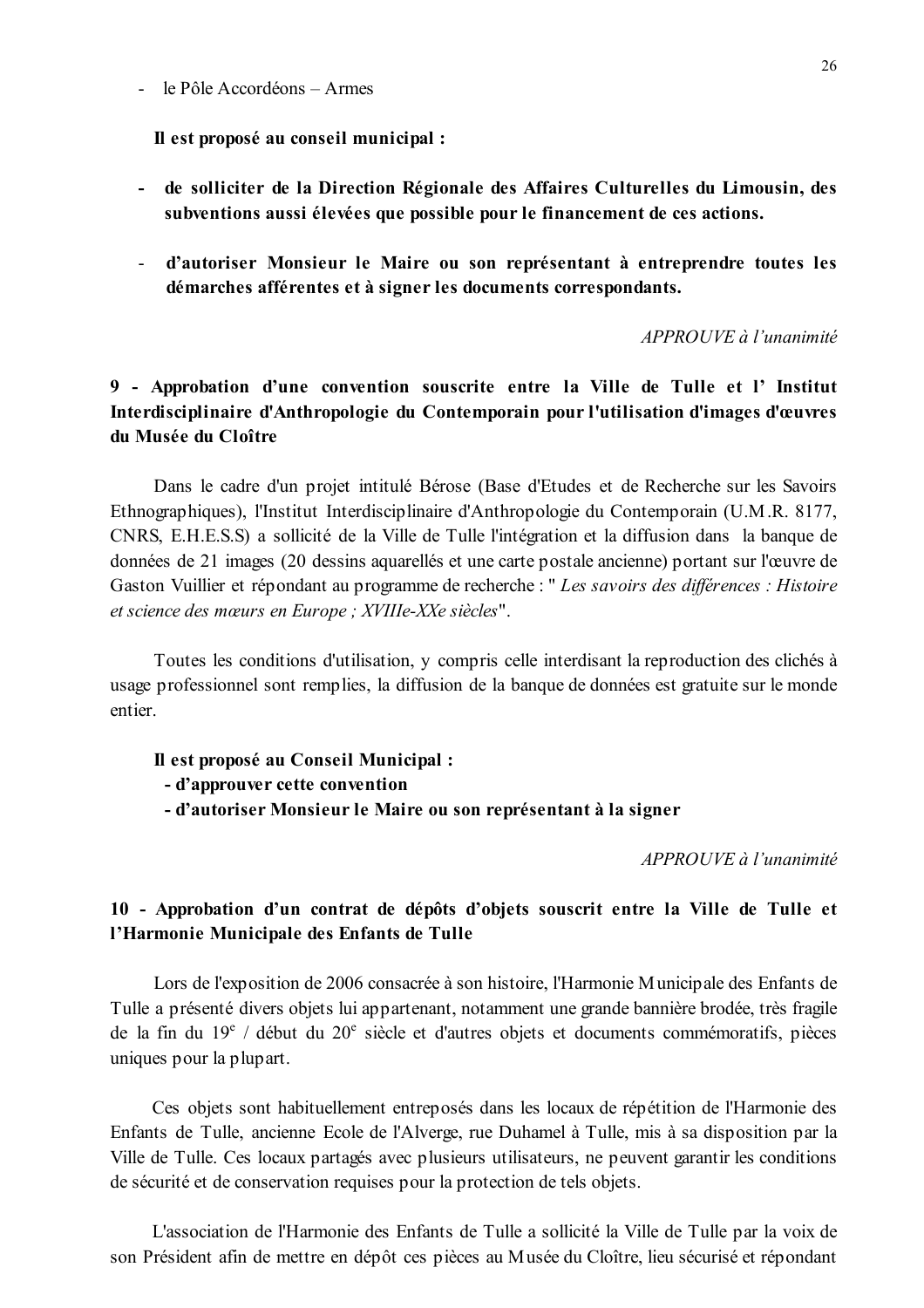au respect des conditions de conservation d'objets de cette nature, participant aux souvenirs historiques de la Ville.

Cette disposition fera l'objet d'un contrat révocable entre l'Harmonie Municipale des Enfants de Tulle et la Ville de Tulle, dans lequel seront définies les conditions et modalités de dépôt de ces objets.

Il est ainsi proposé au Conseil Municipal :

- d'accepter le dépôt des objets et documents appartenant à l'Harmonie municipale des Enfants de Tulle au Musée du Cloître

- d'autoriser Monsieur le Maire à signer le contrat révocable de dépôt au Musée du Cloître, correspondant aux objets et documents concernés et qui en définit les conditions et modalités

APPROUVE à l'unanimité

### **Animations -**

Rapporteur : Mademoiselle Christèle COURSAT

#### - Animations de Noël - Présentation du budget afférent

Du samedi 9 décembre au samedi 23 décembre 2006.

La Communauté de Communes du Pays de Tulle a proposé « Le Noël des enfants sages » une semaine d'animations à l'échelle de son territoire.

#### 36 communes ont été tour à tour en fête les mercredis, samedis et dimanches :

Une après-midi d'animations « interactives » dans chaque centre - bourg avec :

- séances de contes
- animations musicales

- création par un artiste local (aidé du public), d'une page du Grand Livre de la Communauté de Communes du Pays de Tulle.

En parallèle, la Ville de Tulle a proposé un programme d'animations autour de la même thématique sur l'ensemble de la Ville et le quartier du Trech nouvellement restauré : circuit du petit train de Noël, petits poneys, calèches, cirque et samba, ateliers maquillages, kermesse ont ravi les enfants sages...et les autres.

Et le samedi 23 décembre à Tulle, à 19 h, l'arrivée magique du Père Noël, place de la cathédrale, a réuni près de 1000 personnes, a enchanté petits et grands et a clôturé de manière féerique ce programme d'animations. On pouvait aussi admirer à ce moment là le Grand Livre de la Communauté de Communes constitué des 36 pages des bourgs et villages.

Le budget global de l'animation et de la communication à l'échelle communautaire s'élève à 53 000 € HT soit 63 388 € TTC.

De nombreux partenaires financiers ont participé à cette opération : Etat (fonds FRED) Région Limousin et les sponsors suivants **BANOUE TARNEAUD EUROVIA**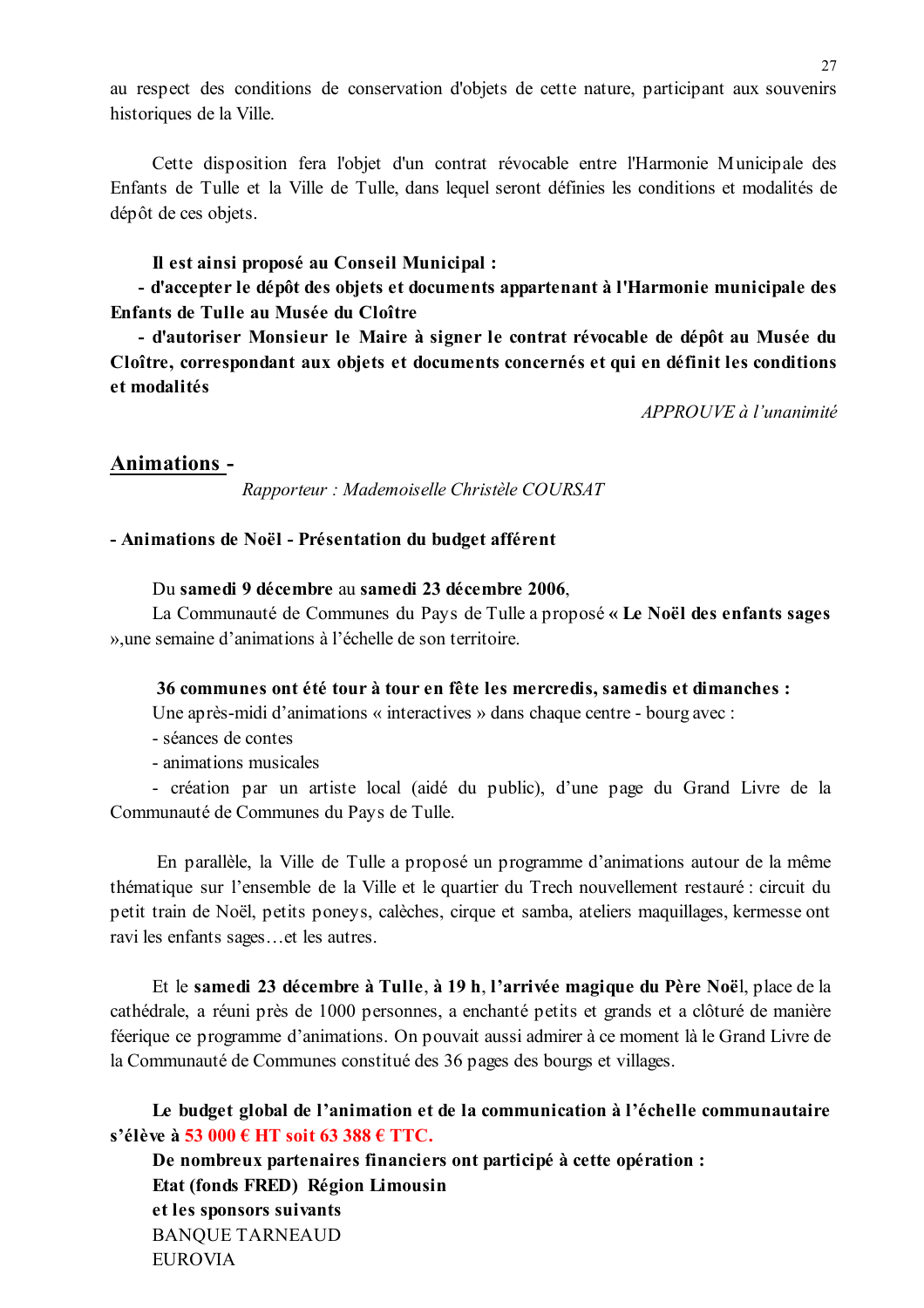**TOP FOUILLE ISS CREDIT MUTUEL CREDIT AGRICOLE VEOLIA GAMM VERT GAZ DE FRANCE MARTINIE EDF**  $INEO$ **LA POSTE LECLERC CFTA** 

La Ville de Tulle a, quant à elle, pris en charge les animations suivantes, pour un montant global de  $23\,700\,$  € TTC :

- le petit train de Noël (6000 €)

- les petits ponevs et calèches (1400 €)

- le cirque de rue avec la compagnie des Micheletty (2 300€)

- les ateliers maquillages, dessins et l'animation de rues et du petit train avec l'association Europe 2000 (1 500€)

- la Samba brésilienne avec la troupe Samba Résille (2300 €)

- le théâtre de Guignol avec la Compagnie Entêtespiques (200 $\epsilon$ )

- le spectacle de Noël et la kermesse de Noël (5 200 €)

- une partie de la communication et de la promotion (notamment pour les animations du quartier du Trech et les animations propres à la Ville de Tulle) (2 350 €)

- les hébergements et repas des artistes  $(2115 \epsilon)$ 

- bonbons et diverses fournitures (335  $\epsilon$ )

L'association Tulle, Commerce et Artisanat a participé à ce programme en le complétant par le financement d'une animation purement commerciale avec des Père Noël et des personnages costumés dans les boutiques, l'achat de guirlandes et la décoration de mâts pour un montant avoisinant les  $1\,500 \in HT$ .

Mademoiselle Christelle COURSAT dit que le document afférent n'avait pas pu être remis lors de la précédente séance du Conseil Municipal car le Conseil Communautaire n'avait pas délibéré sur cette opération.

La dépense globale s'est élevée à 53 000 euros. 36 % étaient financés par des sponsors 21 % étaient financés par le FRED

13 % étaient financés par la Région Limousin

30 % étaient financés par la Communauté de Communes

En ce qui concerne les opérations propres à la Ville de Tulle, leur coût global s'est élevé à 23 700 euros.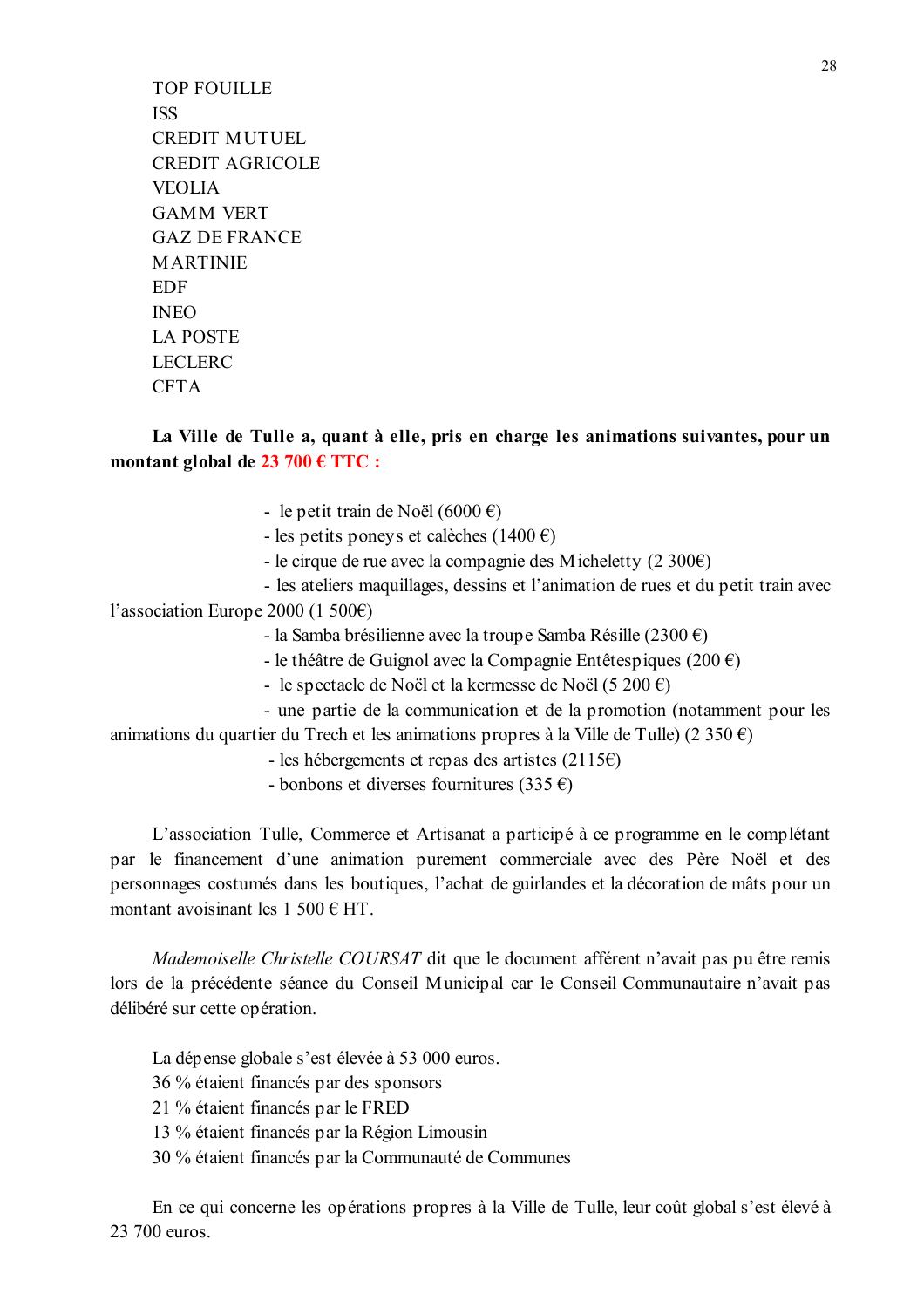#### 

#### Départ de Monsieur Philippe GOUT à 22H30

#### Urbanisme -

Rapporteur: Monsieur Jean COMBASTEIL

11 - Approbation d'une convention de principe liant la Ville et les propriétaires d'immeubles sis dans le périmètre des places Berteaud et Gambetta par lesquels ils accordent à la Ville le droit d'installation d'appareils de sonorisation sur les façades de ces derniers

Dans le cadre de l'aménagement des places Berteaud et Gambetta, la Ville souhaite installer des appareils de sonorisation sur les facades des immeubles situés dans ce périmètre

Il va être demandé aux propriétaires d'immeubles d'accorder, par le biais d'une convention, à la Ville et au maître d'ouvrage de distribution d'électricité les droits suivants :

- établir à demeure support et ancrage pour conducteurs aériens de sonorisation à l'extérieur des murs ou facades donnant sur la voie publique ou sur les toits et terrasses de **h**âtiments

- faire passer les conducteurs aériens au dessus de la parcelle

- y établir à demeure les câbles nécessaires.

#### Il est proposé au Conseil municipal :

\* d'approuver la convention à intervenir avec les propriétaires concernés par cette opération

\* d'autoriser Monsieur le Maire ou son représentant à signer ces documents.

APPROUVE à l'unanimité

12 - Décision définitive afférente à l'approbation et à la mise en œuvre du projet de classement dans le domaine public de la parcelle de terrain communal cadastré AW176 sise rue Sainte Claire.

Par délibération en date du 29 juin 2006, la Ville de Tulle avait décidé de céder à l'OPHLM une parcelle communale cadastrée AW N°176 située à l'entrée de l'immeuble HLM Sainte Claire.

Cette délibération précisait qu'une servitude de passage à usage de rue d'une largeur de 8 mètres au profit de Monsieur Pierre MONNIER existait sur ladite parcelle.

Monsieur MONNIER avait des difficultés à exercer son droit sur ladite servitude Par conséquent, la Ville de Tulle a annulé, par délibération en date du 28 septembre 2006, la délibération du 29 juin 2006 et elle a décidé d'engager une procédure de classement dans le domaine public permettant ainsi de faire exercer les pouvoirs de police sur la parcelle.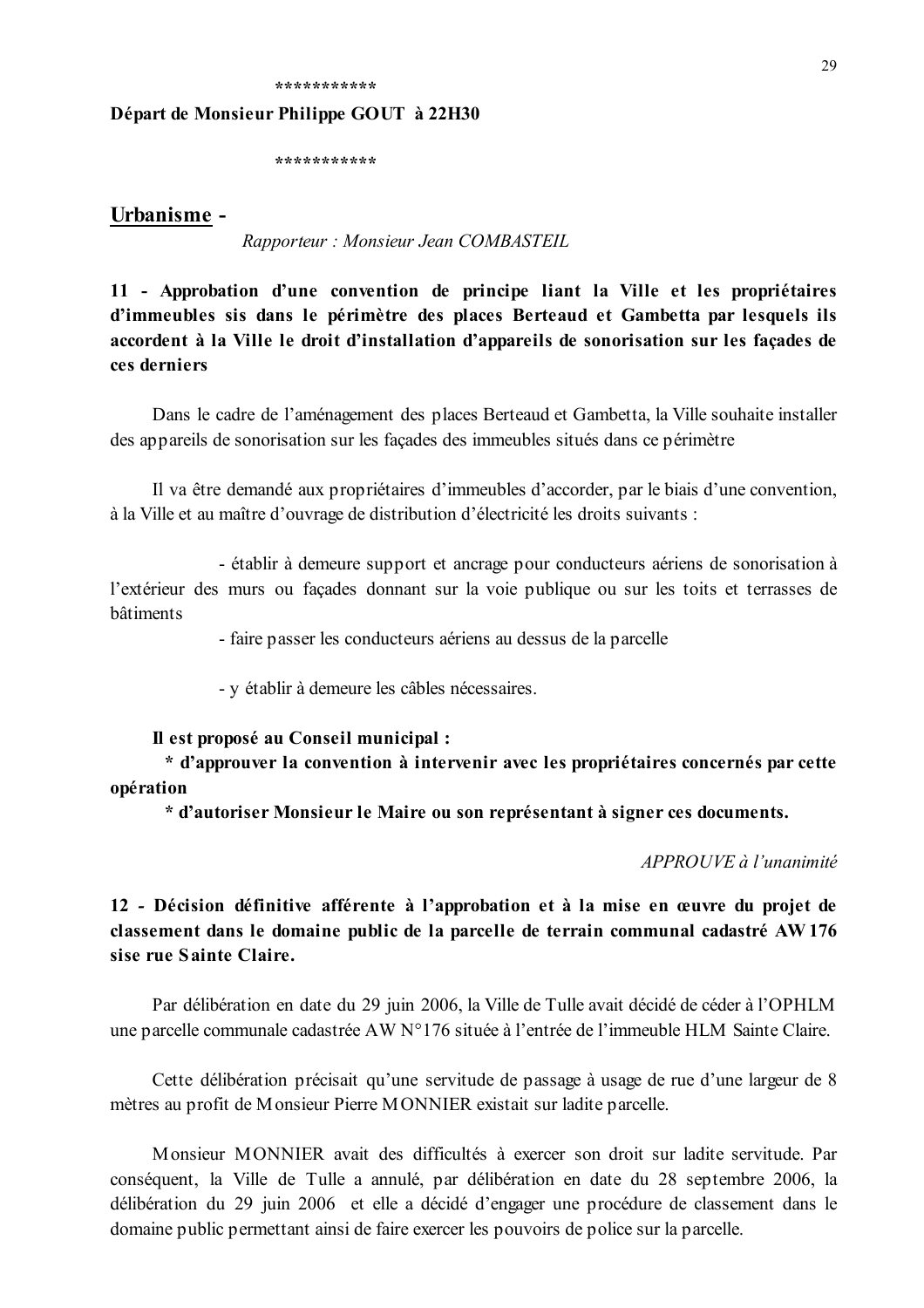Une enquête publique a eu lieu du 7 décembre 2006 au 21 décembre 2006.

Monsieur Pierre LEULIER, commissaire enquêteur, a assuré des permanences en mairie les 7 et 21 décembre 2006.

Monsieur Pierre LEULIER a constaté que toutes les procédures de publicité et d'information ont été suivies et que les personnes concernées par le projet ont été avisées soit personnellement, soit par publication dans les journaux, soit par affichage, qu'aucune personne ne s'opposait au principe de classement de la parcelle cadastrée AW N°176 dans le domaine public.

En conséquence, Monsieur Pierre LEULIER a émis un avis favorable au projet de classement de ladite parcelle dans le domaine public communal.

Il est proposé au Conseil Municipal de prendre la décision définitive concernant l'approbation et la mise en œuvre du classement de la parcelle AW N°176 située rue Sainte Claire dans le domaine public sur la commune de Tulle.

 $APPROIIVE$  à l'unanimité

#### Travaux -

Rapporteur: Monsieur Jean COMBASTEIL

# 13 - Demandes de subventions au Département pour la réalisation de travaux sur les voies communales et chemins ruraux au titre de la programmation 2007.

L'état de dégradation de la voirie rurale, dû à l'importance du trafic routier et aux conséquences hivernales, nécessite de poursuivre le programme de renforcement et d'entretien du réseau communal

Ces travaux concernent les chemins ·

pour un montant hors taxe de 83 587,70  $\epsilon$ 

#### Il est demandé au Conseil Municipal :

- de solliciter du Conseil Général une subvention aussi élevée que possible au titre de la programmation 2007 pour la réalisation de travaux sur les voies communales et chemins ruraux.

-d'autoriser Monsieur le Maire ou son représentant à entreprendre les démarches afférentes et à signer tout document à intervenir.

 $APPROIIVE$  à l'unanimité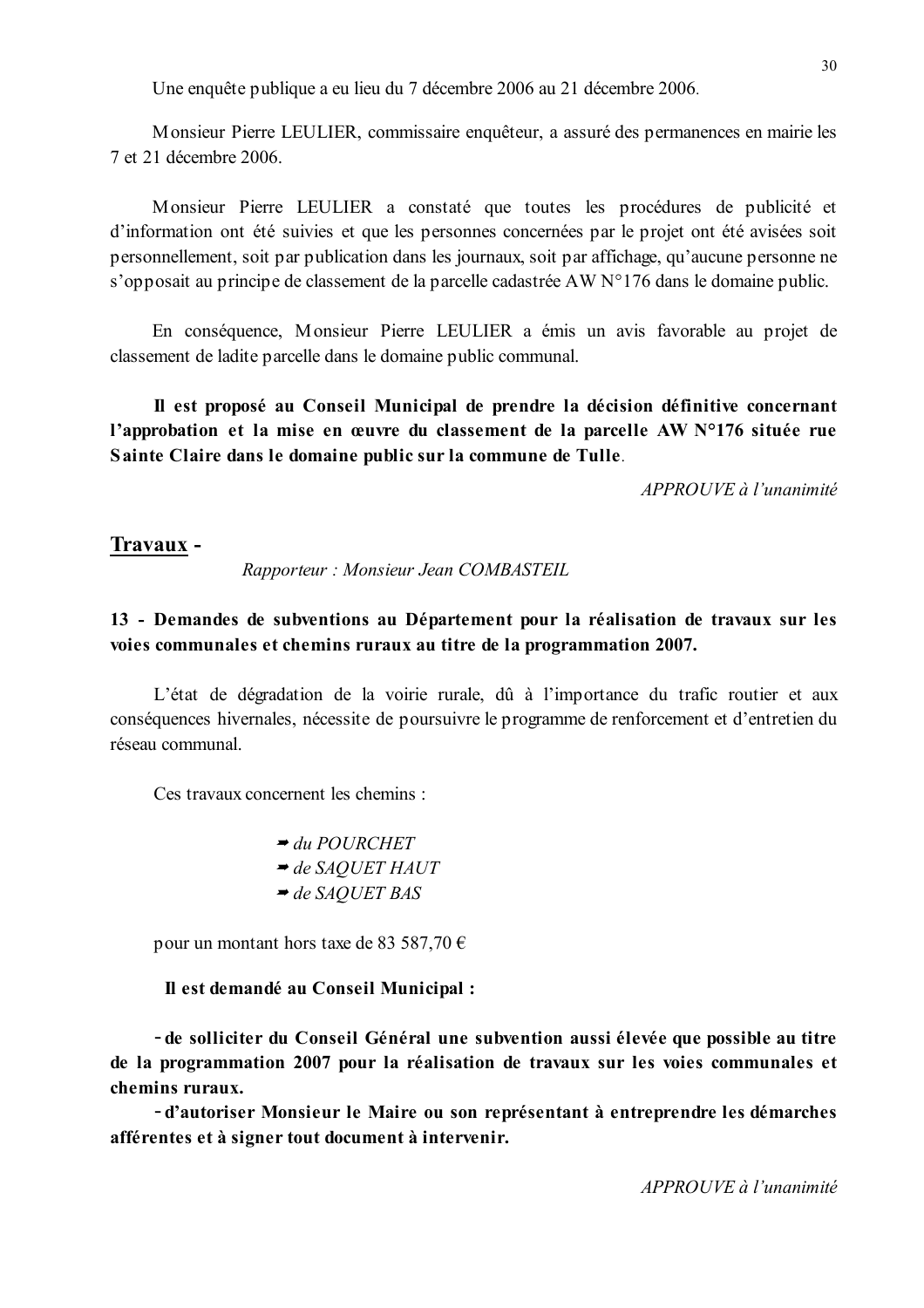#### Rapporteur: Monsieur Philippe BERNIS

### 14 - Demande de subventions à l'Agence de l'Eau Adour-Garonne pour :

- a- l'élimination des rejets directs dans le ruisseau du Rioubey rue de l'Averge
- b-l'élimination des rejets directs et eaux parasites en Solane couverte

#### a - l'élimination des rejets directs dans le ruisseau du Rioubey rue de l'Alverge

Dans le cadre de l'aménagement de la rue de l'Alverge, la Ville de Tulle souhaite éliminer les rejets directs de quatre habitations se déversant dans le ruisseau du Rioubey.

Pour cela, un réseau d'assainissement eaux usées sera réalisé en diamètre 160 sous charte de qualité pour être raccordé sur le réseau unitaire de la rue de l'Alverge dans un premier temps, et à terme, sur le futur réseau séparatif de cette même rue.

#### Il est proposé au Conseil Municipal :

- de solliciter une subvention aussi élevée que possible de l'Agence de l'Eau Adour Garonne au titre de l'élimination des rejets directs en milieu naturel pour financer cette opération.

- d'autoriser Monsieur le Maire ou son représentant à entreprendre toutes les démarches afférentes et à signer tous les documents à intervenir.

Monsieur Philippe BERNIS dit que la Ville souhaite éliminer les rejets directs de quatre habitations se déversant dans le ruisseau du Rioubey.

Cela est réalisé également en préparation de l'aménagement de surface, notamment de la place.

Il pense que la Ville pourra obtenir une subvention d'un bon niveau compte tenu des nouvelles dispositions de l'Agence en matière d'attribution de subventions dans le cadre d'un nouveau plan.

Il convient donc de déposer un maximum de dossiers de demandes de subventions dans ce cadre là

APPROUVE à l'unanimité

### b - l'élimination des rejets directs et eaux parasites en Solane couverte

La Ville de Tulle souhaite réaliser l'élimination des 90 déversoirs d'orage dans la Solane couverte

Durant les travaux de l'avenue Charles de Gaulle en 2006, un déversoir d'orage général a été réalisé à cet effet

Ces déversoirs sont difficiles d'accès par temps sec et présentent un risque pour les personnes assurant leur exploitation. Ils sont totalement inaccessibles par temps de pluie, surtout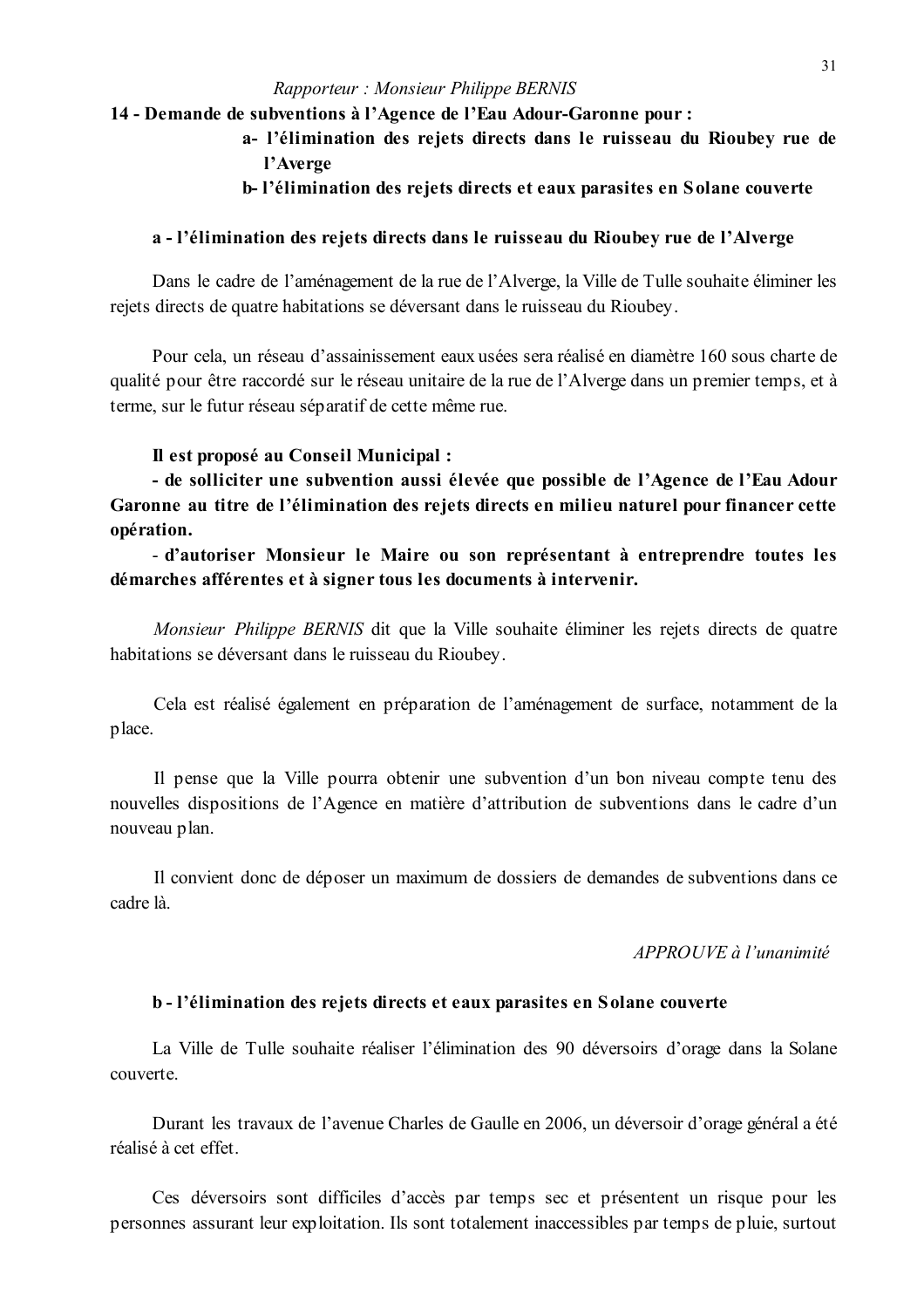avec la montée des eaux de la rivière Solane. Celle-ci pénètre dans le réseau d'assainissement Ø 400 mm en encorbellement et arrive à la station d'épuration.

Les travaux consistent à réaliser des ouvrages maconnés qui assureront:

 $\rightarrow$  la suppression des déversoirs

• l'étanchéité du réseau d'assainissement en encorbellement dans la Solane

 $\rightarrow$  l'élimination des rejets directs par temps sec dus à l'accès difficile qui ne permet pas un suivi pour l'entretien

• une meilleure gestion des déversements par temps sec et pluvieux avec la réalisation du déversoir général équipé d'une mesure de débit en continu en 2006

 $\rightarrow$  l'élimination d'eau claire parasite due à la montée des eaux de la Solane

De plus, durant ces travaux, la Ville souhaite réaliser le raccordement des rejets directs en Solane compris entre la rue du Chandon et le Pont de l'Escurol (Pont de la Mairie). Pour cela il sera entrepris la pose de 300 m de réseau en encorbellement sur les rives gauche et droite de la rivière canalisée

Ces rejets directs sont estimés à : 90 EH dont environ 60 EH pour celui situé au niveau de la place de Bertheaud.

Tous ces travaux seront réalisés sous charte de qualité.

#### Il est proposé au Conseil Municipal :

- de solliciter de l'Agence de l'Eau Adour Garonne au titre de l'élimination des rejets directs en milieu naturel et de l'élimination d'eaux parasites une subvention aussi élevée que possible.

- d'autoriser Monsieur le Maire ou son représentant à entreprendre toutes les démarches afférentes et à signer tous les documents à intervenir.

Monsieur Philippe BERNIS dit que, lors des travaux, les Services Techniques et l'entreprise se sont aperçus qu'il y avait près de 90 déversoirs d'orage dans la Solane couverte.

Les travaux ont permis d'éliminer une partie ces déversoirs.

Les travaux à réaliser sont difficiles mais sont indépendants des travaux de surface.

Des travaux connexes vont être réalisés par la Ville sur le raccordement de rejets directs compris entre la rue du Chandon et le Pont de l'Escurol.

 $APPROUVE$ à l'unanimité

#### Rapporteur: Monsieur Jean COMBASTEIL

# 15 - Réhabilitation du Centre Culturel et Sportif - Tranche conditionnelle 1 -Approbation d'avenants aux lots  $n^{\circ}$  1 ; 13 ; 14

Les travaux d'aménagement et de réhabilitation de l'ensemble des locaux de l'ancienne Piscine et Vestiaires, durant la Tranche Conditionnelle 1 du Marché de Mise en Sécurité du Centre Culturel et Sportif de TULLE, ont fait apparaître la nécessité d'apporter certaines modifications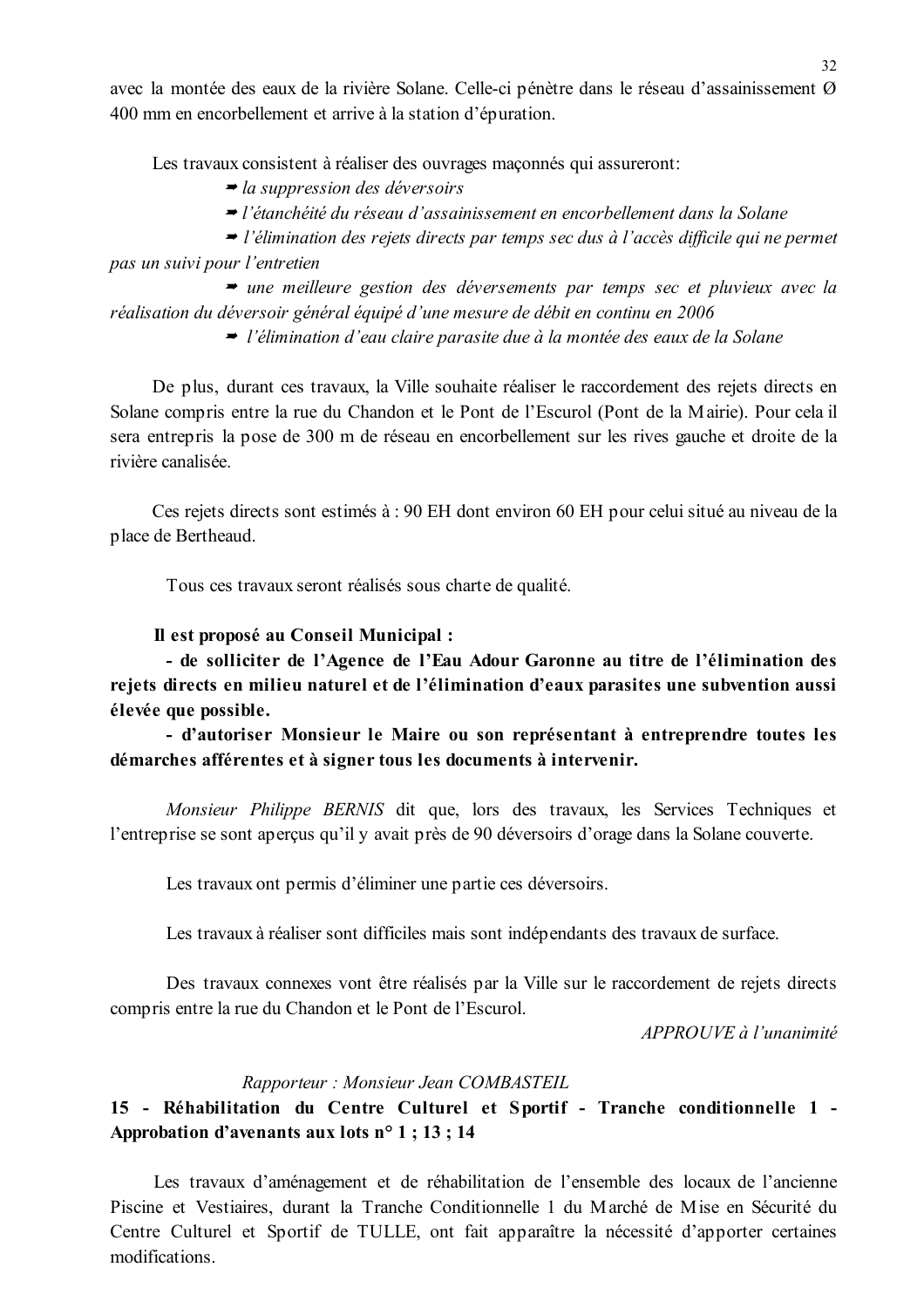Ces modifications relèvent de problèmes techniques inhérents aux travaux de réhabilitation de locaux anciens, ainsi qu'à l'expression de besoins nouveaux par les utilisateurs.

Ces éléments ont été validés par le Bureau de Maîtrise d'oeuvre R3i en accord avec le Maître d'Ouvrage et le Bureau de Contrôle Technique VERITAS et vont dans le sens d'une satisfaction totale des utilisateurs futurs

Les travaux à réaliser sont les suivants :

### Lot 1 - Gros œuvre - FERNANDEZ

L'ancienne trémie d'escalier existante, cachée jusqu'à présent dans un plafond non visitable, n'est pas conforme car elle n'assure pas son rôle de coupe-feu entre les vestiaires du Club House en Rez de Parking et la cage d'escalier niveau Rez de Chaussée en pignon Nord Ouest.

Il convient donc d'assurer la réalisation d'une dalle pleine pour un coupe feu optimal.

Coût des travaux : 2 800,00 € HT, soit 3 348,80 € TTC

APPROUVE à l'unanimité

### Lot 13 - Flocage - JBI

Protection coupe-feu par projection de laine minérale des éléments métalliques en sous face de la zone Rangements du niveau Rez de Chaussée suite au renforcement structurel réalisé pour augmenter les surcharges d'exploitation.

### Coût des travaux :  $915,00 \in HT$ , soit 1 094,34  $\in TTC$

APPROUVE à l'unanimité

### Lot 14 - Plomberie - Chauffage - Sanitaire - Ventilation

1- Suite à la création de locaux supplémentaires pour les arbitres, il est apparu nécessaire de mettre en place 3 bacs à douche individuels

Coût des travaux:  $300,00 \in HT$ , soit  $358,80 \in TTC$ 

2- Le Bureau de contrôle VERITAS, pour assurer la sécurité, a fait ressortir la nécessité de mettre en place un clapet coupe-feu sur la gaine de ventilation d'amenée d'air frais traversant la Salle de Gymnastique existante et rejoignant la nouvelle Salle de Gymnastique créée au niveau Rez de Parking

Coût des travaux:  $900,00 \in HT$ , soit 1 076,40  $\in TTC$ 

3- Afin de permettre une intervention plus aisée du personnel d'entretien, les utilisateurs ont demandé la création de points d'eau supplémentaires pour arrosage extérieur ainsi que pour le nettoyage des locaux.

Coût des travaux : 750,00 € HT, soit 897,00 € TTC

 $APPROIIVE$  à l'unanimité

# 16 - Approbation de l'avenant n° 5 au marché d'exploitation des installations thermiques dans les bâtiments communaux liant la Ville et ELYO SUEZ

Le présent avenant concerne l'école de Virevialle.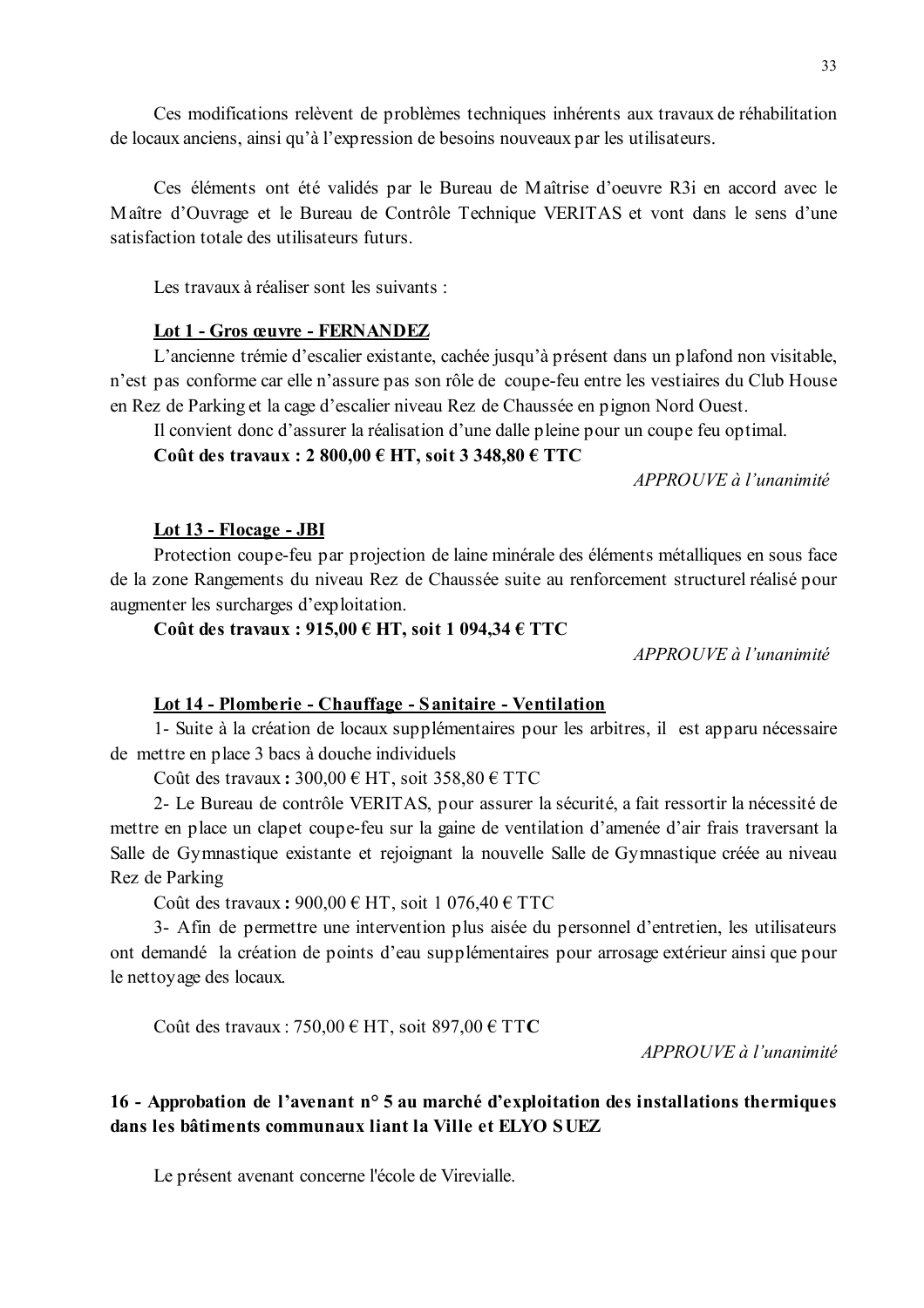Etant donné que le secteur de l'école de Virevialle est desservi en gaz naturel et que l'installation de chauffage alimentée au F.O.D. était souvent en panne du fait principalement d'une cuve à fuel trop sensible au gel, il est donc apparu nécessaire d'alimenter la chaufferie en gaz.

Le branchement gaz a été effectué par G.D.F. et les travaux d'alimentation en gaz et de remplacement du brûleur ont été réalisés par EYLIO OCEAN.

La nouvelle redevance P1 consécutive à ce changement de combustible s'élèvera à 5.997  $\epsilon$ H.T. au lieu de e 6.365.63  $\epsilon$  H.T. dans le marché de base.

Ce changement de combustible entraînera donc une moins-value sur le marché de base de 308.63 € Н.Т.

Il est proposé au Conseil Municipal d'approuver cet avenant et d'autoriser Monsieur le Maire ou son représentant à le signer.

 $APPROUVE \d0$  l'unanimité

# 17 - Marché de fourniture de services de télécommunication - Lancement de la procédure d'appel d'offres et autorisation donnée au Maire à signer les marchés

Le dossier de consultation des entreprises concerne la fourniture de services de télécommunications couvrant l'ensemble des besoins de la Ville de Tulle et du CCAS

Les services municipaux utilisent de nombreux moyens de communications et en particulier ceux relatifs à la téléphonie, à l'informatique, à l'intranet et à l'internet.

Compte tenu des obligations de mise en concurrence des fournisseurs, et afin d'optimiser les coûts que représentent ces moyens de télécommunications, la Ville de Tulle doit rechercher les fournisseurs qui lui permettront d'atteindre les objectifs suivants :

- maîtriser les dépenses de télécommunications

- optimiser les ressources et performances nécessaires à l'exploitation des réseaux téléphoniques et informatiques

- assurer la continuité des services actuels et les améliorer – prise en compte de l'accroissement des besoins et des technologies

# Le mode de passation du marché sera l'appel d'offres ouvert et le mode de dévolution l'allotissement :

**LOT 1**: Raccordements de l'hôtel de ville et du centre culturel et sportif, avec leurs communications sortantes vers toutes les destinations et communications sortantes vers les zones locales, nationales, internationales et mobiles à partir des sites isolés

**LOT 2**: Raccordements des sites secondaires (hors lot 1), communications et autres appels, services à valeur ajoutée

LOT 3 : Abonnements et matériels liés à la mobilité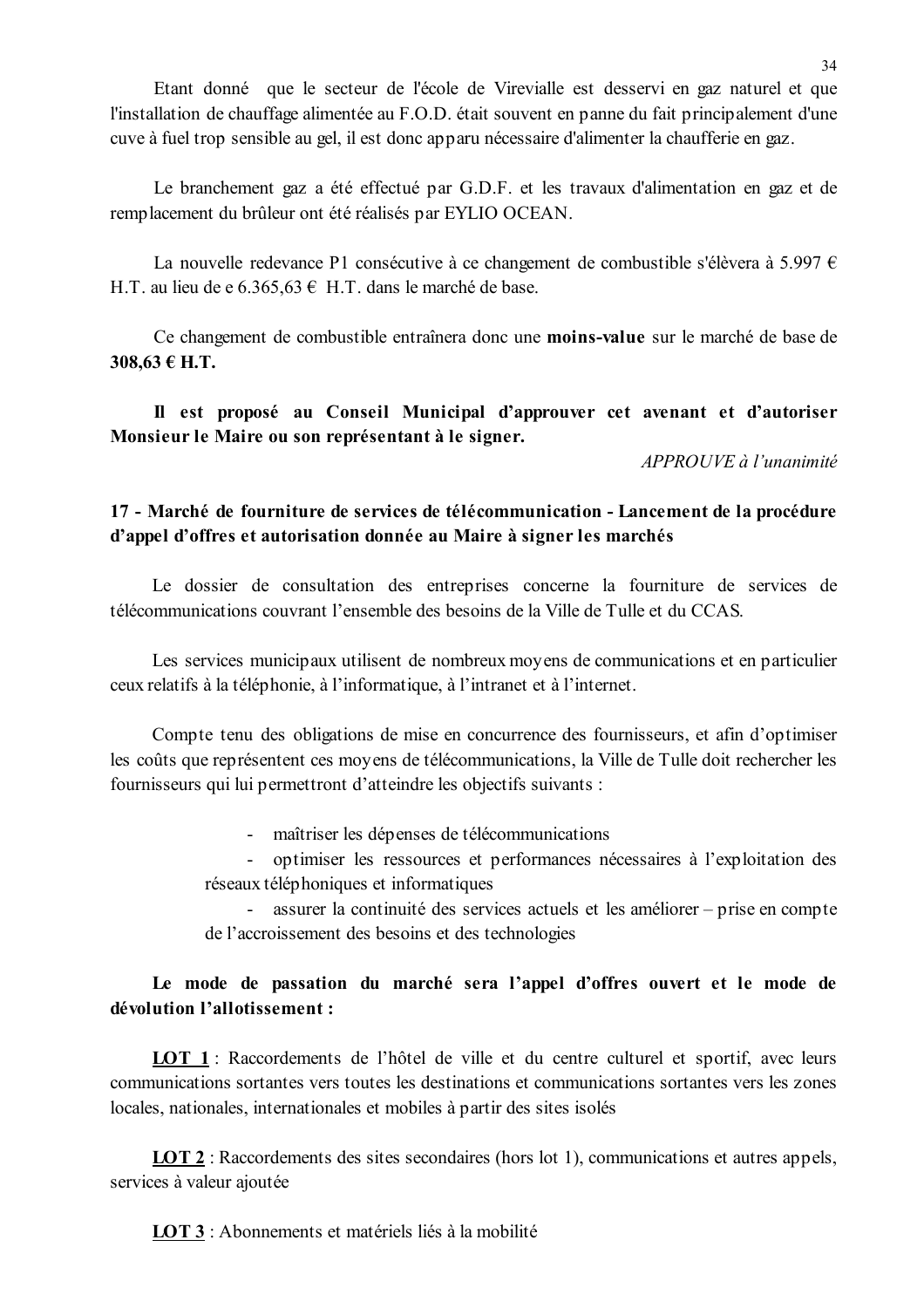LOT 4 : Service de réseau haut débit avec accès internet

**LOT 5**: Service internet sites isolés

|                  | MONTANT MINI<br><b>ANNUEL HT</b> | <b>TTC</b> | MONTANT MAXI<br><b>ANNUEL HT</b> | <b>TTC</b> |
|------------------|----------------------------------|------------|----------------------------------|------------|
| LOT <sub>1</sub> | 10 000                           | 11 960     | 40 000                           | 47 840     |
| LOT <sub>2</sub> | 15 000                           | 17940      | 60 000                           | 71 760     |
| LOT <sub>3</sub> | 5 0 0 0                          | 5980       | 20 000                           | 23 9 20    |
| LOT <sub>4</sub> | 15 000                           | 17940      | 60 000                           | 71 760     |
| LOT <sub>5</sub> | 3 0 0 0                          | 3 5 8 8    | 12 000                           | 14 3 5 2   |
| <b>TO TAI</b>    | 48 000                           | 57 408     | 192 000                          | 229 632    |

Les montants prévisionnels des prestations sont les suivants :

Ce marché de service sera conclu pour une durée d'un an renouvelable 2 fois.

### Il est demandé au Conseil Municipal d'autoriser le Maire à engager la procédure d'appel d'offres et à signer les marchés établis à son issue.

Monsieur Jean COMBASTEIL dit qu'une étude est faite à chaque fois afin de réaliser des économies sur les dépenses de téléphonie.

Il faudra sans doute faire évoluer le réseau lui-même.

APPROUVE à l'unanimité

18 - Installation collective de réception de chaînes hertziennes de télévision à Cerice -Approbation d'une convention liant la Ville et Monsieur Soulier, agissant pour le compte de l'ensemble des raccordés de ce quartier, portant abrogation de la convention initiale et définissant les nouveaux engagements des parties

Dans le but de résorber une zone d'ombre de réception hertzienne des chaînes de télévision sur le quartier de Cerice, la Ville de Tulle s'engageait en 1990, par convention avec les riverains de ce quartier, à installer un relais et à en assurer la maintenance ainsi que son renouvellement en cas de besoin

Le coût de l'installation et des travaux de maintenance étaient répartis, entre la Ville de Tulle à hauteur de 60 % et les riverains à hauteur de 40 %.

Pour la pérennité de cette installation, de nouveaux travaux doivent être réalisés. Leur montant s'élève à 3 500 €.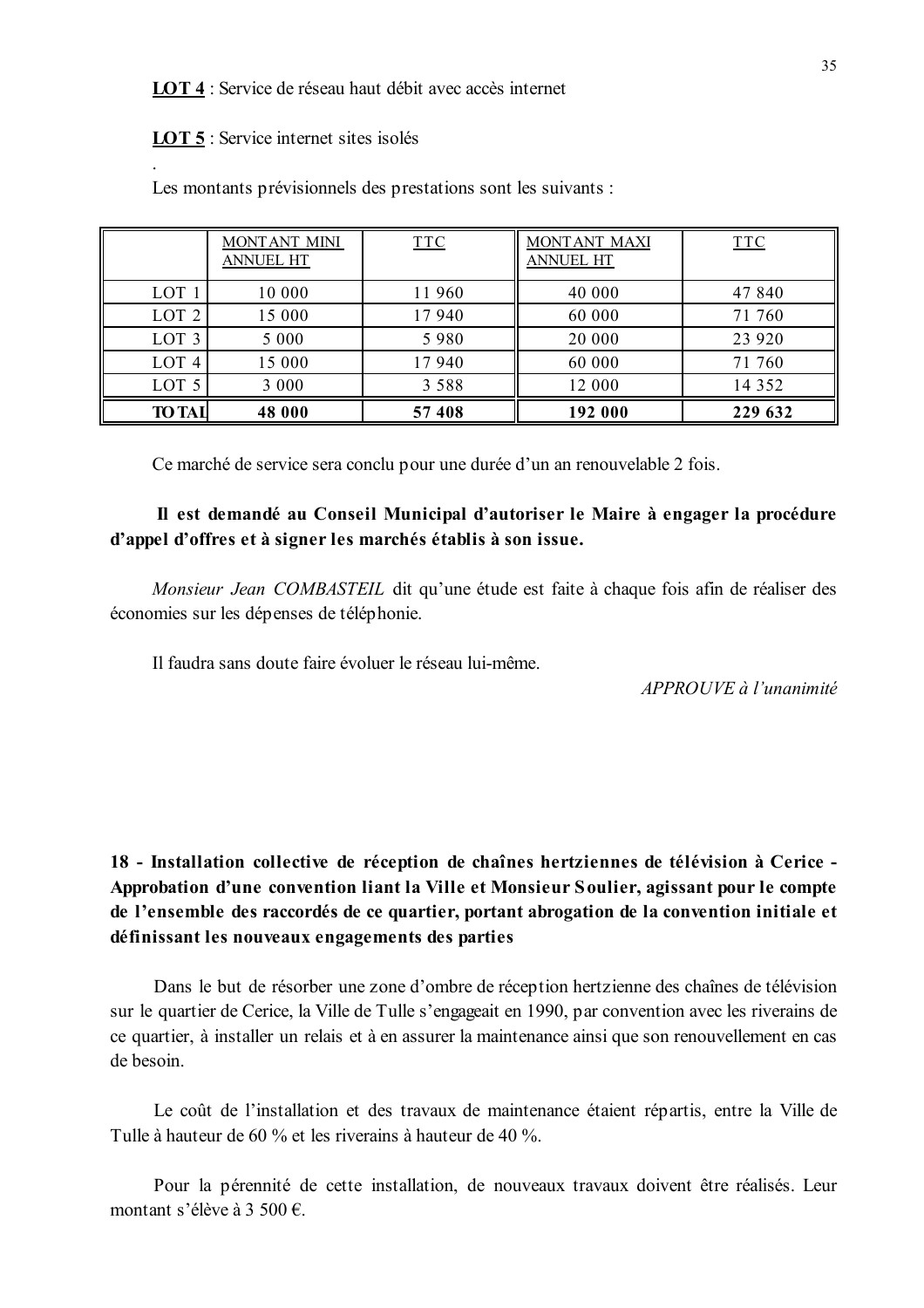En accord avec Monsieur Albert SOULIER, agissant pour le compte des riverains raccordés au relais et compte tenu du fait que l'utilité de cette installation concerne à présent la seule réception des émissions régionales de France 3, il est proposé :

- que la Ville de Tulle réalise les travaux nécessaires à la remise en état du dispositif de réception, à ses frais en totalité,

- de mettre un terme aux obligations des parties définies par la convention initiale sachant qu'à compter de l'achèvement des travaux de remise en état, la maintenance et la pérennité de l'installation seront placées à charge des riverains raccordés.

### Il est proposé au Conseil municipal :

#### - de se prononcer sur ces propositions

- d'approuver la convention afférente et d'autoriser Monsieur le Maire ou son représentant à signer ce document ainsi que tous ceux s'y rapportant.

APPROUVE à l'unanimité

### **Affaires scolaires -**

#### Madame Dominique GRADOR

19 - Approbation de l'avenant n° 5 au contrat de concession de service public de la restauration municipale de la Ville de Tulle

Il est proposé de signer un avenant au contrat de délégation du service public de restauration scolaire avec la société Avenance

Cet avenant permettra l'utilisation d'un nouvel outil de recouvrement des prestations de cantine

Il est à noter que les familles pourront désormais non seulement continuer à payer la cantine de leurs enfants comme précédemment (par courrier, sur place à la Mairie, ou directement à la cuisine centrale) mais aussi utiliser des nouveaux modes de paiement (prélèvement automatique, TIP chèques, TIP espèces auprès de tous bureaux de poste).

# Il est demandé au Conseil Municipal d'approuver cet avenant et d'autoriser Monsieur le Maire ou son représentant à le signer.

APPROUVE à l'unanimité

# 20 - Approbation d'une convention liant la Ville et le Collège Victor Hugo pour la mise à disposition par cet établissement d'une salle d'activités en vue de l'organisation d'activités périscolaires concernant les enfants de l'école Annexe II

Dans le cadre de l'animation des contrats éducatifs locaux, le collège Victor Hugo met gratuitement à disposition une salle pour les élèves de l'école Annexe II.

Il convient de régulariser administrativement ce prêt d'équipement.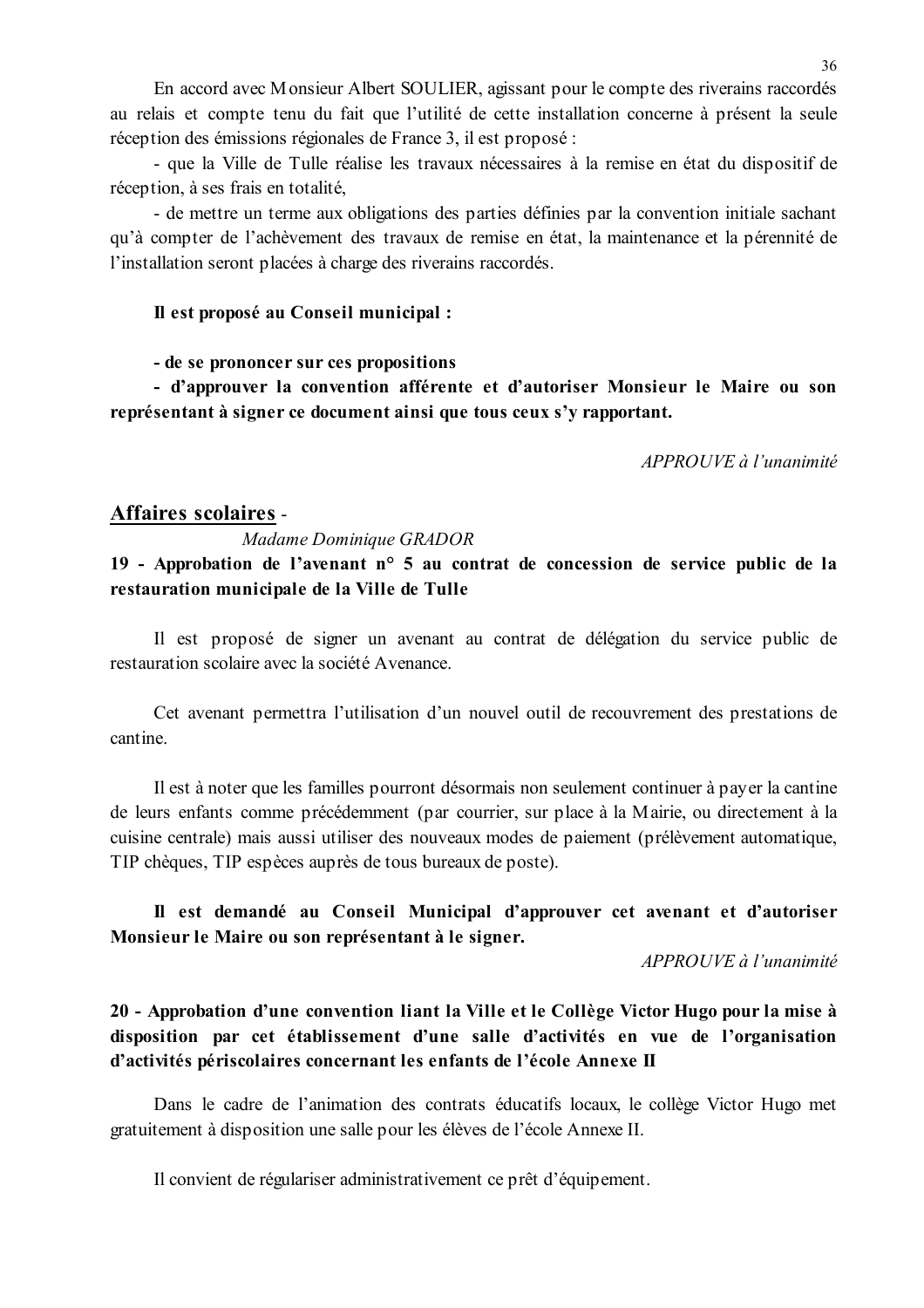Il est donc proposé au Conseil Municipal d'approuver la convention à intervenir avec le collège Victor Hugo et d'autoriser Monsieur le Maire ou son représentant à la signer.

APPROUVE à l'unanimité

# **Affaires sportives -**

Rapporteur: Monsieur Alain LAGARDE

# 21 - Approbation d'une convention liant la Ville de Tulle et l'association du boulodrome pour la mise à disposition de celle-ci du boulodrome.

Il est proposé de signer une convention de mise à disposition du Boulodrome avec l'Association du boulodrome

Dans cette convention il est repris les articles concernant le prêt d'équipements sportifs mais il est aussi rappelé les règles d'utilisation de cet équipement pour des manifestations à caractère autre que sportif.

### Il est demandé au Conseil Municipal d'approuver cette convention et d'autoriser Monsieur le Maire ou son représentant à la signer.

Monsieur Alain LAGARDE précise l'Article 4 de la convention. La Ville et l'Association veilleront à limiter le nombre de manifestations autres que sportives se déroulant dans cet équipement à trois au maximum par an.

Le Boulodrome a une bonne acoustique mais il a d'abord une vocation sportive.

Monsieur François RABIER demande si l'éclairage du boulodrome peut être revu.

Monsieur François HOLLANDE dit que cela est à revoir.

Monsieur Alain LAGARDE dit qu'il faudrait faire un éclairage partiel qui est difficile à réaliser

Un éclairage partiel génère des zones d'ombre, ce qui pose des problèmes aux joueurs.

Monsieur François HOLLANDE dit qu'il faut étudier cela.

APPROUVE à l'unanimité

### Jeunesse -

Rapporteur: Madame Magali LACHASSAGNE

### 22 - Approbation du Règlement Intérieur de l'espace jeunes

Depuis son ouverture il y a quelques semaines, l'espace jeunes a développé des temps d'accueil et de contacts avec les jeunes et a mis en place un certain nombre d'ateliers thématiques animés par des professionnels ou des associations. Certaines activités proposées aujourd'hui dans ce lieu sont aussi portées et organisées par les jeunes eux-mêmes.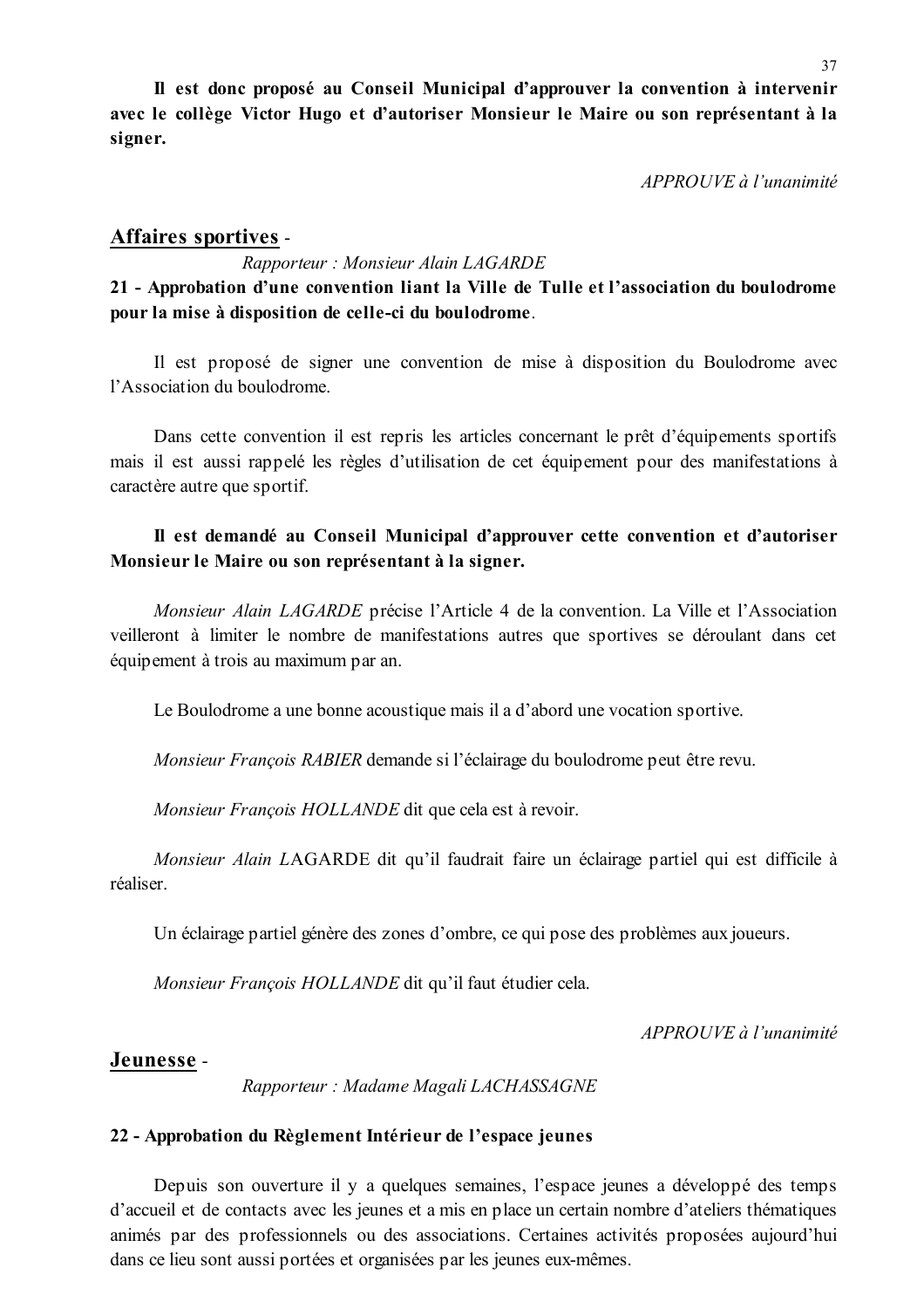Cet espace devient un lieu de ressources, d'échanges et progressivement d'élaboration de projets. Toute l'organisation de ce lieu dédié aux jeunes a pour objectif de développer des qualités d'autonomie, de respect, de vie en collectivité. Afin de permettre le meilleur fonctionnement, il était aussi nécessaire de fixer des règles. C'est ce qui a été réalisé par l'animatrice dans une démarche de concertation.

Le règlement intérieur proposé au vote du Conseil Municipal est le résultat d'un travail engagé avec les jeunes qui devra être renforcé dans les semaines à venir par la mise en place d'actions nouvelles

# Il est proposé au Conseil municipal d'approuver le règlement intérieur de l'espace jeunes et d'autoriser Monsieur le Maire ou son représentant à le signer.

Madame Magali LACHASSAGNE dit que l'Espace Jeunes a ouvert en septembre.

Jusqu'alors il était régi par le Règlement Intérieur du Centre Culturel et Sportif.

Il fallait un temps de recul pour définir l'âge des jeunes autorisés à v accéder, les horaires et les conditions d'accès.

Il s'agit d'une première mouture du Règlement Intérieur.

Il sera amené à évoluer en fonction de l'utilisation de l'Espace Jeunes.

Monsieur François HOLLANDE demande si cet équipement marche bien.

*Madame Magali LACHASSAGNE* répond par l'affirmative :

- un atelier Théâtre a lieu le mercredi après midi
- $\mathbb{Z}^{(n)}$ un atelier hip-hop a lieu le jeudi après midi
- le Club « warhammer » (jeux de rôles) s'est installé
- un atelier vidéo avec les Films de l'Eléphant existe

Cela marche bien. Les jeunes l'intègrent.

Monsieur François HOLLANDE dit que la Ville a voulu créer cet espace dans le cadre de la réhabilitation du Centre Culturel et Sportif.

Cet espace est dédié à tous les jeunes et pas seulement à ceux qui ont pris leurs marques dans les lieux.

Il faut faire la promotion du site pour qu'il ne soit pas approprié par quelques uns mais soit à la disposition de tous.

*Madame Magali LACHASSAGNE* dit que le public est assez large tant en terme d'âge que d'activités proposées.

Les jeunes le fréquentant font savoir autour d'eux que cet espace fonctionne.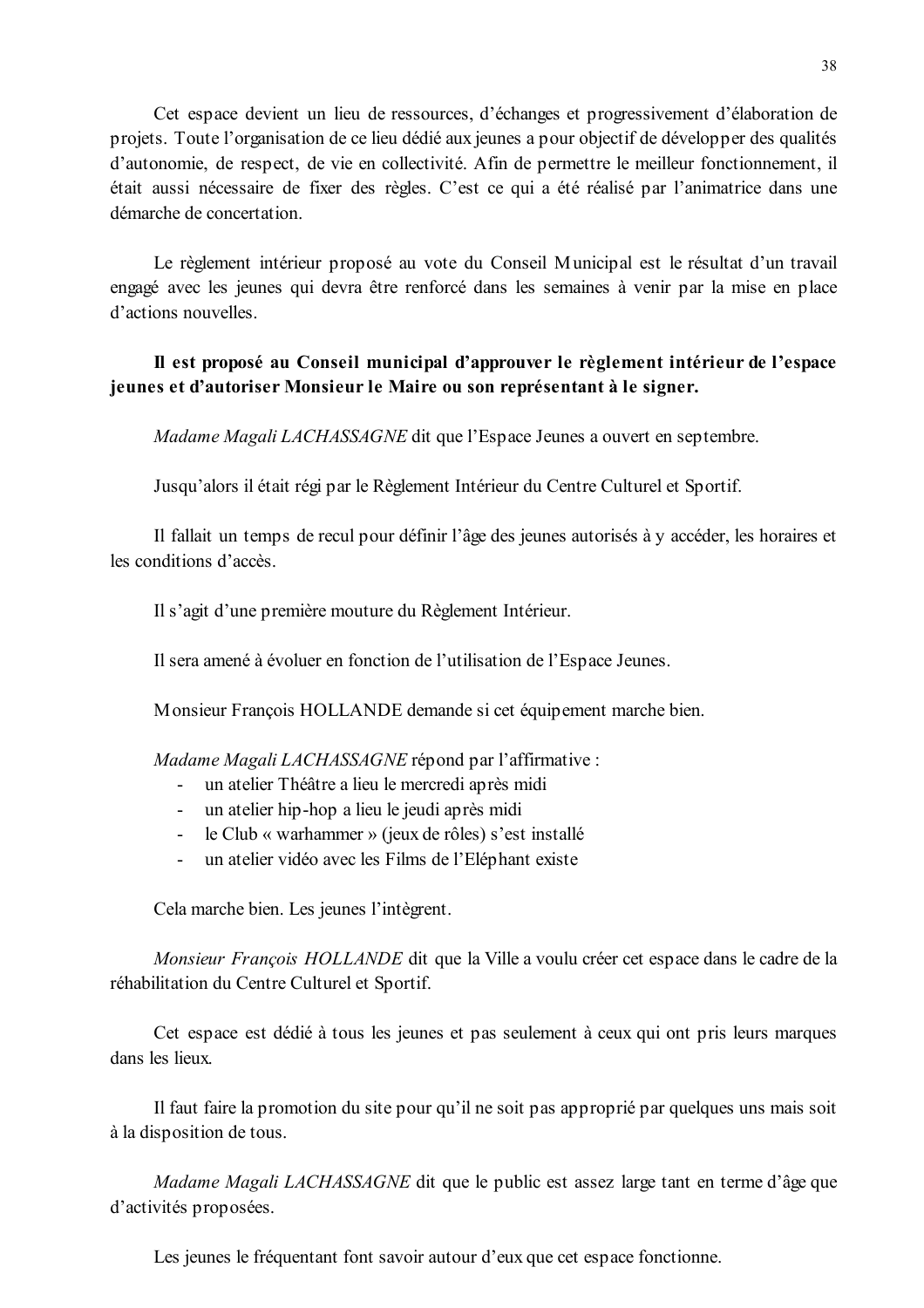*Monsieur Philippe BERNIS* observe que le Règlement Intérieur mentionne qu'il est interdit de fumer dans les locaux et que des poubelles sont à disposition à l'intérieur du local.

Madame Magali LACHASSAGNE dit qu'il faudra mettre des cendriers à l'extérieur.

 $APPROUVE \d{d} l'unanimit \d{e}$ 

# Affaires générales -

Rapporteur: Monsieur Jean COMBASTEIL

# 23 - Avis afférent au rapport annuel d'activités de la Communauté de Communes pour l'exercice 2005

Le Conseil Municipal doit émettre chaque année un avis sur le rapport annuel d'activités de la Communauté de Communes du Pays de Tulle.

La Communauté de Communes a, à cette fin, transmis à la Ville son rapport d'activités pour l'année 2005

Monsieur Christian PRADAYROL demande où en est le recours déposé par les écologistes sur les bâtiments de GICRAM

Monsieur Jean COMBASTEIL dit que les dernières informations dont il dispose viennent du Maire d'Eyrein.

Les recours concernant les Permis de Construire ont été retirés par Corrèze Environnement.

Par conséquent, une fois les formalités judiciaires effectuées, la construction du bâtiment non SEVESO pourra commencer.

La construction du bâtiment SEVESO nécessite un arrêté préfectoral.

GICRAM peut, s'il le souhaite, commencer à réaliser un premier bâtiment.

Monsieur Christian PRADAYROL demande, en ce qui concerne la Médiathèque, si les subventions sont obtenues, quel sera le calendrier des travaux, comment va se passer le transfert de personnels ?

Monsieur Jean COMBASTEIL dit qu'au prochain Conseil Communautaire le point sera fait.

A été obtenu une financement de l'Europe dont le montant semblerait être tout à fait significatif.

Il dit que le montant des subventions pour le mobilier et l'informatique n'est pas connu car le dossier n'a pas encore été déposé.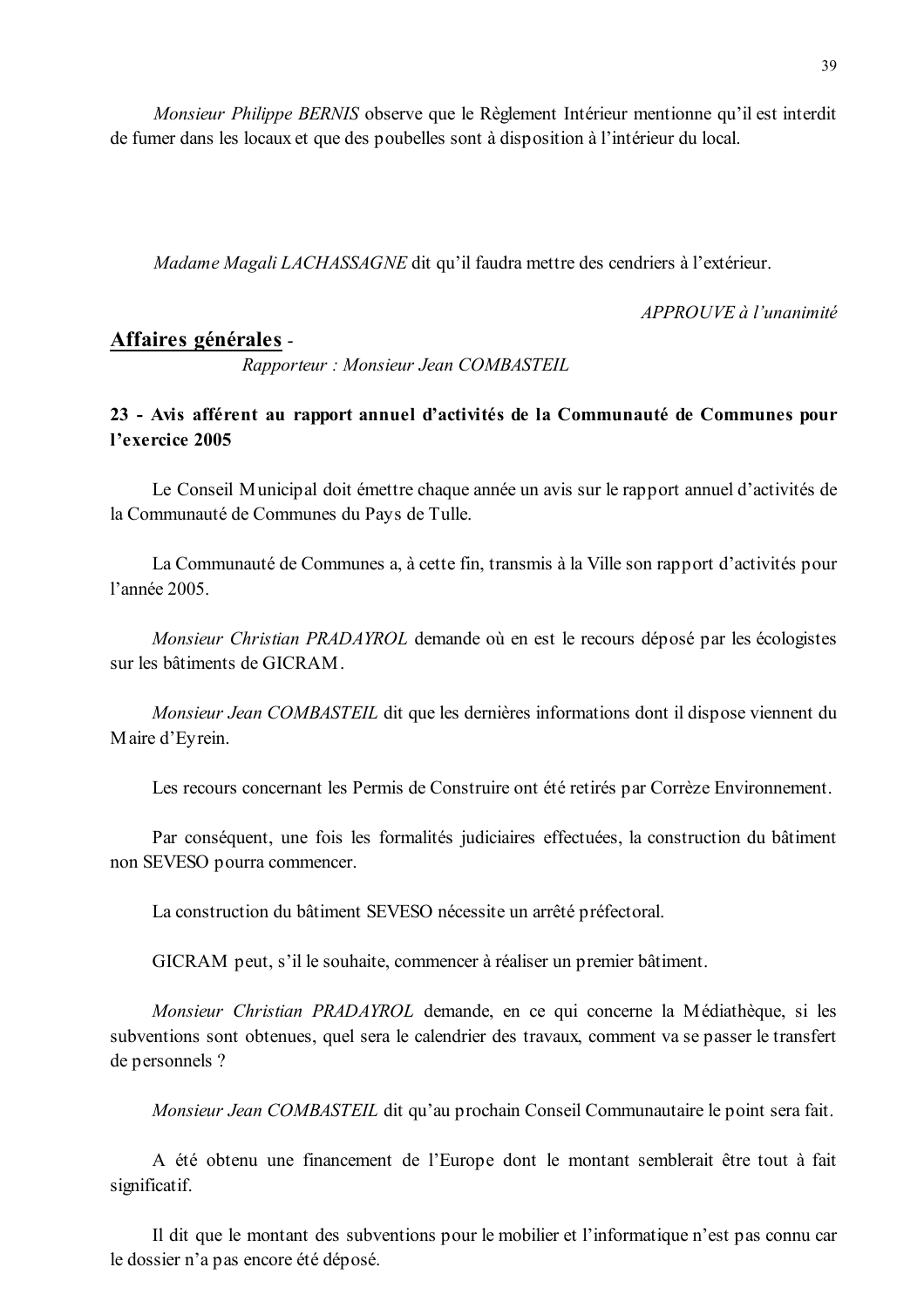Il espère que cette opération sera subventionnée à près de 60 %.

L'Appel d'Offres a été lancé.

C'est un Appel d'Offres européen.

Il en attend les résultats

Pour l'Hôtel d'Entreprises, le bâtiment se trouvant sur le site sur lequel il va être construit est en cours de démolition.

*Monsieur Christian PRADAYROL* demande qui sera le gestionnaire de cet équipement.

*Monsieur Jean COMBASTEIL* dit que la réflexion est en cours avec l'aide d'une cellule de réflexion de la Trésorerie Générale

#### **AVIS FAVORABLE**

#### Rapporteur: Monsieur Alain LAGARDE

# 24 - Groupement Régional de la Santé Publique du Limousin - Désignation d'un représentant de la Ville pour siéger au Comité des programmes

Par délibération du 28 Septembre 2006, le Conseil municipal a décidé la participation de la Ville de Tulle au Groupement Régional de Santé Publique du Limousin.

Par délibération du 17 Novembre 2006, le Conseil municipal a désigné pour représenter la Ville au sein du Conseil d'Administration du Groupement Régional de Santé Publique du Limousin ·

- Monsieur Jean-Louis WUYTS, en qualité de titulaire
- Monsieur Jean-Louis SOULIER, en qualité de suppléant.

Le Conseil d'Administration du Groupement Régional de Santé Publique du Limousin, réuni le 5 Décembre 2006 a adopté son règlement intérieur dont le chapitre III traite du comité des programmes. Plus précisément, l'article 14 prévoit que le directeur du Groupement Régional de Santé Publique du Limousin sollicite les organismes et collectivités adhérents afin qu'ils fassent des propositions nominatives en vue de constituer le comité des programmes dont la composition sera arrêtée par le Conseil d'Administration.

Il est précisé que le Comité des programmes est une instance technique qui aura la charge de préparer le programme annuel d'activités, de planifier les travaux liés à sa mise en œuvre (notamment en préparant des cahiers des charges et en instruisant les dossiers de financement), de définir les procédures de suivi et d'évaluation et de mettre en place un suivi coordonné des actions de santé publique.

# Il est proposé au Conseil municipal de désigner pour siéger dans cette instance : - Monsieur Jean-Louis WUYTS

 $APPROIIVE$  à l'unanimité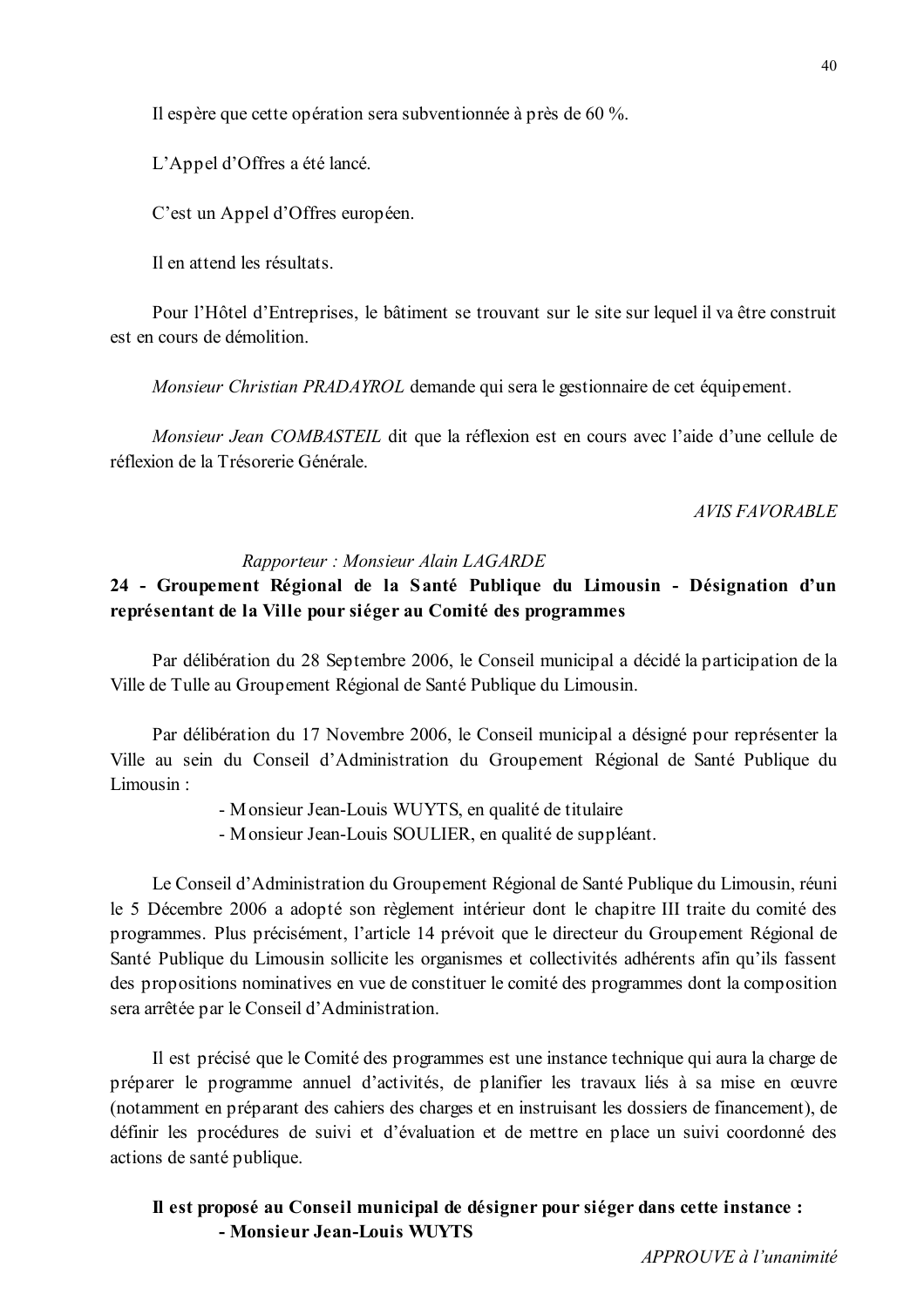#### 25 - Dématérialisation du Contrôle de Légalité

- Approbation de la convention liant la Ville et la Préfecture
- Approbation du contrat liant la Ville et l'ADULLACT, opérateur de télétransmission

La loi n° 2004-809 du 13 août 2004 relative aux libertés et responsabilités publiques ouvre, en son article 139, la possibilité que les actes des autorités décentralisées soumis au contrôle de légalité puissent être transmis par la voie électronique au représentant de l'Etat.

La Préfecture de la Corrèze a souhaité s'inscrire dans cette démarche.

Elle a sollicité l'adhésion de plusieurs collectivités sur la base du volontariat pour procéder à l'expérimentation afférente à la dématérialisation du contrôle de légalité. Le terme de la phase d'expérimentation était fixé au 31 décembre 2006.

La Ville de Tulle s'est, par délibération du 16 décembre 2005, portée volontaire pour participer à cette démarche.

La Caisse des Dépôts et Consignations était alors le seul prestataire qui proposait le raccordement des collectivités à une plate forme assurant la liaison entre l'Etat et les collectivités.

Il est précisé que la prestation était fournie à titre gratuit durant la phase d'expérimentation.

Afin de pouvoir mettre en œuvre le dispositif de dématérialisation du contrôle de légalité, le conseil municipal a, par délibération du 30 mars 2006, désigné :

- la Caisse des Dépôts et Consignations en qualité d'opérateur de télétransmission

- le Crédit Agricole en qualité d'autorité de certification, des certificats numériques devant être remis aux agents procédant à la télétransmission des actes

- les services municipaux et agents concernés par l'utilisation de cet outil.

Par ailleurs, une convention liant la Ville et la Préfecture a été signée afin de désigner les actes administratifs émis par la commune appelés à être transmis au contrôle de légalité par la voie électronique.

Après règlement des éléments matériels, les actes définis ont été dématérialisés (premiers envois en juillet 2006).

A l'issue de la phase d'expérimentation, le constat est le suivant : cette démarche est intéressante : rapidité de la procédure, économies de papier.

Il semble donc opportun de la poursuivre d'autant plus qu'à court terme, le transfert par la voie électronique des documents émanant des collectivités (actes administratifs, flux comptables....) va être incontournable.

Au dernier trimestre 2006, la Ville a procédé à une consultation d'opérateurs, de nouveaux dispositifs ayant été homologués par le Ministère.

Trois offres ont été formulées.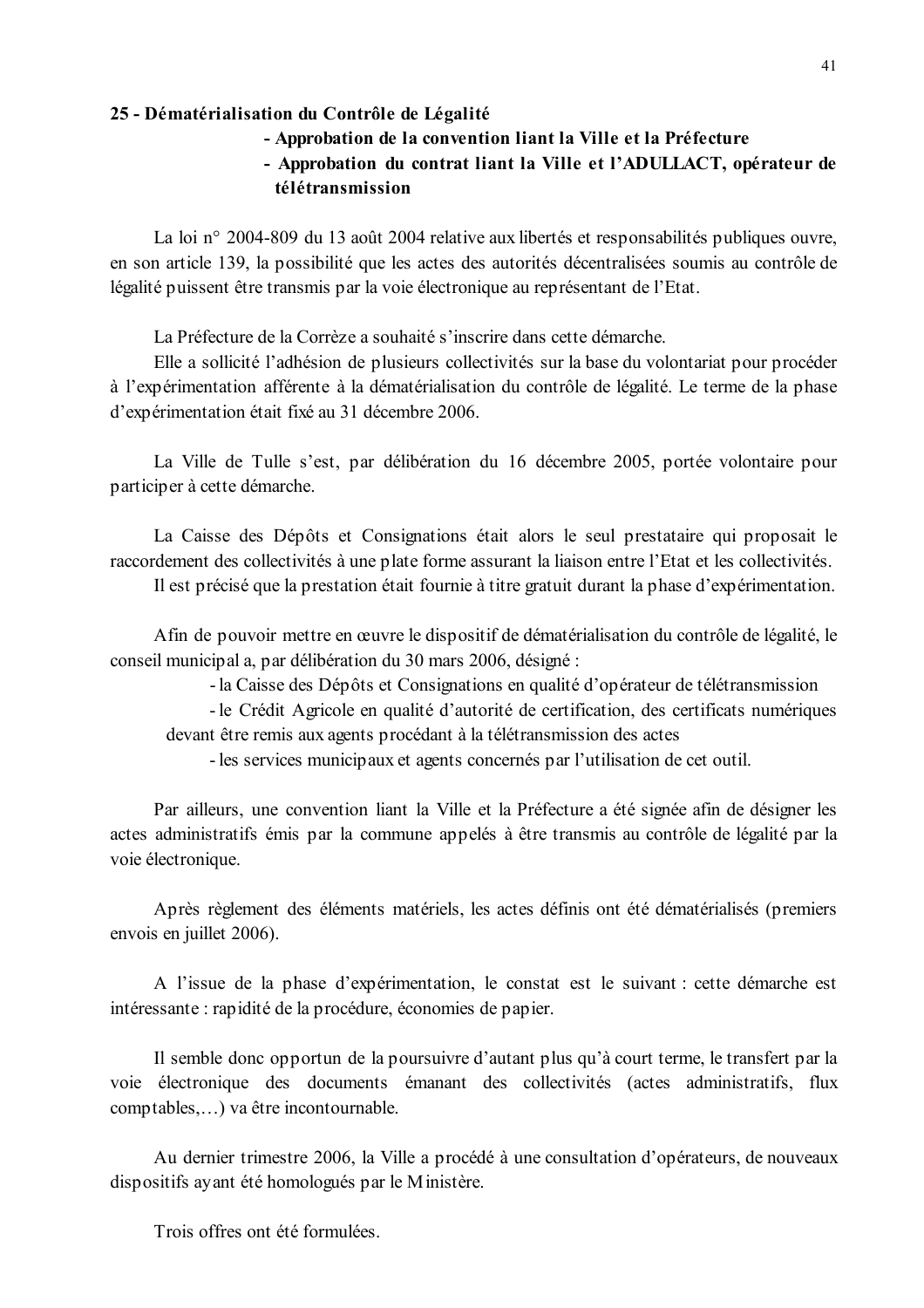Il s'est avéré que la CDCCEE (Caisse des Dépôts et Consignations Confiance Electronique Européenne), le dispositif présenté par la Caisse des Dépôts et Consignations étant désormais géré par l'une de ses filiales, était plus onéreux que celui des autres opérateurs.

L'ADULLACT (Association des Développeurs et des Utilisateurs de Logiciels Libres pour les Administrations et les Collectivités Territoriales), association loi 1901 dont les adhérents sont des administrations et collectivités, a formulé l'offre la plus intéressante.

L'ADULLACT a pour objectifs de soutenir et de coordonner l'action des collectivités, des administrations publiques et des centres hospitaliers dans le but de promouvoir, développer, mutualiser et maintenir un patrimoine commun de logiciels libres utiles aux missions de service public.

Il convient donc de la désigner en qualité d'opérateur pour la dématérialisation des actes administratifs de la Ville

Par ailleurs, une nouvelle convention doit être signée avec la Préfecture.

Elle mentionne que la Ville s'engage, à l'issue de la phase d'expérimentation, à dématérialiser certains de ses actes administratifs.

#### Il est proposé au conseil municipal :

- d'approuver la convention à intervenir avec la Préfecture et d'autoriser Monsieur le Maire ou son représentant à la signer
- d'approuver le contrat de maintenance à intervenir avec ADULLACT Projet et d'autoriser Monsieur le Maire ou son représentant à le signer.

Monsieur Christian PRADAYROL demande si la Ville envisage d'aller plus loin en matière de dématérialisation.

Monsieur Alain LAGARDE dit que les actes d'Etat Civil sont dématérialisés.

Le contrôle de légalité de certains actes administratifs l'est également.

Il en va de même des procédures des Marchés Publics.

Viendra plus tard, la dématérialisation des flux comptables.

APPROUVE à l'unanimité

### Affaires économiques -

Rapporteur: Monsieur Michel BREUILH

# 26 - Décisions relatives aux indemnisations et versement d'avances remboursables aux commerçants du Trech

Les travaux des Places de la Cathédrale étant terminés depuis fin novembre 2006, la Commission d'indemnisation s'est réunie afin d'examiner, pour solde, les dossiers déposés par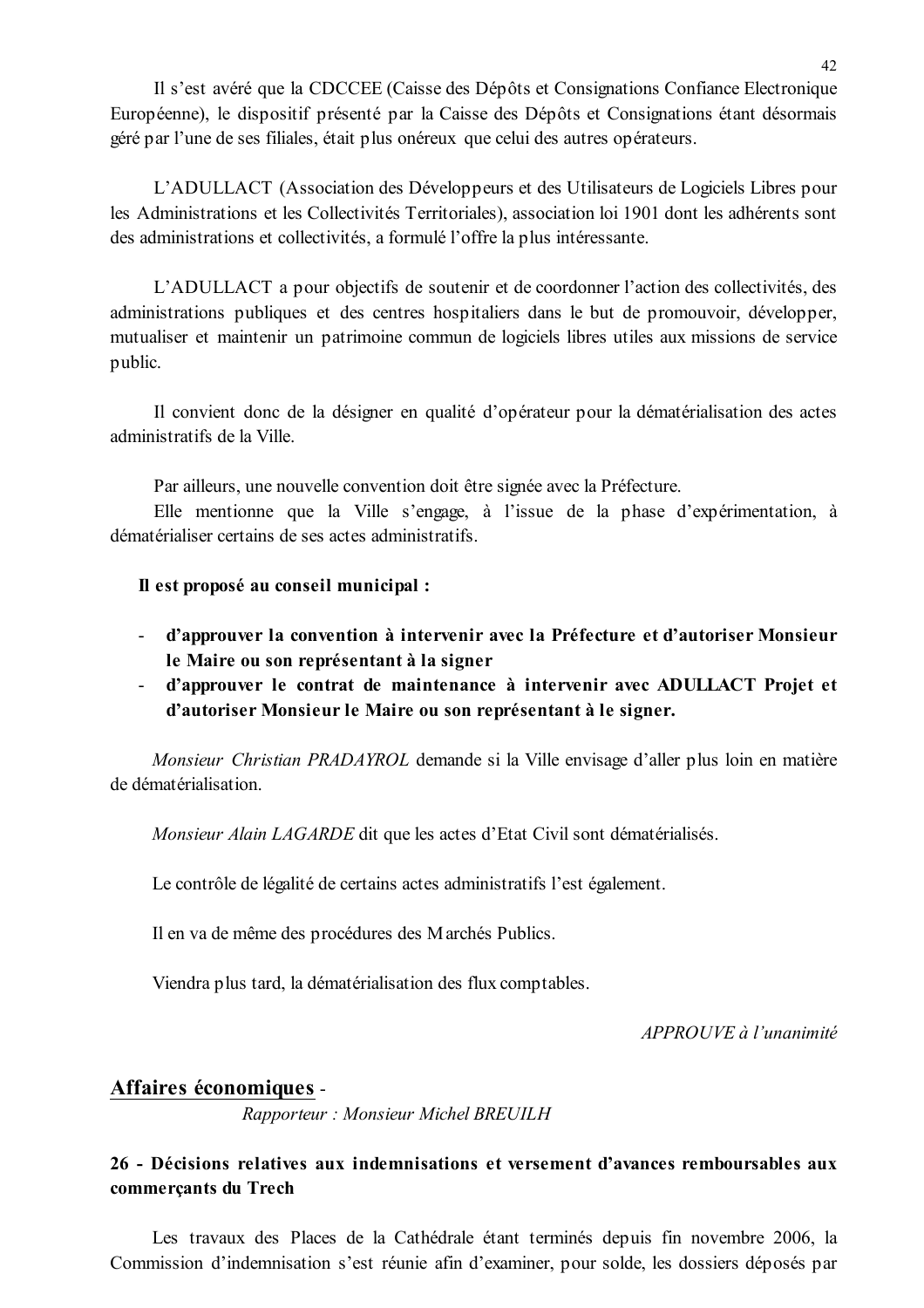des commerçants dont l'activité a été perturbée par les travaux durant la période de février à novembre 2006.

Six demandes d'avance remboursable (Pérégnaud - Vigne Fleurs - Maison du Livre -Dubayle - Cabotine - Vigeon) et six demandes d'indemnisation (Feix - Pêché Mignon - Bardagot - Lathière - Ribière - Capelas) ont été déposées à ce jour.

L'étude des dossiers par notre expert comptable fait apparaître que quatre commerçants peuvent bénéficier de l'avance remboursable et trois commerçants d'une indemnité.

Il s'agit de :

| Commercants ayant déposé une demande<br>d'avance remboursable | Manque à gagner global provenant<br>des travaux |
|---------------------------------------------------------------|-------------------------------------------------|
| <b>Vigne fleurs</b>                                           | 16 028                                          |
| Dubayle (crèmerie)                                            | 2 2 8 7                                         |
| <b>Maison du Livre</b>                                        | 5 5 5 5 5                                       |
| Pérégnaud                                                     | 1497                                            |

| Commerçants ayant déposé une demande<br>d'indemnité | Manque à gagner global provenant<br>des travaux |  |
|-----------------------------------------------------|-------------------------------------------------|--|
| Lathière                                            | 10 690                                          |  |
| <b>Bardagot</b>                                     | 17057                                           |  |
| Capelas                                             | 9868                                            |  |

En ce qui concerne les autres demandes :

La baisse des chiffres d'affaires de M mes Ribière et Vigeon est inférieure à 10 %.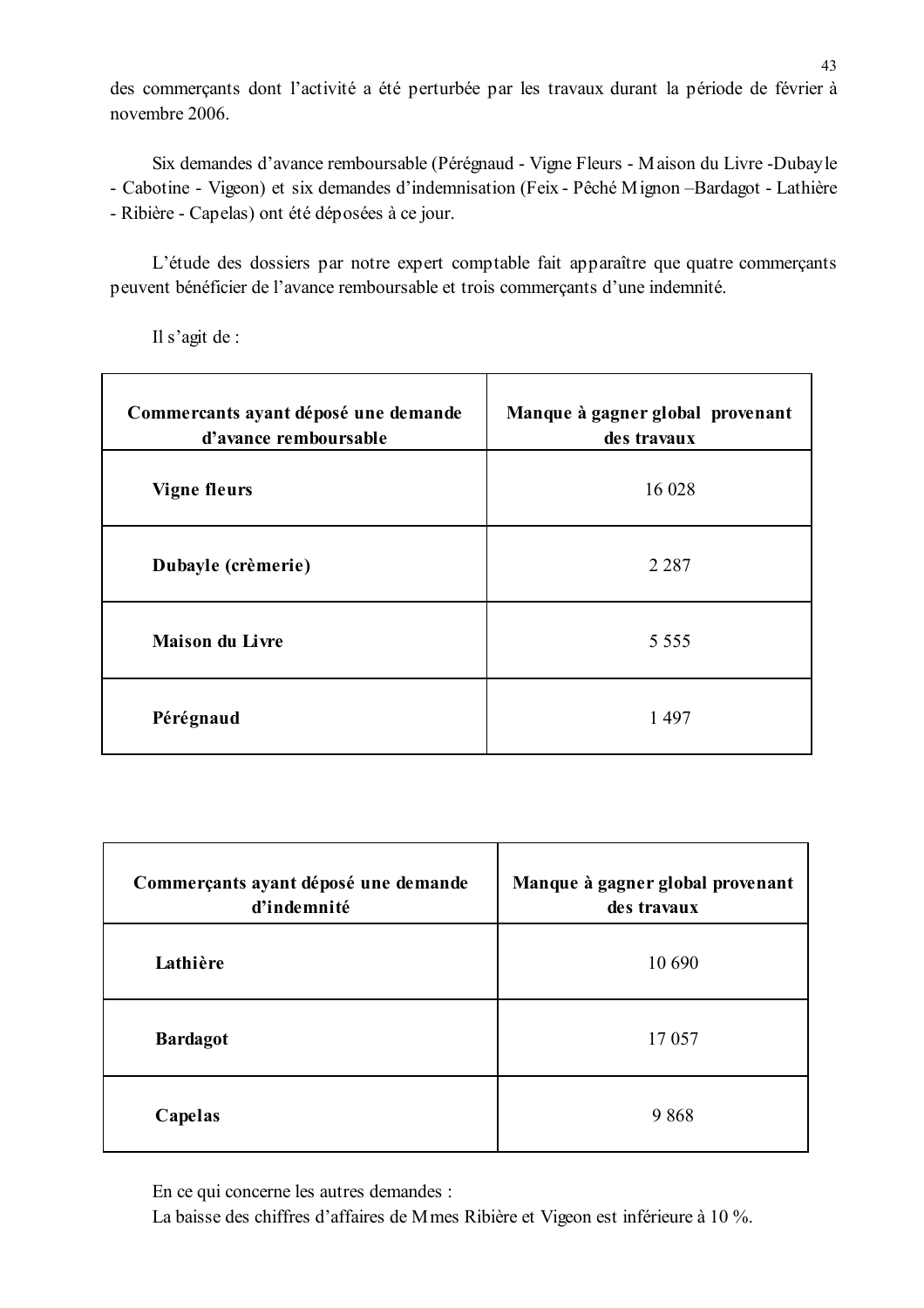Les chiffres d'affaires de Mmes Feix et Besse-Gauthier (Cabotine) ont globalement progressé sur la période concernée. Ces dossiers ne peuvent donc pas être indemnisés.

Pour le Pêché Mignon, des informations complémentaires sont nécessaires pour l'exploitation du dossier et notamment pour permettre de connaître l'impact du licenciement et du chômage partiel. Ce dossier sera examiné lors d'une prochaine commission.

| Commerçants            | <b>Avance remboursable</b><br>calculée de 02/06 à<br>11/06 | <b>Acomptes</b> | Avance remboursable<br>consentie |
|------------------------|------------------------------------------------------------|-----------------|----------------------------------|
| <b>Vigne Fleurs</b>    | 10 257                                                     | néant           | 9 7 5 7                          |
| <b>Dubayle</b>         | 2 2 8 7                                                    | néant           | 2 2 8 7                          |
| <b>Maison du Livre</b> | 5 5 5 5 5                                                  | néant           | 5 0 5 5                          |
| Pérégnaud              | 1 4 9 7                                                    | néant           | 1 4 9 7                          |

### **PROPOSITIONS**

| Commerçants     | Indemnités<br>calculée de 02/06<br>$\hat{a}$ 11/06 | <b>Acomptes</b> | <b>Solde</b> |
|-----------------|----------------------------------------------------|-----------------|--------------|
| Lathière        | 10 690                                             | néant           | 10 690       |
| <b>Bardagot</b> | 17 057                                             | 11 350          | 5 707        |
| Capelas         | 9868                                               | néant           | 9868         |

Il est demandé au Conseil municipal :

- de valider la proposition faite par la commission d'indemnisation  $\omega_{\rm{max}}$
- d'inscrire les crédits nécessaires au budget de la Ville
- d'autoriser Monsieur le Maire ou son représentant à signer les protocoles  $\omega_{\rm{max}}$ transactionnels correspondants.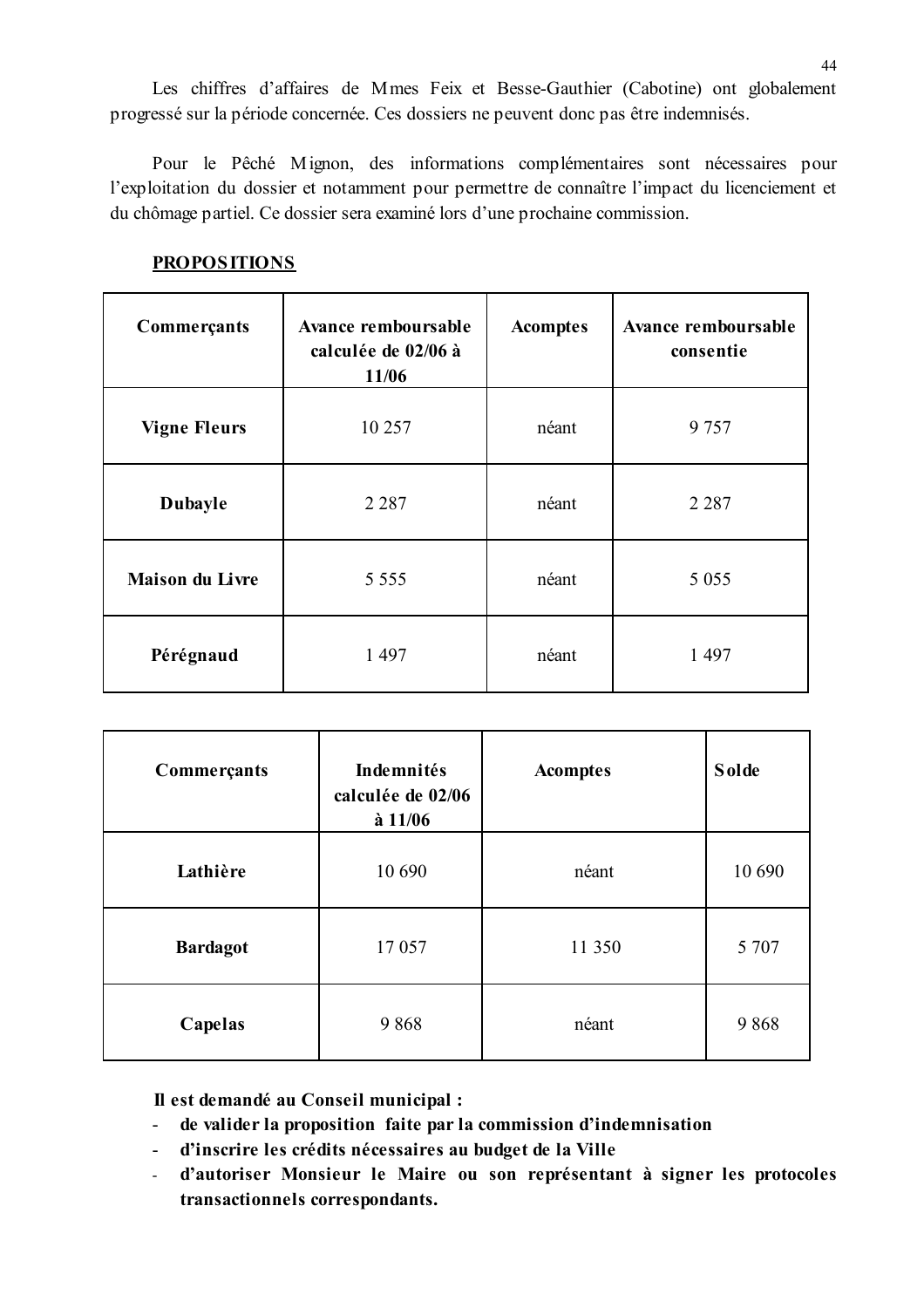Monsieur Michel BREUILH dit que la Commission d'indemnisation s'est réunie pour la sixième fois

Il avait été acté que des indemnités pourraient être versées aux commercants qui avaient été privés de voirie devant chez eux et dont le commerce connaissait une gêne directe.

Une évolution du Règlement Intérieur de la Commission avait, par ailleurs, accepté le principe d'avances remboursables dès lors qu'il y avait eu mise en sens unique et difficultés temporaires d'accès aux commerces.

La Ville a fonctionné par acomptes donc il y a déjà des versements à la fois en indemnité et en avances remboursables.

Les demandes ont été examinées de façon homogène par un expert comptable.

En ce qui concerne les propositions d'avances remboursables, le montant de deux avances est inférieur au montant de l'avance calculée

Les 500 euros correspondent au coût d'examen des dossiers par l'expert comptable dans la mesure où ces commerçants avaient présenté un premier dossier suite à l'instruction duquel une avance leur avait été proposée.

Ces derniers ne se sont pas déplacés en Mairie pour en discuter donc le coût d'examen par l'expert comptable est mis en déduction de l'avance proposée.

Pour un quatrième commercant concerné par les indemnités, il n'a pas été statué à cette Commission dans la mesure où ce commerce a été affecté par un chômage technique et par un licenciement

Il convient d'apprécier l'impact du chômage technique et de la baisse de la masse salariale du commerce sur un licenciement qui a été effectué.

L'examen de ce dossier est renvoyé à une prochaine Commission.

Madame Annie MARTINIE demande si pour ce dernier commerçant, les difficultés rencontrées sont bien liées aux travaux.

Monsieur François HOLLANDE dit qu'il est difficile de dire si cela est lié aux travaux.

Il faut constater que pendant la période des travaux le chiffre d'affaires a baissé. C'est ce qui sert de justification à l'indemnisation.

Monsieur Christian PRADAYROL dit qu'il s'agit d'avances devant être remboursées dans un délai d'un an.

Quelle garantie existe-t-il par rapport au remboursement ?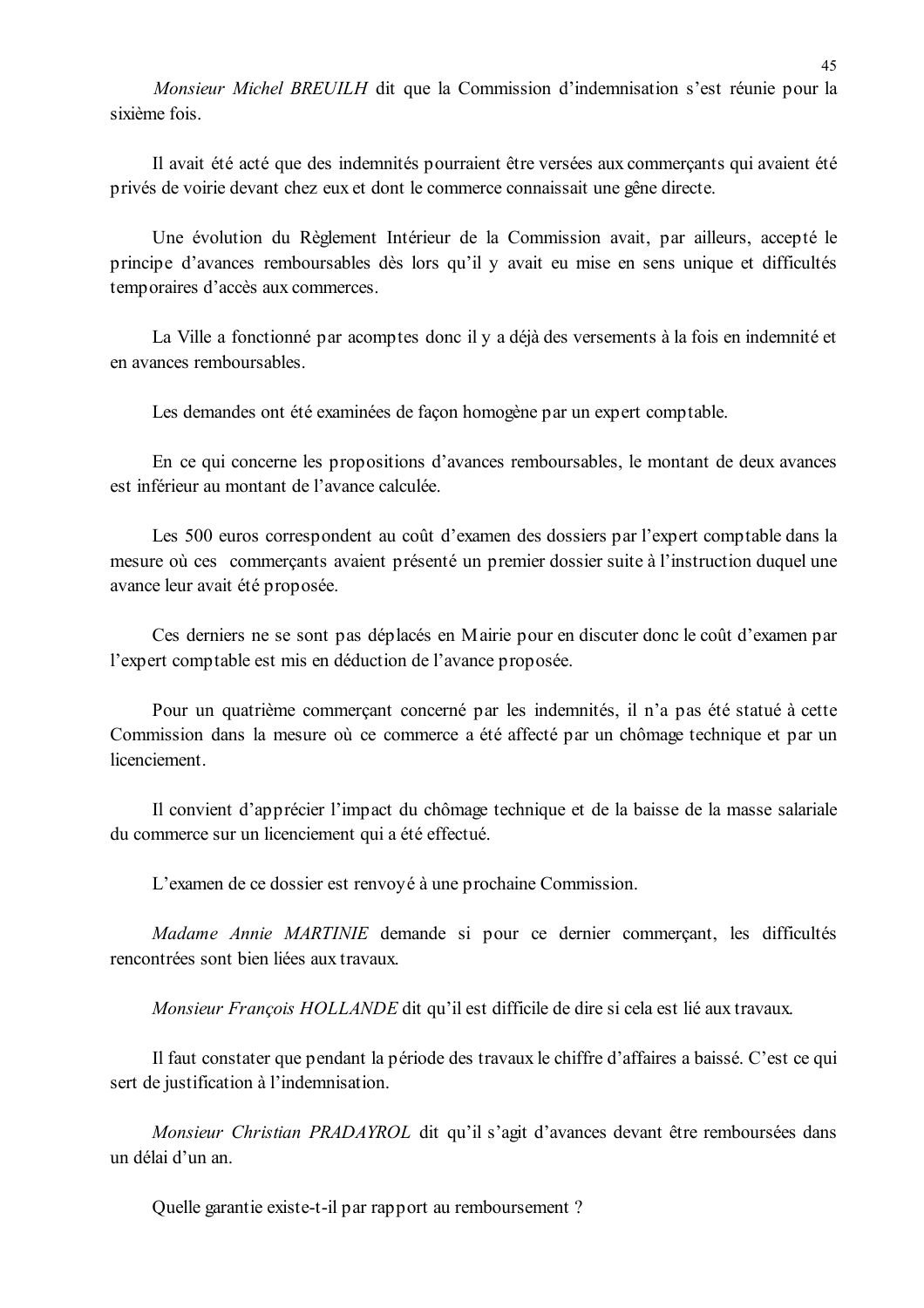Monsieur Michel BREUILH dit qu'un protocole est signé dans lequel il y a un échéancier de remboursement

La Ville fait confiance aux signataires.

Il ajoute qu'a été refusée une proposition formulée pour un remboursement sur trois ans.

Il y a un encadrement du remboursement de l'avance pour éviter des dérives.

APPROUVE à l'unanimité Monsieur ROSSIN ne prenant pas part au vote

### Finances -

# Rapporteur: Monsieur Michel BREUILH 27- Acceptation de l'emprunt du parking Saint Pierre

### Il est proposé au Conseil municipal :

- d'accepter, suite à la rétrocession du parking Saint Pierre à la Ville par la SEMABL (délibération du 28 septembre 2006), les engagements de la Ville suivants :

\* reprise de l'emprunt de 2 000 000 € contracté par la SEMABL auprès de la Caisse des Dépôts et Consignations dans sa totalité y compris les échéances déjà payées par la SEMABL

\* remboursement par la commune à la SEMABL de ces échéances soit :

- $1^{\text{er}}$  février 2005 : 97 469.85  $\in$
- $1^{\text{er}}$  février 2006 : 108 551 84 €
- $1<sup>er</sup>$  février 2007 : 108 551 84 €  $\Delta \sim 10^4$

- d'autoriser Monsieur le Maire ou son représentant à engager les démarches afférentes et à signer tout document à intervenir.

### APPROUVE l'unanimité

# Délégations au Maire -

- Arrêtés des 12 et 28 décembre 2006, 2 janvier 2007.

Monsieur Jean - Paul DUSSOURD observe qu'apparaît dans le récapitulatif des arrêtés un emprunt de 1 660 000 euros. Il demande de quoi il s'agit.

Monsieur Michel BREUILH dit qu'il s' agit de la mobilisation d'un emprunt.

Une négociation d'emprunt a été effectuée sachant qu'une partie de cet emprunt sera basculée sur le financement 2007.

Pour qu'il puisse être basculé sur le financement 2007, il était nécessaire de l'engager.